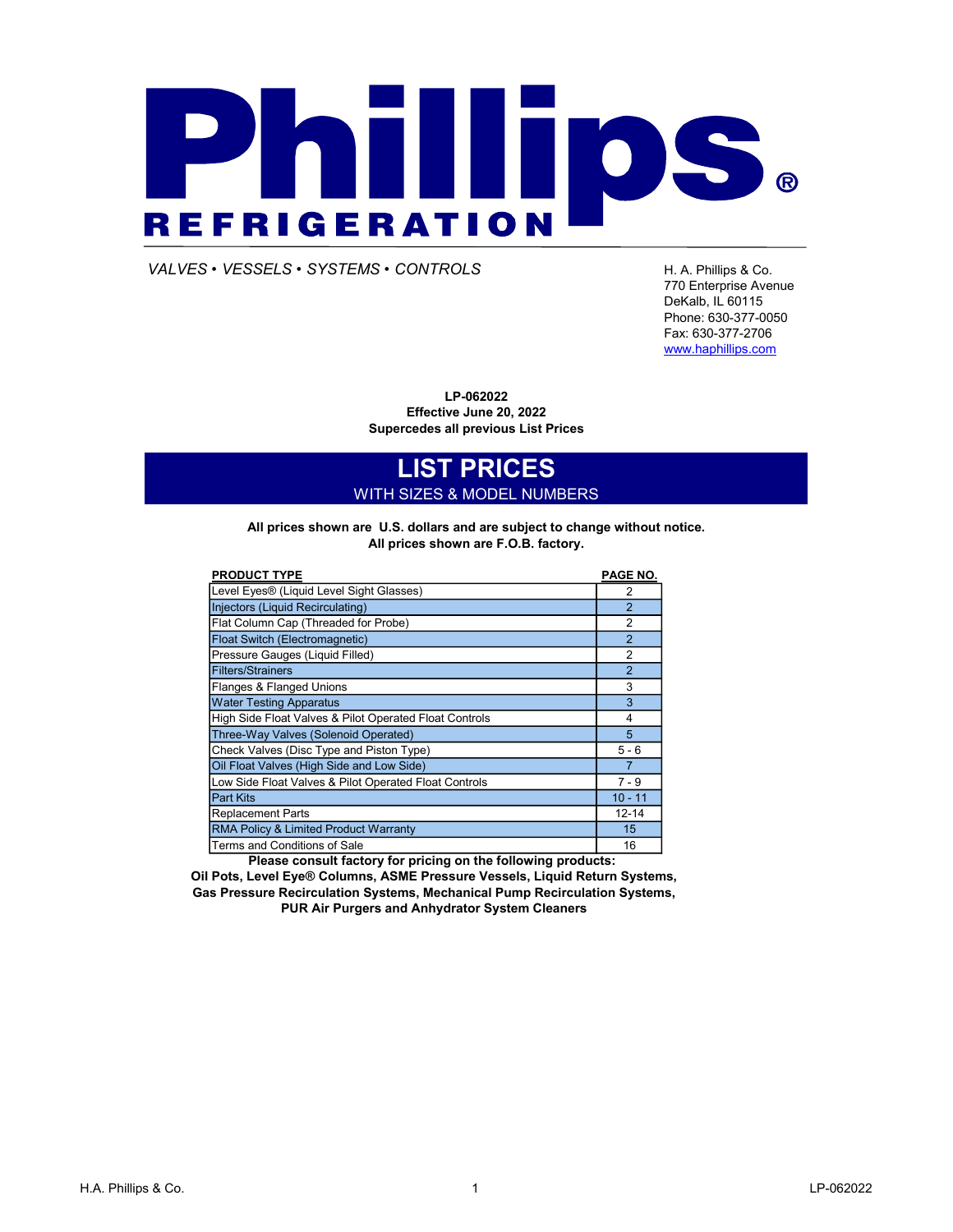### LEVEL EYE<sub>®</sub> (LIQUID LEVEL SIGHT GLASSES) REF: BULLETIN

|               | Square-End Weld Housings |                   |              |        |                   |  |               | Threaded Housings - 1-1/2" MPT |            |              |        |           |  |
|---------------|--------------------------|-------------------|--------------|--------|-------------------|--|---------------|--------------------------------|------------|--------------|--------|-----------|--|
| Part No.      | Length                   |                   | Part No.     | Length |                   |  | Part No.      | Length                         |            | Part No.     | Length |           |  |
| w/Reflex Lens | In.                      | <b>List Price</b> | w/Clear Lens | In.    | <b>List Price</b> |  | w/Reflex Lens | In.                            | List Price | w/Clear Lens | In.    | List Prio |  |
| 1100-R        | 2"                       | \$175             | 1100         | 2"     | \$194             |  | 1100AT-R      | 3"                             | \$227      | 1100AT       | 3"     | \$246     |  |
| 1100-RN       | 2"                       | \$220             | 1100-N       | 2"     | \$239             |  | 1100AT-RN     | 3"                             | \$272      | 1100AT-N     | 3"     | \$291     |  |
| 1100-RNX      | 2"                       | \$240             | 1100-NX      | 2"     | \$259             |  | 1100AT-RNX    | 3"                             | \$292      | 1100AT-NX    | 3"     | \$311     |  |
| 1100A-R       | 3"                       | \$197             | 1100A        | 3"     | \$216             |  | 1100T-R       | 4"                             | \$260      | 1100T        | 4"     | \$279     |  |
| 1100A-RN      | 3"                       | \$242             | 1100A-N      | 3"     | \$261             |  | 1100T-RN      | 4"                             | \$305      | 1100T-N      | 4"     | \$324     |  |
| 1100A-RNX     | 3"                       | \$262             | 1100A-NX     | 3"     | \$281             |  | 1100T-RNX     | 4"                             | \$325      | 1100T-NX     | 4"     | \$344     |  |
| 1100L-R       | 4"                       | \$228             | 1100L        | 4"     | \$247             |  | 1100V-R +     | 2"                             | \$412      | $1100V +$    | 2"     | \$431     |  |
| 1100L-RN      | 4"                       | \$273             | 1100L-N      | 4"     | \$292             |  | 1100V-RN +    | 2"                             | \$457      | 1100V-N +    | 2"     | \$476     |  |
| 1100L-RNX     | 4"                       | \$293             | 1100L-NX     | 4"     | \$312             |  | 1100V-RNX +   | 2"                             | \$477      | 1100V-NX +   | 2"     | \$496     |  |

|                           | Stainless Steel, Square-End Weld Housing |            |                                             |               |                   |                                              |                                                             |               |            | Carbon Steel, Saddle-Milled Weld Housing |               |          |
|---------------------------|------------------------------------------|------------|---------------------------------------------|---------------|-------------------|----------------------------------------------|-------------------------------------------------------------|---------------|------------|------------------------------------------|---------------|----------|
| Part No.<br>w/Reflex Lens | Length<br>In.                            | List Price | Part No.<br>w/Clear Lens                    | Length<br>In. | <b>List Price</b> |                                              | Part No.<br>w/Reflex Lens                                   | Length<br>In. | List Price | Part No.<br>w/Clear Lens                 | Length<br>In. | List Pri |
| 1100S-R                   | 2"                                       | \$440      | 1100S                                       | 2"            | \$459             |                                              | 1100C-R                                                     | 2"            | \$188      | 1100C                                    | 2"            | \$207    |
| 1100S-RN                  | 2"                                       | \$485      | 1100S-N                                     | 2"            | \$504             |                                              | 1100C-RN                                                    | 2"            | \$233      | 1100C-N                                  | 2"            | \$252    |
| 1100S-RNX                 | 2"                                       | \$505      | 1100S-NX                                    | 2"            | \$524             |                                              | 1100C-RNX                                                   | 2"            | \$253      | 1100C-NX                                 | 2"            | \$272    |
| 1100LS-R                  | 4"                                       | \$541      | 1100LS                                      | 4"            | \$560             |                                              | 1100LC-R                                                    | 4"            | \$241      | 1100LC                                   | 4"            | \$260    |
| 1100LS-RN                 | 4"                                       | \$586      | 1100LS-N                                    | 4"            | \$605             |                                              | 1100LC-RN                                                   | 4"            | \$286      | 1100LC-N                                 | 4"            | \$305    |
| 1100LS-RNX                | 4"                                       | \$606      | 1100LS-NX                                   | 4"            | \$625             | 4"<br>4"<br>1100LC-RNX<br>\$306<br>1100LC-NX |                                                             |               |            |                                          | \$325         |          |
|                           |                                          |            | Stainless Steel, Saddle Milled Weld Housing |               |                   |                                              |                                                             |               |            |                                          |               |          |
| 1100SC-R                  | 2"                                       | \$453      | 1100SC                                      | 2"            | \$472             |                                              | NOTE: Specify refrigerant type when ordering Level Eyes     |               |            |                                          |               |          |
| 1100SC-RN                 | 2"                                       | \$498      | 1100SC-N                                    | 2"            | \$517             |                                              | to ensure gasket compatibility                              |               |            |                                          |               |          |
| 1100SC-RNX                | 2"                                       | \$518      | 1100SC-NX                                   | 2"            | \$537             |                                              | NOTE: Teflon gaskets available for all Level Eyes. Add \$40 |               |            |                                          |               |          |
| 1100LSC-R                 | 4"                                       | \$554      | 1100LSC                                     | 4"            | \$573             |                                              |                                                             |               |            |                                          |               |          |
| 1100LSC-RN                | 4"                                       | \$599      | 1100LSC-N                                   | 4"            | \$618             |                                              |                                                             |               |            | <b>LEVEL EYE TAP</b>                     |               |          |
| 1100LSC-RNX               | 4"                                       | \$619      | 1100LSC-NX                                  | 4"            | \$638             |                                              |                                                             |               |            | (For chasing worn/crossed threads)       |               |          |

| <b>3" PROBE-READY COLUMN CAP</b>         |            |  |             | <b>FLOAT SWITCHES</b> | * Also available for lease - contact factor |  |
|------------------------------------------|------------|--|-------------|-----------------------|---------------------------------------------|--|
| (Flat beveled cap, w/3/4" threaded hole) |            |  |             | (SS Chamber)          |                                             |  |
| Part No.                                 | List Price |  | Part No.    | List Price            | LEVEL EYE TORQUE TO                         |  |
| 3-3061                                   | \$91       |  | <b>SSLL</b> | \$1.346               | (Stainless Steel, fits 1/2" drive)          |  |

|                         | <b>INJECTORS</b>       |  |                                   | <b>INTERNAL FLOAT SWITCH</b> |                    | <b>FILTERS/STRAINERS</b>                     |       |       |  |
|-------------------------|------------------------|--|-----------------------------------|------------------------------|--------------------|----------------------------------------------|-------|-------|--|
|                         | (LIQUID RECIRCULATING) |  | <b>HAP85</b><br>\$1,958           |                              |                    | REF: BULLETIN VB-18E-01                      |       |       |  |
| REF: BULLETIN VB-18E-01 |                        |  | *Level Eye welded on chamber      |                              |                    | <b>Filter Number</b>                         | List  |       |  |
| Injector No.            | <b>List Price</b>      |  | tincludes DIN connection          |                              |                    |                                              |       | Price |  |
| 2020SL                  | \$511                  |  |                                   |                              |                    | 510-1/2" FPT angle                           | \$261 |       |  |
| 2100SL                  | \$661                  |  |                                   | <b>GAUGES</b>                | 510-3/4" FPT angle | \$261                                        |       |       |  |
| 2100SLD                 | \$1,169                |  | 1/4" MPT, LIQUID FILLED           |                              |                    | 575-3/4" FPT angle                           | \$529 |       |  |
| 2075WCB                 | \$894                  |  |                                   | <b>AMMONIA, w/TEMP SCALE</b> |                    | 575-1" FPT angle                             | \$529 |       |  |
| 2100WCB                 | \$932                  |  |                                   | 30"-150 psi, 2-1/2" Dia.     |                    | 575-1-1/4" FPT angle                         | \$529 |       |  |
| 2100WCBA                | \$932                  |  | 88-020                            | \$118                        |                    | S701JRP, 1/2" or 3/4"                        | \$300 |       |  |
| 2125WA                  | \$910                  |  |                                   | 30"-300 psi, 2-1/2" Dia.     |                    | S701.1"                                      | \$386 |       |  |
| 2150WA                  | \$1,154                |  | 88-021                            | \$118                        | S701A, 2"          |                                              | \$837 |       |  |
| 2200WA                  | \$2,175                |  | S701B. 3"<br>30"-150 psi, 4" Dia. |                              |                    | \$1,422                                      |       |       |  |
| 2250WA                  | \$3,123                |  | 88-024                            | \$177                        |                    | *ODC flanges are also available. Consult fac |       |       |  |
|                         |                        |  |                                   |                              |                    |                                              |       |       |  |

- 
- 
- 
- 

| <b>FLOAT SWITCHES</b><br>(SS Chamber) |                         |  |  |  |  |  |  |  |  |  |  |
|---------------------------------------|-------------------------|--|--|--|--|--|--|--|--|--|--|
| <b>List Price</b><br>Part No.         |                         |  |  |  |  |  |  |  |  |  |  |
| \$1,346<br><b>SSLL</b>                |                         |  |  |  |  |  |  |  |  |  |  |
| \$1,844<br>SSLLLE*                    |                         |  |  |  |  |  |  |  |  |  |  |
|                                       | REPLACEMENT SWITCH ASSY |  |  |  |  |  |  |  |  |  |  |
| SSLLSW <sup>+</sup>                   | \$711                   |  |  |  |  |  |  |  |  |  |  |
| INTERNAL FLOAT SWITCH                 |                         |  |  |  |  |  |  |  |  |  |  |
| <b>HAP85</b>                          | \$1.958                 |  |  |  |  |  |  |  |  |  |  |
| I evel Fye welded on chamber          |                         |  |  |  |  |  |  |  |  |  |  |

| 2100SL                        | \$661                           |        | <b>GAUGES</b>                 |  | 510-3/4" FPT angle                       | \$261   |
|-------------------------------|---------------------------------|--------|-------------------------------|--|------------------------------------------|---------|
| 2100SLD                       | \$1,169                         |        | 1/4" MPT, LIQUID FILLED       |  | 575-3/4" FPT angle                       | \$529   |
| 2075WCB                       | \$894                           |        | AMMONIA, w/TEMP SCALE         |  | 575-1" FPT angle                         | \$529   |
| 2100WCB                       | \$932                           |        | 30"-150 psi, 2-1/2" Dia.      |  | 575-1-1/4" FPT angle                     | \$529   |
| 2100WCBA                      | \$932                           | 88-020 | \$118                         |  | S701JRP, 1/2" or 3/4"                    | \$300   |
| 2125WA                        | \$910                           |        | 30"-300 psi, 2-1/2" Dia.      |  | S701, 1"                                 | \$386   |
| 2150WA                        | \$1,154                         | 88-021 | \$118                         |  | S701A, 2"                                | \$837   |
| 2200WA                        | \$2,175                         |        | 30"-150 psi, 4" Dia.          |  | S701B.3"                                 | \$1,422 |
| 2250WA                        | \$3,123                         | 88-024 | \$177                         |  | *ODC flanges are also available. Consu   |         |
|                               |                                 |        | 30"-300 psi, 4" Dia.          |  | for pricing                              |         |
| <b>ORDERING INSTRUCTIONS:</b> |                                 | 88-025 | \$177                         |  | <b>NOTES:</b>                            |         |
| 1. Injector Number            | 4. Inlet pressure & temperature |        | <b>GENERIC, NO TEMP SCALE</b> |  | 1.510 and 575 filters are zinc plated.   |         |
| 2. Nozzle & throat size       | 5. Suction temperature          |        | 30"-150 psi, 2-1/2" Dia.      |  | 2. The S701 filters mate with series 700 |         |
| 3. Refrigerant                | 6. Load (tons)                  | 88-026 | \$154                         |  | valves. Gasket, Nuts & Bolts included.   |         |
|                               | 7. Application                  |        | 30"-400 psi, 2-1/2" Dia.      |  | 3. Flanges: Socket Weld standard, thre   |         |
|                               |                                 | 88-027 | \$154                         |  | except for S701B. Gaskets, Nuts & Bolt   |         |
|                               |                                 |        |                               |  |                                          |         |

| INLI. DULLETIN VD-10L-01 |                          |               |                   |  |                                |               |                   |                          |               |                   |  |  |  |
|--------------------------|--------------------------|---------------|-------------------|--|--------------------------------|---------------|-------------------|--------------------------|---------------|-------------------|--|--|--|
|                          | Square-End Weld Housings |               |                   |  | Threaded Housings - 1-1/2" MPT |               |                   |                          |               |                   |  |  |  |
| <b>List Price</b>        | Part No.<br>w/Clear Lens | Length<br>In. | <b>List Price</b> |  | Part No.<br>w/Reflex Lens      | Length<br>In. | <b>List Price</b> | Part No.<br>w/Clear Lens | Length<br>In. | <b>List Price</b> |  |  |  |
| \$175                    | 1100                     | 2"            | \$194             |  | 1100AT-R                       | 3"            | \$227             | 1100AT                   | 3"            | \$246             |  |  |  |
| \$220                    | 1100-N                   | 2"            | \$239             |  | 1100AT-RN                      | 3"            | \$272             | 1100AT-N                 | 3"            | \$291             |  |  |  |
| \$240                    | 1100-NX                  | 2"            | \$259             |  | 1100AT-RNX                     | 3"            | \$292             | 1100AT-NX                | 3"            | \$311             |  |  |  |
| \$197                    | 1100A                    | 3"            | \$216             |  | 1100T-R                        | 4"            | \$260             | 1100T                    | 4"            | \$279             |  |  |  |
| \$242                    | 1100A-N                  | 3"            | \$261             |  | 1100T-RN                       | 4"            | \$305             | 1100T-N                  | 4"            | \$324             |  |  |  |
| \$262                    | 1100A-NX                 | 3"            | \$281             |  | 1100T-RNX                      | 4"            | \$325             | 1100T-NX                 | 4"            | \$344             |  |  |  |
| \$228                    | 1100L                    | 4"            | \$247             |  | 1100V-R +                      | 2"            | \$412             | 1100V +                  | 2"            | \$431             |  |  |  |
| \$273                    | 1100L-N                  | 4"            | \$292             |  | 1100V-RN +                     | 2"            | \$457             | 1100V-N +                | 2"            | \$476             |  |  |  |
| \$293                    | 1100L-NX                 | 4"            | \$312             |  | 1100V-RNX +                    | 2"            | \$477             | 1100V-NX +               | 2"            | \$496             |  |  |  |

† 2" MPT

|               | Stainless Steel, Square-End Weld Housing |                          | Carbon Steel, Saddle-Milled Weld Housing |            |                           |               |                   |                          |               |            |
|---------------|------------------------------------------|--------------------------|------------------------------------------|------------|---------------------------|---------------|-------------------|--------------------------|---------------|------------|
| Length<br>In. | <b>List Price</b>                        | Part No.<br>w/Clear Lens | Length<br>In.                            | List Price | Part No.<br>w/Reflex Lens | Length<br>In. | <b>List Price</b> | Part No.<br>w/Clear Lens | Length<br>In. | List Price |
| 2"            | \$440                                    | 1100S                    | 2"                                       | \$459      | 1100C-R                   | 2"            | \$188             | 1100C                    | 2"            | \$207      |
| 2"            | \$485                                    | 1100S-N                  | 2"                                       | \$504      | 1100C-RN                  | 2"            | \$233             | 1100C-N                  | 2"            | \$252      |
| 2"            | \$505                                    | 1100S-NX                 | 2"                                       | \$524      | 1100C-RNX                 | 2"            | \$253             | 1100C-NX                 | 2"            | \$272      |
| 4"            | \$541                                    | 1100LS                   | 4"                                       | \$560      | 1100LC-R                  | 4"            | \$241             | 1100LC                   | 4"            | \$260      |
| 4"            | \$586                                    | 1100LS-N                 | 4"                                       | \$605      | 1100LC-RN                 | 4"            | \$286             | 1100LC-N                 | 4"            | \$305      |
| 4"            | \$606                                    | 1100LS-NX                | 4"                                       | \$625      | 1100LC-RNX                | 4"            | \$306             | 1100LC-NX                | 4"            | \$325      |

| <b>LEVEL EYE TAP</b>               |         |  |  |  |  |  |  |  |
|------------------------------------|---------|--|--|--|--|--|--|--|
| (For chasing worn/crossed threads) |         |  |  |  |  |  |  |  |
| LEVEL EYE TAP*                     | \$1.150 |  |  |  |  |  |  |  |
|                                    |         |  |  |  |  |  |  |  |

| LEVEL EYE TORQUE TOOL              | List Price                     | Part No.    | List Price | Part No. |
|------------------------------------|--------------------------------|-------------|------------|----------|
| (Stainless Steel, fits 1/2" drive) | \$1,346                        | <b>SSLL</b> | \$91       | 3-3061   |
| Part No.<br>List Price             | \$1.844                        | SSLLLE*     |            |          |
| \$206<br><b>LEVELEYETOOL</b>       | <b>REPLACEMENT SWITCH ASSY</b> |             |            |          |

|                           | <b>INJECTORS</b>  |  |                              | <b>INTERNAL FLOAT SWITCH</b> | <b>FILTERS/STRAINERS</b> |         |          |  |
|---------------------------|-------------------|--|------------------------------|------------------------------|--------------------------|---------|----------|--|
| <b>D RECIRCULATING)</b>   |                   |  | <b>HAP85</b><br>\$1,958      |                              | REF: BULLETIN VB-18E-01  |         |          |  |
| <b>BULLETIN VB-18E-01</b> |                   |  | *Level Eye welded on chamber |                              | <b>Filter Number</b>     | List    | w/IPS    |  |
|                           | <b>List Price</b> |  | tincludes DIN connection     |                              |                          | Price   | flanges* |  |
|                           | \$511             |  |                              |                              | 510-1/2" FPT angle       | \$261   |          |  |
|                           | \$661             |  |                              | <b>GAUGES</b>                | 510-3/4" FPT angle       | \$261   |          |  |
|                           | \$1,169           |  | 1/4" MPT, LIQUID FILLED      |                              | 575-3/4" FPT angle       | \$529   |          |  |
|                           | \$894             |  |                              | AMMONIA, w/TEMP SCALE        | 575-1" FPT angle         | \$529   |          |  |
|                           | \$932             |  |                              | 30"-150 psi, 2-1/2" Dia.     | 575-1-1/4" FPT angle     | \$529   |          |  |
|                           | \$932             |  | 88-020                       | \$118                        | S701JRP, 1/2" or 3/4"    | \$300   | \$399    |  |
|                           | \$910             |  |                              | 30"-300 psi, 2-1/2" Dia.     | S701, 1"                 | \$386   | \$526    |  |
|                           | \$1,154           |  | 88-021<br>\$118              |                              | S701A, 2"                | \$837   | \$1,025  |  |
|                           | \$2,175           |  |                              | 30"-150 psi, 4" Dia.         | S701B.3"                 | \$1,422 | \$1,678  |  |

\$177 \*ODC flanges are also available. Consult factory

2. Nozzle & throat size 5. Suction temperature 2. The S701 filters mate with series 700 and 701

7. Application **30<sup>"</sup>** 30<sup>"</sup>-400 psi, 2-1/2" Dia. 3. Flanges: Socket Weld standard, threaded available

except for S701B. Gaskets, Nuts & Bolts included.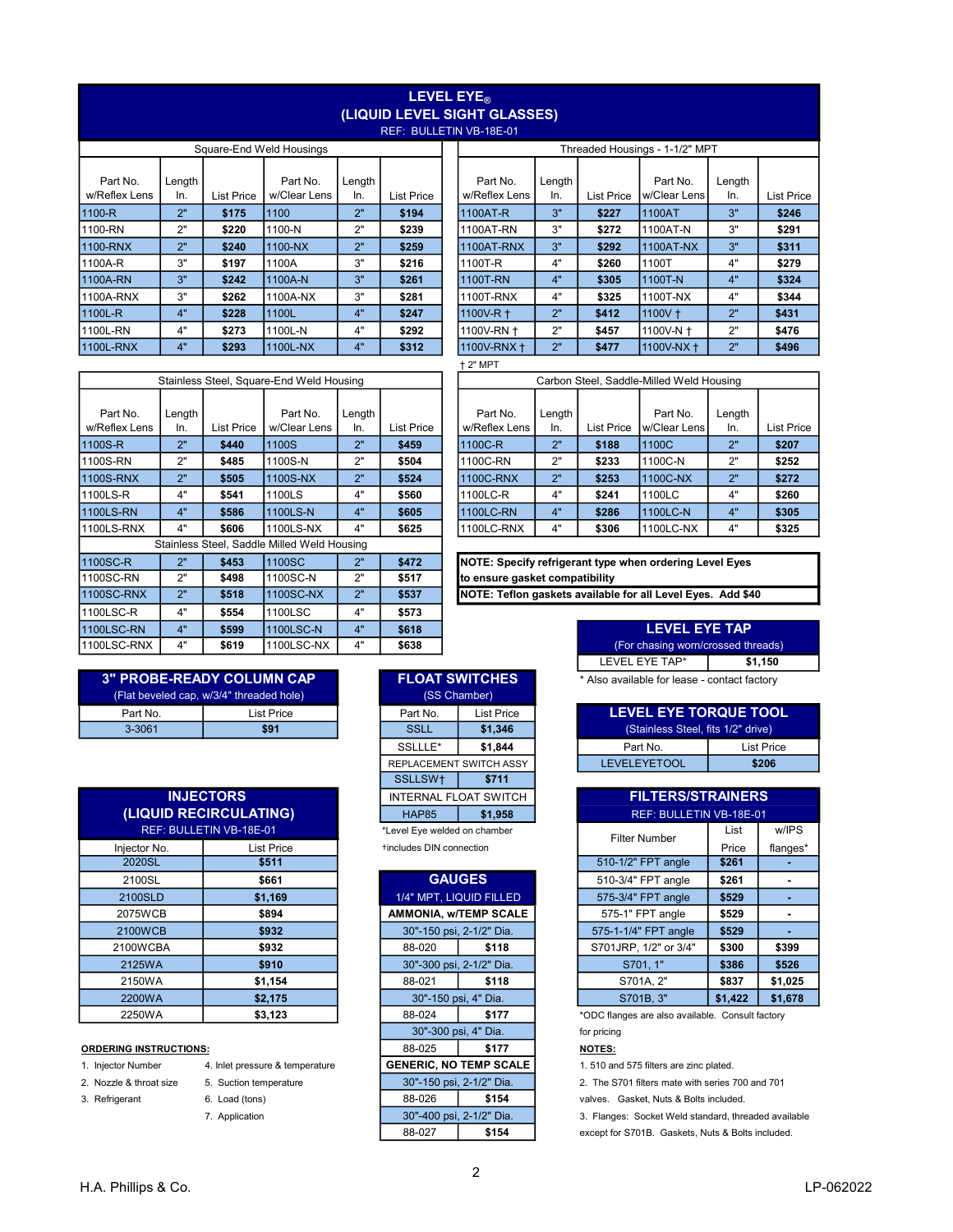|                         | <b>FLANGES</b>                |                   |                |                          |                  |                |               |                            |  |  |
|-------------------------|-------------------------------|-------------------|----------------|--------------------------|------------------|----------------|---------------|----------------------------|--|--|
| REF: BULLETIN VB-18E-01 |                               |                   |                |                          |                  |                |               |                            |  |  |
|                         | Socket Weld                   |                   | Threaded       |                          | <b>Weld Neck</b> |                | Union Kits*   |                            |  |  |
| Size                    | Part No.                      | <b>List Price</b> | Part No.       | <b>List Price</b>        | Part No.         | List Price     | Part No.      | <b>List Price</b>          |  |  |
| $1/2"$ oval             | 4-MS or 4-FS                  | \$44              | 4-MT or 4FT    | \$52                     | N/A              |                | <b>KF075</b>  | \$11                       |  |  |
| 3/4" oval               | 6-MS or 6-FS                  | \$44              | 6-MT or 6FT    | \$52                     | N/A              | $\blacksquare$ | <b>KF075</b>  | \$11                       |  |  |
| 1" oval                 | 8-MSO or 8-FSO                | \$52              | 8-MTO or 8-FTO | \$61                     | N/A              | ٠              | <b>KFO100</b> | \$11                       |  |  |
| $1"$ sq.                | 8-MS or 8-FS                  | \$63              | 8-MT or 8-FT   | \$72                     | N/A              |                | <b>KF125</b>  | \$14                       |  |  |
| $1 - 1/4$ " sq.         | 10-MS or 10-FS                | \$63              | 10-MT or 10FT  | \$72                     | 10-MW or 10-FW   | \$171          | <b>KF125</b>  | \$14                       |  |  |
| $1 - 1/2"$ sq.          | 12-MS or 12-FS                | \$83              | 12-MT or 12-FT | \$99                     | 12-MW or 12-FW   | \$205          | <b>KF150</b>  | \$14                       |  |  |
| 2"sq.                   | 16-MS or 16-FS                | \$83              | 16-MT or 16-FT | \$99                     | 16-MW or 16-FW   | \$209          | <b>KF200</b>  | \$22                       |  |  |
| $2 - 1/2"$ sq.          | 20-MS or 20-FS                | \$99              | N/A            | $\overline{\phantom{a}}$ | 20-MW or 20-FW   | \$248          | <b>KF250</b>  | \$46                       |  |  |
| $3"$ sq.                | 24-MS or 24-FS                | \$105             | N/A            | $\overline{\phantom{0}}$ | 24-MW or 24-FW   | \$289          | <b>KF300</b>  | \$46                       |  |  |
| 4" sq.                  | 32-MS or 32-FS                | \$121             | N/A            | $\overline{\phantom{a}}$ | 32-MW or 32-FW   | \$361          | <b>KF400</b>  | \$48                       |  |  |
| 5" rd.                  | 40-MS or 40-FS                | \$319             | N/A            | $\overline{\phantom{0}}$ | 40-MW or 40-FW   | \$600          | <b>KF500</b>  | \$94                       |  |  |
| 5" rd. York             | 40-MSY or 40-FSY              | \$331             | N/A            |                          | 40-MWY or 40-FWY | \$612          | <b>KF500Y</b> | \$94                       |  |  |
| 6" rd.                  | 48-MS or 48-FS                | \$356             | N/A            | $\overline{\phantom{0}}$ | 48-MW or 48-FW   | \$693          | <b>KF600</b>  | \$94                       |  |  |
| 6' rd. York             | 48-MSY or 48-FSY              | \$368             | N/A            |                          | 48-MWY or 48-FWY | \$705          | <b>KF600Y</b> | \$94                       |  |  |
| 8" rd.                  | 64-MS or 64-FS                | \$460             | N/A            | $\overline{\phantom{0}}$ | 64-MW or 64-FW   | \$693          | <b>KF800</b>  | \$96                       |  |  |
| 10" rd.                 | 80-MS or 80-FS                | \$744             | N/A            | $\overline{\phantom{a}}$ | 80-MW or 80-FW   | \$1,095        | <b>KF1000</b> | \$132                      |  |  |
|                         | <b>ORDERING INSTRUCTIONS:</b> |                   |                |                          |                  |                |               | <b>UNION KIT INCLUDES:</b> |  |  |

1. Flange Connection Type Gasket + required # of nuts & bolts to make a flanged union set

2. Flange Size

3. Male or Female

| <b>FLANGED UNIONS TONGUE &amp; GROOVE</b> |                                |                   |          |                          |                  |                   |  |  |  |  |
|-------------------------------------------|--------------------------------|-------------------|----------|--------------------------|------------------|-------------------|--|--|--|--|
| REF: BULLETIN VB-18E-01                   |                                |                   |          |                          |                  |                   |  |  |  |  |
|                                           |                                | Socket Weld       |          | Threaded                 | <b>Weld Neck</b> |                   |  |  |  |  |
| Size                                      | Part No.                       | <b>List Price</b> | Part No. | <b>List Price</b>        | Part No.         | <b>List Price</b> |  |  |  |  |
| $1/2"$ oval                               | $U-4S$                         | \$99              | $U-4T$   | \$115                    | N/A              | ٠                 |  |  |  |  |
| $3/4"$ oval                               | $U-6S$                         | \$99              | $U-6T$   | \$115                    | N/A              | ٠                 |  |  |  |  |
| 1" oval                                   | <b>U-8SO</b>                   | \$115             | $U-8TO$  | \$133                    | N/A              | ٠                 |  |  |  |  |
| $1"$ sq.                                  | $U-8S$                         | \$140             | $U-8T$   | \$158                    | N/A              | ٠                 |  |  |  |  |
| $1 - 1/4$ " sq.                           | $U-10S$                        | \$140             | $U-10T$  | \$158                    | <b>U-10W</b>     | \$356             |  |  |  |  |
| $1 - 1/2"$ sq.                            | $U-12S$                        | \$180             | $U-12T$  | \$212                    | U-12W            | \$424             |  |  |  |  |
| 2"sq.                                     | $U-16S$                        | \$188             | $U-16T$  | \$220                    | <b>U-16W</b>     | \$440             |  |  |  |  |
| $2 - 1/2"$ sq.                            | $U-20S$                        | \$244             | N/A      |                          | <b>U-20W</b>     | \$542             |  |  |  |  |
| $3"$ sq.                                  | $U-24S$                        | \$256             | N/A      |                          | $U-24W$          | \$624             |  |  |  |  |
| $4"$ sq.                                  | U-32S                          | \$290             | N/A      | -                        | U-32W            | \$770             |  |  |  |  |
| 5" rd.                                    | $U-40S$                        | \$732             | N/A      | $\overline{\phantom{a}}$ | <b>U-40W</b>     | \$1,294           |  |  |  |  |
| 5" rd. York                               | <b>U-40SY</b>                  | \$756             | N/A      |                          | <b>U-40WY</b>    | \$1,318           |  |  |  |  |
| $6"$ rd.                                  | $U-48S$                        | \$806             | N/A      |                          | <b>U-48W</b>     | \$1,480           |  |  |  |  |
| 6" rd. York                               | <b>U-48SY</b>                  | \$830             | N/A      |                          | <b>U-48WY</b>    | \$1,504           |  |  |  |  |
| 8" rd.                                    | $U-64S$                        | \$1,016           | N/A      | $\overline{\phantom{a}}$ | <b>U-64W</b>     | \$1,482           |  |  |  |  |
| 10" rd.                                   | $U-80S$                        | \$1,620           | N/A      | $\overline{\phantom{a}}$ | <b>U-80W</b>     | \$2,322           |  |  |  |  |
| <b>ORDERING INSTRUCTIONS:</b>             | <b>FLANGED UNIONS INCLUDE:</b> |                   |          |                          |                  |                   |  |  |  |  |

1. Union Connection Type (1) male flange, (1) female flange, (1) union kit

2. Union Size

| <b>WATER TESTING APPARATUS</b><br>REF: BULLETIN ANW-SB17-01 |                                                                           |            |  |  |  |  |  |  |
|-------------------------------------------------------------|---------------------------------------------------------------------------|------------|--|--|--|--|--|--|
|                                                             |                                                                           |            |  |  |  |  |  |  |
| Part No.                                                    | Description                                                               | List Price |  |  |  |  |  |  |
| ANH-MS                                                      | Moisture Sampling Flask, graduated 100ml capacity                         | \$190      |  |  |  |  |  |  |
| ANH-AS                                                      | Sampling stand kit, incl. (1) ANH-MS, stand, feed/vent assy, storage case | \$1,203    |  |  |  |  |  |  |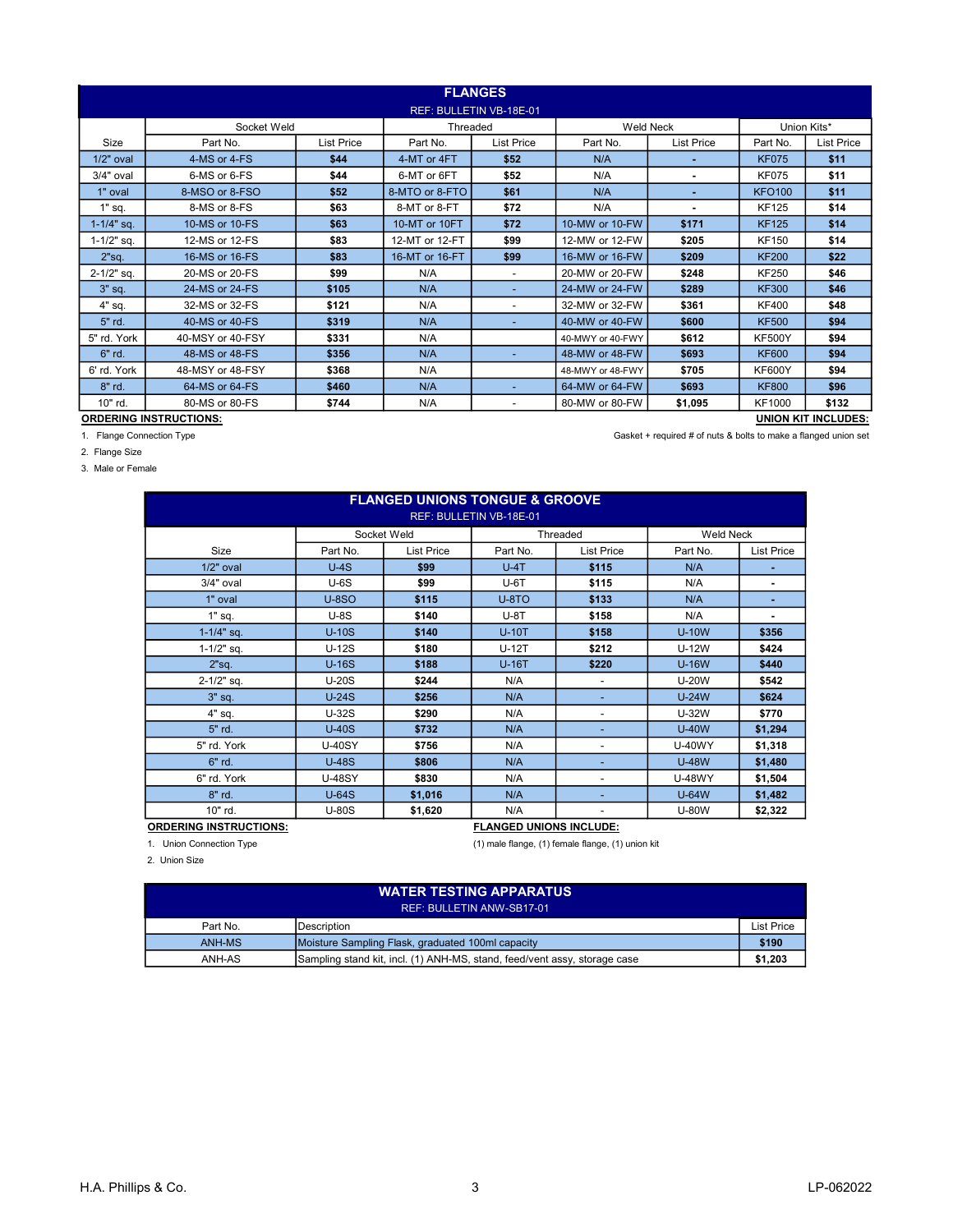|                             | <b>SERIES 700H PILOT OPERATED VALVES WITH</b><br><b>SERIES 275AP FIXED LEVEL PILOT FLOAT VALVES</b> |         |                        |         |                          |  |          |                                                |       |            |  |
|-----------------------------|-----------------------------------------------------------------------------------------------------|---------|------------------------|---------|--------------------------|--|----------|------------------------------------------------|-------|------------|--|
| REF: BULLETIN VB-18E-01     |                                                                                                     |         |                        |         |                          |  |          |                                                |       |            |  |
|                             | Flange Conns                                                                                        |         | <b>Pilot Operated</b>  |         |                          |  |          | Model 275AP and 275APF                         |       |            |  |
|                             | IPS-THD, or                                                                                         |         | 700H Valve             |         |                          |  |          | <b>Fixed Level Pilot Float Valve</b>           |       | add for    |  |
|                             | Socket.                                                                                             |         | Zinc Plated (Standard) |         | add for                  |  |          | Zinc Plated (Standard)                         |       | Pilot Line |  |
| Valve                       | ODC (copper                                                                                         | with    | w/Flanged              | Valve   | <b>Weld Neck</b>         |  | with     | with                                           | Valve | Kit        |  |
| Number                      | connectors)                                                                                         | Flanges | <b>Strainer</b>        | Only    | Flanges                  |  | Cast Ch. | Steel Ch.                                      | Only  | (See note) |  |
| FOR USE WITH AMMONIA (R717) |                                                                                                     |         |                        |         |                          |  |          |                                                |       |            |  |
| <b>700JRH</b>               | $1/2$ ", $3/4$ ", 1"*                                                                               | \$1,195 | \$1,495                | \$1,096 | \$216                    |  | \$1,028  | \$2,189                                        | \$641 | \$248      |  |
| 700XH                       | 1", 1 <sup>1</sup> /4"                                                                              | \$1,318 | \$1,704                | \$1,178 | \$216                    |  | \$1,028  | \$2,189                                        | \$641 | \$248      |  |
| <b>700AXH</b>               | $1^{1}/_{2}$ ", 2"                                                                                  | \$2,006 | \$2,843                | \$1,818 | \$252                    |  | \$1,028  | \$2,189                                        | \$641 | \$248      |  |
| 700BXH                      | $3^{n \times k}$                                                                                    | \$3,124 | \$4.546                | \$2,868 | \$368                    |  | \$1,028  | \$2,189                                        | \$641 | \$248      |  |
|                             |                                                                                                     |         |                        |         | FOR USE WITH HALOCARBONS |  |          |                                                |       |            |  |
| 700JRHF                     | $1/2$ ", $3/4$ ", 1"* (IPS)                                                                         | \$1,195 | \$1,495                | \$1,096 | \$216                    |  | \$1,173  | \$2,334                                        | \$786 | \$320      |  |
|                             | $1^{1}/_{8}$ ", $1^{3}/_{8}$ " (ODC)                                                                | \$1,453 | \$1,753                | \$1,096 | N/A                      |  | \$1,173  | \$2,334                                        | \$786 | \$320      |  |
| <b>700XHF</b>               | 1", $1^{1}/_{4}$ " (IPS)                                                                            | \$1,318 | \$1,704                | \$1,178 | \$216                    |  | \$1,173  | \$2,334                                        | \$786 | \$320      |  |
|                             | $1^{5}/_{8}$ " (ODC)                                                                                | \$1,628 | \$2,014                | \$1,178 | N/A                      |  | \$1,173  | \$2,334                                        | \$786 | \$320      |  |
| 700AXHF                     | $1^{1}/2$ ", 2" (IPS)                                                                               | \$2,006 | \$2,843                | \$1,818 | \$252                    |  | \$1,173  | \$2,334                                        | \$786 | \$320      |  |
|                             | $2^{1}/8$ " (ODC)                                                                                   | \$2,273 | \$3,110                | \$1,818 | N/A                      |  | \$1,173  | \$2,334                                        | \$786 | \$320      |  |
| 700BXHF                     | $3" (IPS)**$                                                                                        | \$3,124 | \$4,546                | \$2,868 | \$368                    |  | \$1,173  | \$2,334                                        | \$786 | \$320      |  |
|                             | $3^{1}/8$ " (ODC)                                                                                   | \$3,608 | \$5,030                | \$2,868 | N/A                      |  | \$1,173  | \$2,334                                        | \$786 | \$320      |  |
| NOTE:                       | Pilot Line Kit available for R717: PLK-700H-A \$248 LIST                                            |         |                        |         |                          |  |          | *Available 1" SW or FPT flanges, add \$16 LIST |       |            |  |

For halocarbons: PLK-700H-F \$320 LIST

Kit includes 1/4" angle valve, gauge valve, and pressure gauge

### ORDERING INSTRUCTIONS: FOR FACTORY SELECTION ASSISTANCE, ADVISE:

- For Pilot Valve: For Pilot Float Valve: 1. Refrigerant
- 1. Pilot Operated Valve Number 1. Orifice Size 2. Upstream and downstream pressures
- 
- 
- 4. Spring
- 5. Flange Size, Type
- 6. Strainer (if required)
- 7. Serial Number, if replacement

| <b>HIGH SIDE FLOAT VALVES</b> |                                          |         |               |  |
|-------------------------------|------------------------------------------|---------|---------------|--|
| <b>SERIES 270A</b>            |                                          |         |               |  |
|                               | REF: BULLETIN VB-18E-01                  |         |               |  |
| Valve                         | Valve w/ Chamber                         |         | Valve Only    |  |
| Number                        | Cast                                     | Steel   | (Zinc Plated) |  |
| FOR USE WITH AMMONIA (R717)   |                                          |         |               |  |
| 270A                          | \$993                                    | \$2,154 | \$606         |  |
| 270AX                         | \$1,647                                  | \$2,808 | \$1,260       |  |
| 270AY                         | \$2,215                                  | \$3,376 | \$1,828       |  |
| 270AZAZ                       | N/A                                      | N/A     | \$886         |  |
|                               | FOR USE WITH HALOCARBONS                 |         |               |  |
| <b>270AF</b>                  | \$993                                    | \$2,154 | \$606         |  |
| 270AXF                        | \$1,647                                  | \$2,808 | \$1,260       |  |
| <b>270AYF</b>                 | \$2,215                                  | \$3,376 | \$1,828       |  |
|                               | <b>MOUNTING FLANGE (FOR SERIES 270A)</b> |         |               |  |
| 2-1/2" SOCKET WELD            |                                          |         |               |  |
| Flange Number<br>List Price   |                                          |         |               |  |
|                               | 298A*                                    |         | \$157         |  |
|                               |                                          |         |               |  |

|  |     |     | rvi Filot Fioat valve |
|--|-----|-----|-----------------------|
|  | - - | - - |                       |

- 
- 2. Orifice Size **2. Chamber requirements** 3. Capacity
- 3. Metering Plug 1. The control of the control of the control of the control of the control of the control of the control of the control of the control of the control of the control of the control of the control of the con

\*\* Socket weld or weld neck only

| <b>HIGH SIDE CONTROL PACKAGE</b><br>700H & 275AP VALVES W/ ACCESSORIES |                             |                             |  |  |  |  |  |  |  |
|------------------------------------------------------------------------|-----------------------------|-----------------------------|--|--|--|--|--|--|--|
| Control                                                                | Standard                    | with Pressure Regulator and |  |  |  |  |  |  |  |
| Package                                                                | ltems*                      | extra Service Valves        |  |  |  |  |  |  |  |
|                                                                        | FOR USE WITH AMMONIA (R717) |                             |  |  |  |  |  |  |  |
| <b>RC-050</b>                                                          | \$5,021                     | \$6,085                     |  |  |  |  |  |  |  |
| <b>RC-075</b>                                                          | \$5,068                     | \$6,156                     |  |  |  |  |  |  |  |
| <b>RC-100</b>                                                          | \$5,365                     | \$6,453                     |  |  |  |  |  |  |  |
| <b>RC-125</b>                                                          | \$5,559                     | \$6,648                     |  |  |  |  |  |  |  |
| <b>RC-150</b>                                                          | \$7,063                     | \$8,152                     |  |  |  |  |  |  |  |
| <b>RC-200</b>                                                          | \$7,325                     | \$8,727                     |  |  |  |  |  |  |  |
| <b>RC-250</b>                                                          | \$7,970                     | \$10,112                    |  |  |  |  |  |  |  |
| <b>RC-300</b>                                                          | \$10,195                    | \$12,678                    |  |  |  |  |  |  |  |
| <b>RC-400</b>                                                          | \$10,805                    | \$14,041                    |  |  |  |  |  |  |  |

 $*$  Includes (1) 275AP valve and steel chamber with Level Eye, chamber, pilot line kit, 700H valve, service valves, and hand expansion valve. See Bulletin WP-18E-01.

### ORDERING INSTRUCTIONS:

Same as above for Pilot Valve and Pilot Float Valve.

### H.A. Phillips & Co. 4 LP-062022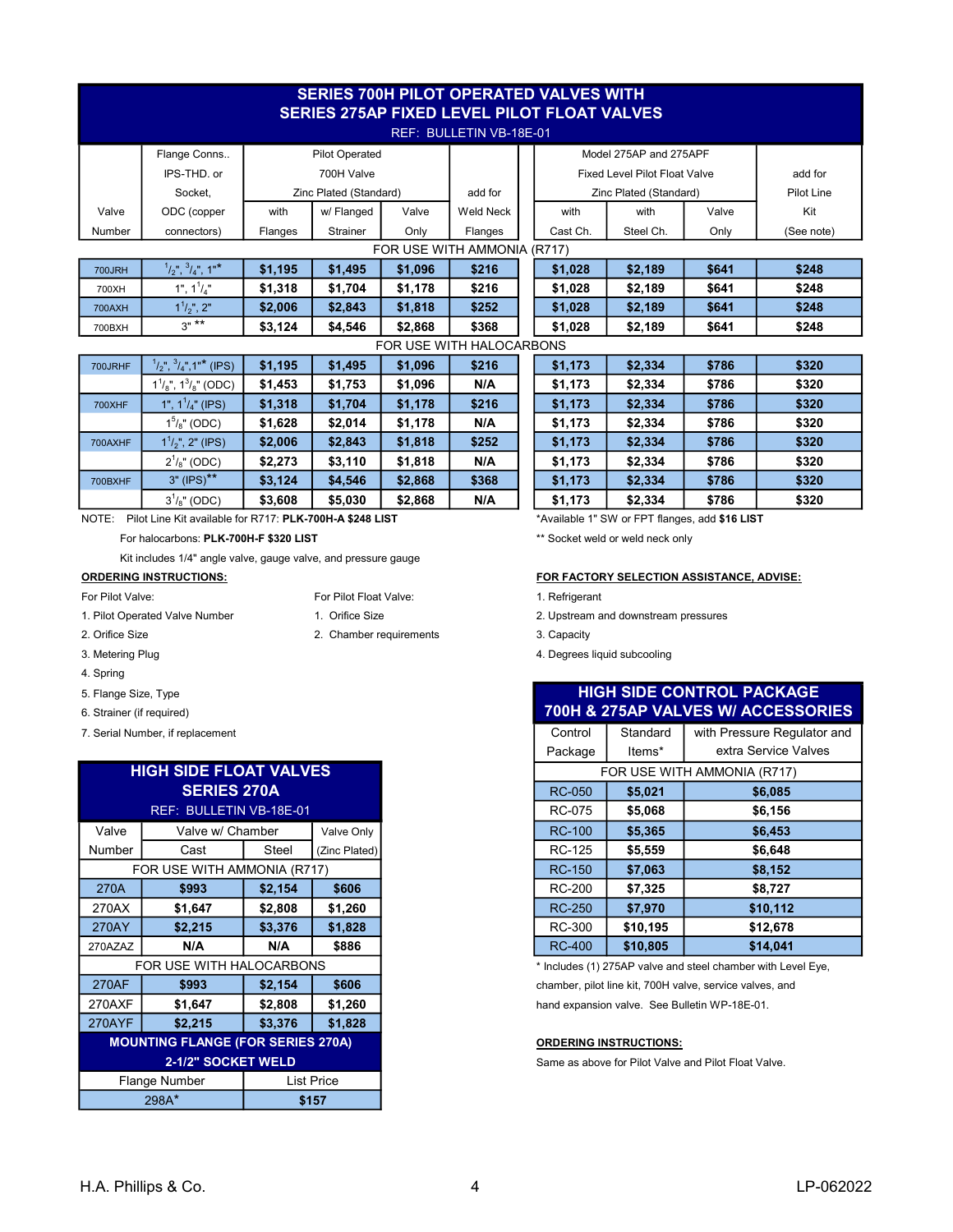| <b>THREE-WAY VALVES</b><br><b>SERIES 3000</b><br><b>REF: BULLETIN VB-18E-01</b> |                          |  |  |  |  |  |
|---------------------------------------------------------------------------------|--------------------------|--|--|--|--|--|
| <b>Valve Number</b>                                                             | List Price (Zinc Plated) |  |  |  |  |  |
| 3000N-3/4"                                                                      | \$2,637                  |  |  |  |  |  |
| 3000AN-1-1/4"                                                                   | \$3.661                  |  |  |  |  |  |
| NOTE: Optional Pilot Light Coil, Add \$52                                       |                          |  |  |  |  |  |

### ORDERING INSTRUCTIONS:

1. Voltage 2. Hertz

| <b>CHECK VALVES: IN-LINE DISC TYPE</b><br><b>SERIES 600</b><br>REF: BULLETIN VB-18E-01 |                                   |                |                  |         |  |  |  |  |  |  |
|----------------------------------------------------------------------------------------|-----------------------------------|----------------|------------------|---------|--|--|--|--|--|--|
| Flange Conn's.<br>add for<br>٠                                                         |                                   |                |                  |         |  |  |  |  |  |  |
| Valve                                                                                  | I.P.S.:THD.                       | Valve w/       | <b>Weld Neck</b> | Valve   |  |  |  |  |  |  |
| Number                                                                                 | or Socket                         | Flanges        | Flanges          | Only    |  |  |  |  |  |  |
| CAST BODY - TYPE FORMERLY MANUFACTURED BY WOLF LINDE                                   |                                   |                |                  |         |  |  |  |  |  |  |
| 600JR                                                                                  | $1/2$ ", $3/4$ ", 1"*             | \$285          | \$216            | \$186   |  |  |  |  |  |  |
| 600J                                                                                   | $1\frac{1}{4}$ " $1\frac{1}{2}$ " | \$410          | \$244            | \$230   |  |  |  |  |  |  |
| 600AJ                                                                                  | $1^{1}/2$ ", 2"                   | \$599          | \$252            | \$411   |  |  |  |  |  |  |
| 600BJ*                                                                                 | 3"                                | \$1,108        | \$368            | \$852   |  |  |  |  |  |  |
| 600DJ*                                                                                 | 4"                                | \$1,613        | \$480            | \$1,323 |  |  |  |  |  |  |
|                                                                                        |                                   | ALL STEEL BODY |                  |         |  |  |  |  |  |  |
| 600K*                                                                                  | $1", 1\frac{1}{4}"$               | \$503          | \$216            | \$363   |  |  |  |  |  |  |
| 600AK*                                                                                 | $1^{1}/2$ ", 2"                   | \$662          | \$252            | \$474   |  |  |  |  |  |  |

\* Gravity drain - add suffix 'S' if Heavy Spring is required (e.g. 600AKS).

1. Valve Number 2. Flange Size, Type

ORDERING INSTRUCTIONS: **Example 20 and 20 and 20 and 20 and 20 and 20 and 20 and 20 and 20 and 316 LIST** 

2. Flange Size and Type

| <b>CHECK VALVES: IN-LINE PISTON TYPE, FLANGED</b><br><b>SERIES 700X</b><br>REF: BULLETIN VB-18E-01 |                                                               |                    |                  |                    |              |               |  |  |  |
|----------------------------------------------------------------------------------------------------|---------------------------------------------------------------|--------------------|------------------|--------------------|--------------|---------------|--|--|--|
|                                                                                                    | <b>Flange Connections:</b>                                    |                    | add for          |                    | Valve Only   | Close-Coupled |  |  |  |
| Valve                                                                                              | <b>IPS Threaded or Socket:</b>                                | Valve w/           | <b>Weld Neck</b> | Valve W/           | (Zinc Plated | Strainer      |  |  |  |
| Number                                                                                             | ODC Copper                                                    | <b>IPS Flanges</b> | Flanges          | <b>ODC Flanges</b> | as Standard) | Option*       |  |  |  |
| 700JRX                                                                                             | $\frac{1}{2}$ ,", $\frac{3}{4}$ ", 1"*(IPS)<br>1%", 1%" (ODC) | \$573              | \$216            | \$831              | \$474        | S701JR        |  |  |  |
| 700X                                                                                               | 1", $1^{1}/_{4}$ " (IPS) 1%" (ODC)                            | \$727              | \$216            | \$1,037            | \$587        | S701          |  |  |  |
| 700AX                                                                                              | $1^{1}/2$ ", 2" (IPS) 2 <sup>%</sup> " (ODC)                  | \$1,106            | \$252            | \$1,373            | \$918        | S701A         |  |  |  |
| 700BX                                                                                              | 3" (IPS) 3%" (ODC)                                            | \$1,639            | \$368            | \$2,123            | \$1,383      | S701B         |  |  |  |

\*Close-coupled strainers available. See page 2 for strainer pricing \*Available 1" SW or FPT flanges, add \$16 LIST

# ORDERING INSTRUCTIONS:

1. Valve Number

2. Spring Differential (2, 5, 10, 20, 35, 50, 60, and 70 lbs.)

3. Flange Size and Type

4. Valve Serial Number, if Replacement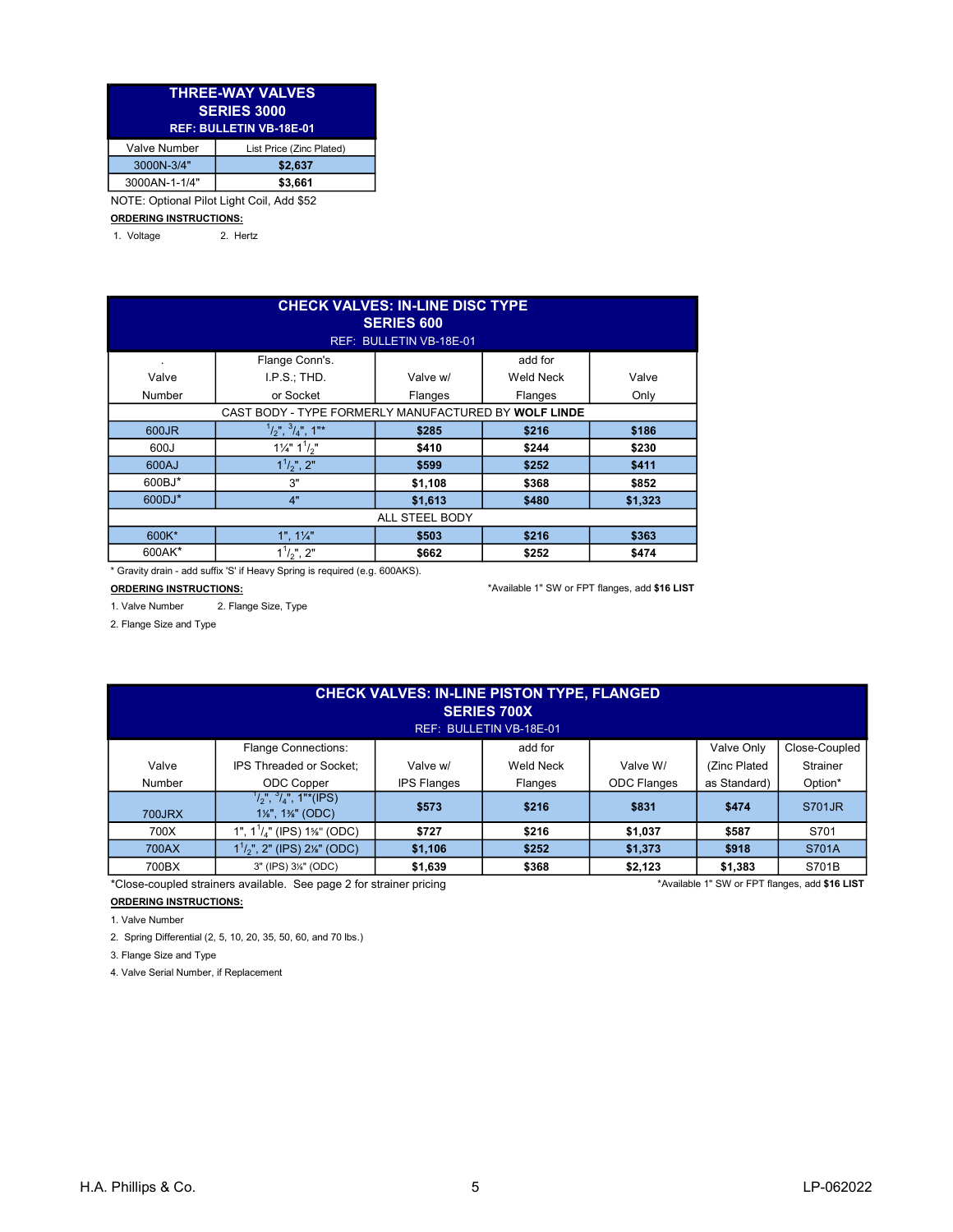| <b>CHECK VALVES, GAS POWERED (PILOT OPERATED)</b><br>(GAS POWER TO CLOSE - SPRING TO OPEN)<br><b>SERIES 700S</b><br>REF: BULLETIN VB-18E-01 |                                                         |                    |                  |                    |              |                 |  |  |  |
|---------------------------------------------------------------------------------------------------------------------------------------------|---------------------------------------------------------|--------------------|------------------|--------------------|--------------|-----------------|--|--|--|
|                                                                                                                                             | <b>Flange Connections:</b>                              |                    | add for          |                    | Valve Only   | Close-Coupled   |  |  |  |
| Valve                                                                                                                                       | IPS Threaded or Socket:                                 | Valve w/           | <b>Weld Neck</b> | Valve w/           | (Zinc Plated | <b>Strainer</b> |  |  |  |
| Number                                                                                                                                      | ODC Copper                                              | <b>IPS Flanges</b> | Flanges          | <b>ODC Flanges</b> | as Standard) | Option*         |  |  |  |
| <b>700JRS</b>                                                                                                                               | $\frac{1}{2}$ , $\frac{3}{4}$ , 1"*(IPS) 1%", 1%" (ODC) | \$660              | \$216            | \$918              | \$561        | <b>S701JR</b>   |  |  |  |
| 700XS                                                                                                                                       | 1", $1^1/\text{L}$ " (IPS) 1%" (ODC)                    | \$805              | \$216            | \$1,115            | \$665        | S701            |  |  |  |
| 700AXS                                                                                                                                      | $1^{1}/2$ ", 2" (IPS) 2 <sup>%</sup> " (ODC)            | \$1,203            | \$252            | \$1,470            | \$1,015      | <b>S701A</b>    |  |  |  |
| 700BXS                                                                                                                                      | 3" (IPS)** 3%" (ODC)                                    | \$1,712            | \$368            | \$2,196            | \$1,456      | S701B           |  |  |  |

\*Close-coupled strainers available. See page 2 for strainer pricing \*Available 1" SW or FPT flanges, add \$16 LIST

\*\* 3" Flanges not available threaded

ORDERING INSTRUCTIONS:

1. Valve Number

2. Flange Size, Type

NOTE: No spring requirement necessary to order

| <b>CHECK VALVES: THREE WAY</b><br>(SPRING TO OPEN - GAS FLOW TO ACTUATE)<br><b>SERIES 700T</b><br>REF: BULLETIN CV-700-T-67 |                                        |                    |                  |                    |              |               |  |  |  |
|-----------------------------------------------------------------------------------------------------------------------------|----------------------------------------|--------------------|------------------|--------------------|--------------|---------------|--|--|--|
|                                                                                                                             | <b>Flange Connections:</b>             |                    | add for          |                    | Valve Only   | Close-Coupled |  |  |  |
| Valve                                                                                                                       | IPS Threaded or Socket:                | Valve w/           | <b>Weld Neck</b> | Valve w/           | (Zinc Plated | Strainer      |  |  |  |
| Number                                                                                                                      | ODC Copper                             | <b>IPS Flanges</b> | Flanges          | <b>ODC Flanges</b> | as Standard) | Option*       |  |  |  |
| 700XT                                                                                                                       | 1", $1^{1}/_{4}$ " (IPS) 1%" (ODC)     | \$897              | \$216            | \$1,207            | \$757        | S701          |  |  |  |
| 700AXT                                                                                                                      | 1'/ <sub>2</sub> ", 2" (IPS) 2¼" (ODC) | \$1,522            | \$252            | \$1,789            | \$1,334      | S701A         |  |  |  |
| 700BXT                                                                                                                      | 3" (IPS)** 3 <sup>/s</sup> " (ODC)     | \$2,364            | \$368            | \$2,848            | \$2,108      | <b>S701B</b>  |  |  |  |

\*Close-coupled strainers available. See page 2 for strainer pricing

# \*\* 3" Flanges not available threaded

# ORDERING INSTRUCTIONS:

1. Valve Number

2. Flange Size and Type

| <b>INTERRUPTING VALVES</b><br>(FOR PHILLIPS TYPE DC TRANSFER SYSTEMS)<br><b>SERIES 700T</b><br>REF: BULLETIN CV-700-T-67 |                                              |                    |                  |                    |              |                 |  |
|--------------------------------------------------------------------------------------------------------------------------|----------------------------------------------|--------------------|------------------|--------------------|--------------|-----------------|--|
|                                                                                                                          | <b>Flange Connections:</b>                   |                    | add for          |                    | Valve Only   | Close-Coupled   |  |
| Valve                                                                                                                    | IPS Threaded or Socket:                      | Valve w/           | <b>Weld Neck</b> | Valve w/           | (Zinc Plated | <b>Strainer</b> |  |
| Number                                                                                                                   | ODC Copper                                   | <b>IPS Flanges</b> | <b>Flanges</b>   | <b>ODC Flanges</b> | as Standard) | Option*         |  |
| 700AP                                                                                                                    | $1^{1}/2$ ", 2" (IPS) 2 <sup>%</sup> " (ODC) | \$1,423            | \$252            | \$1,690            | \$1,235      | <b>S701A</b>    |  |
| 700BP                                                                                                                    | 3" (IPS)** 3 <sup>/8</sup> " (ODC)           | \$2,208            | \$368            | \$2,692            | \$1,952      | S701B           |  |

\*Close-coupled strainers available. See page 2 for strainer pricing

### \*\* 3" Flanges not available threaded

ORDERING INSTRUCTIONS:

1. Valve Number

2. Flange Size and Type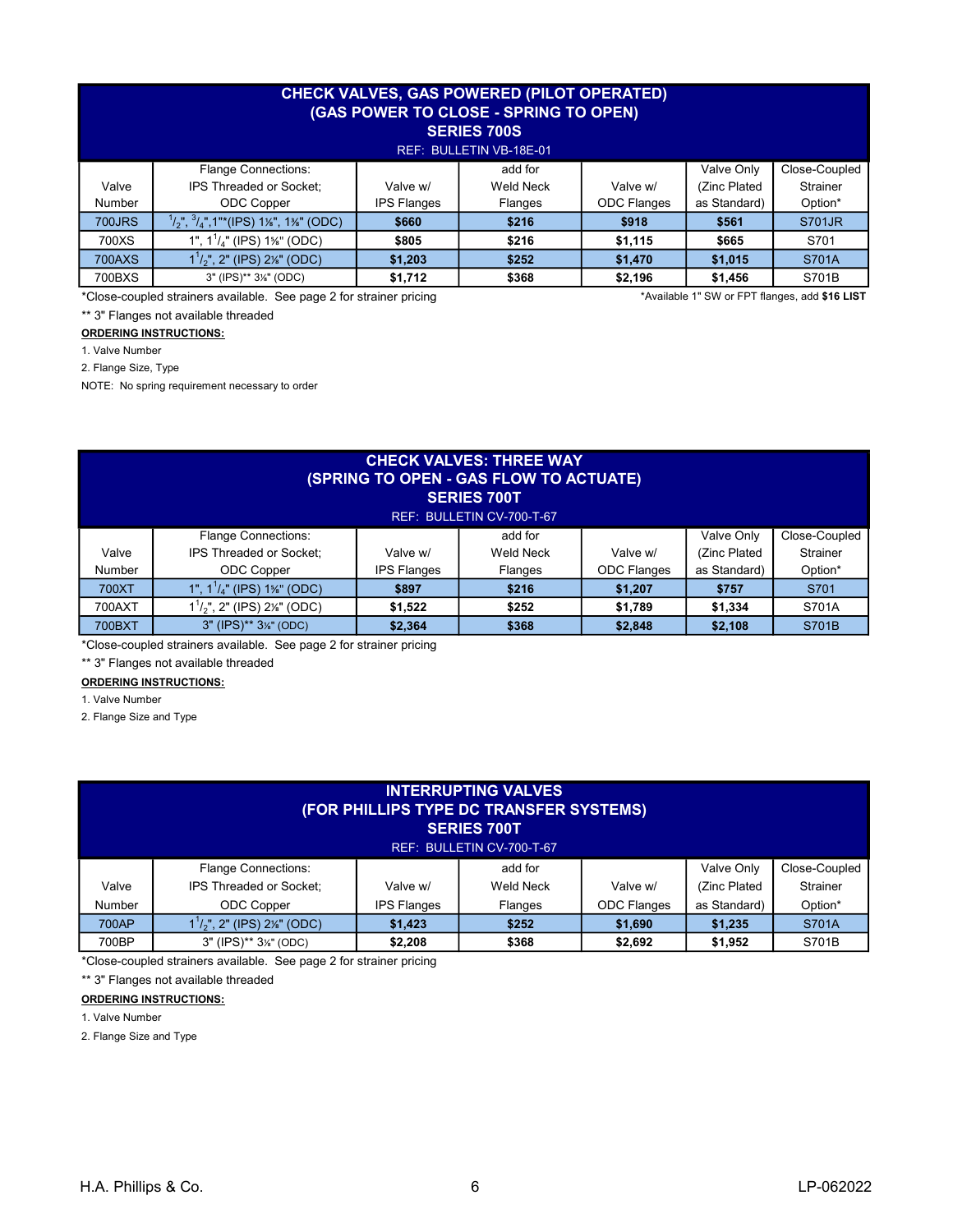| <b>LOW SIDE FLOAT VALVES</b><br><b>FIXED LEVEL - DIRECT FEED</b><br>(INTERNAL MOUNT)<br><b>SERIES 300H</b><br>REF: BULLETIN VB-18E-01 |               |  |                          |                   |  |  |  |
|---------------------------------------------------------------------------------------------------------------------------------------|---------------|--|--------------------------|-------------------|--|--|--|
| Valve                                                                                                                                 | List Price    |  | Valve                    | <b>List Price</b> |  |  |  |
| Number                                                                                                                                | (Zinc Plated) |  | Number                   | (Zinc Plated)     |  |  |  |
| FOR USE WITH AMMONIA (R717)                                                                                                           |               |  | FOR USE WITH HALOCARBONS |                   |  |  |  |
| 300H                                                                                                                                  | \$1,061       |  | 300HF                    | \$1,116           |  |  |  |
| 300HD                                                                                                                                 | \$1,085       |  | 300HDF                   | \$1,140           |  |  |  |
| 300HM                                                                                                                                 | \$1,091       |  | 300HMF                   | \$1,146           |  |  |  |
| 300HMD                                                                                                                                | \$1,114       |  | 300HMDF                  | \$1,169           |  |  |  |
| 300A                                                                                                                                  | \$1,406       |  | 300AF                    | \$1,456           |  |  |  |
| 300AM                                                                                                                                 | \$1,454       |  | 300AMF                   | \$1,504           |  |  |  |

Note: Valves can be applied as pilots for Series 701 Pilot Operated Valves. Add \$1400 for 398A Steel Chamber

| <b>LOW SIDE FLOAT VALVES</b><br><u> FIXED LEVEL - REMOTE FEED</u><br>(INTERNAL MOUNT)<br><b>SERIES 301H</b><br>REF: BULLETIN VB-18E-01 |                   |  |  |  |
|----------------------------------------------------------------------------------------------------------------------------------------|-------------------|--|--|--|
| Valve                                                                                                                                  | <b>List Price</b> |  |  |  |
| Number                                                                                                                                 | (Zinc Plated)     |  |  |  |
| FOR USE WITH AMMONIA (R717)                                                                                                            |                   |  |  |  |
| 301H                                                                                                                                   | \$1,958           |  |  |  |
| 301A                                                                                                                                   | \$1,983           |  |  |  |
| FOR USE WITH HALOCARBONS                                                                                                               |                   |  |  |  |
| 301HF                                                                                                                                  | \$2,008           |  |  |  |

| <b>LOW SIDE FLOAT VALVES</b><br><b>FIXED LEVEL - REMOTE FEED</b><br>(INTERNAL MOUNT)<br><b>SERIES 301H</b><br>REF: BULLETIN VB-18E-01 |               |                             | <b>LOW SIDE FLOAT VALVES</b><br><b>FIXED LEVEL - REMOTE FEED</b><br>(EXTERNAL MOUNT)<br><b>SERIES 301E</b><br>REF: BULLETIN VB-18E-01 |          |
|---------------------------------------------------------------------------------------------------------------------------------------|---------------|-----------------------------|---------------------------------------------------------------------------------------------------------------------------------------|----------|
| Valve                                                                                                                                 | List Price    | Valve                       | Valve Only                                                                                                                            | Valve w/ |
| Number                                                                                                                                | (Zinc Plated) | Number                      | (Zinc Plated)                                                                                                                         | Chamber  |
| FOR USE WITH AMMONIA (R717)                                                                                                           |               | FOR USE WITH AMMONIA (R717) |                                                                                                                                       |          |
| 301H                                                                                                                                  | \$1,958       | 301E                        | \$1,064                                                                                                                               | \$2,464  |
| 301A                                                                                                                                  | \$1,983       | 301G                        | \$1,273                                                                                                                               | \$2,673  |
| FOR USE WITH HALOCARBONS                                                                                                              |               | 301J                        | \$1,522                                                                                                                               | \$2,922  |
| 301HF                                                                                                                                 | \$2,008       | 301K                        | \$1,571                                                                                                                               | \$2,971  |
|                                                                                                                                       |               |                             | FOR USE WITH HALOCARBONS                                                                                                              |          |
|                                                                                                                                       |               | 301EF                       | \$1,114                                                                                                                               | \$2,514  |
|                                                                                                                                       |               | 301GF                       | \$1,323                                                                                                                               | \$2,723  |
|                                                                                                                                       |               | 301JF                       | \$1,572                                                                                                                               | \$2,972  |

| <b>MOUNTING FLANGES</b> |                   |  |  |  |  |
|-------------------------|-------------------|--|--|--|--|
| (FOR SERIES 300 & 301)  |                   |  |  |  |  |
| <b>Flange Number</b>    | <b>List Price</b> |  |  |  |  |
| 399 (3" F.P.T.)         | \$165             |  |  |  |  |
| 300WF3 (3" S.W.)        | \$197             |  |  |  |  |

| <b>MOUNTING FLANGES</b> |            | <b>SPECIAL APPLICATION</b> |               |
|-------------------------|------------|----------------------------|---------------|
| (FOR SERIES 300 & 301)  |            | Valve                      | Valve Only    |
| Flange Number           | List Price | Number                     | (Zinc Plated) |
| 399(3" F.P.T.)          | \$165      | 300WAXF                    | \$1,436       |
| 300WF3 (3" S.W.)        | \$197      | 300WCB                     | \$1,165       |

# OIL FLOAT VALVES

| <b>LOW SIDE OIL FEED VALVE</b><br>(FOR ALL REFRIGERANT OILS)<br><b>SERIES 275</b><br>REF: BULLETIN VB-18E-01 |               |                   |               |  |
|--------------------------------------------------------------------------------------------------------------|---------------|-------------------|---------------|--|
| Valve                                                                                                        |               | Valve w/Chamber   | Valve Only    |  |
| Number                                                                                                       | Cast          | Steel             | (Zinc Plated) |  |
| 275AF                                                                                                        | \$984         | \$2,145           | \$597         |  |
| <b>MOUNTING FLANGE 2-1/2" SOCKET WELD</b>                                                                    |               |                   |               |  |
|                                                                                                              | Flange Number | <b>List Price</b> |               |  |
| 298A                                                                                                         |               | \$157             |               |  |

# ORDERING INSTRUCTIONS: Note: Standard orifice is 3/32" and will operate

- 
- 2. Orifice Size
- 3. With or without chamber
- 4. Mounting flanges #298A (if required)

|                                           |                             | <b>LOW SIDE OIL FEED VALVE</b><br>(FOR ALL REFRIGERANT OILS)<br><b>SERIES 275</b><br>REF: BULLETIN VB-18E-01 |               |                                    | <b>HIGH SIDE OIL DRAIN VALVE</b><br>(FOR ALL REFRIGERANT OILS)<br><b>SERIES 270A</b><br>REF: BULLETIN VB-18E-01 |         |               |
|-------------------------------------------|-----------------------------|--------------------------------------------------------------------------------------------------------------|---------------|------------------------------------|-----------------------------------------------------------------------------------------------------------------|---------|---------------|
| Valve                                     |                             | Valve w/Chamber                                                                                              | Valve Only    | Valve                              | Valve w/Chamber                                                                                                 |         | Valve Only    |
| Number                                    | Cast                        | Steel                                                                                                        | (Zinc Plated) | Number                             | Cast                                                                                                            | Steel   | (Zinc Plated) |
| 275AF                                     | \$984                       | \$2,145                                                                                                      | \$597         | 270A                               | \$993                                                                                                           | \$2,154 | \$606         |
| <b>MOUNTING FLANGE 2-1/2" SOCKET WELD</b> |                             |                                                                                                              |               |                                    | <b>MOUNTING FLANGE 2-1/2" SOCKET WELD</b>                                                                       |         |               |
|                                           | Flange Number<br>List Price |                                                                                                              |               | Flange Number<br><b>List Price</b> |                                                                                                                 |         |               |
|                                           | 298A<br>\$157               |                                                                                                              |               | 298A                               | \$157                                                                                                           |         |               |

1. Valve Number with a pressure drop of 250 PSI maximum.

<sup>5.</sup> Valve Serial Number, if replacement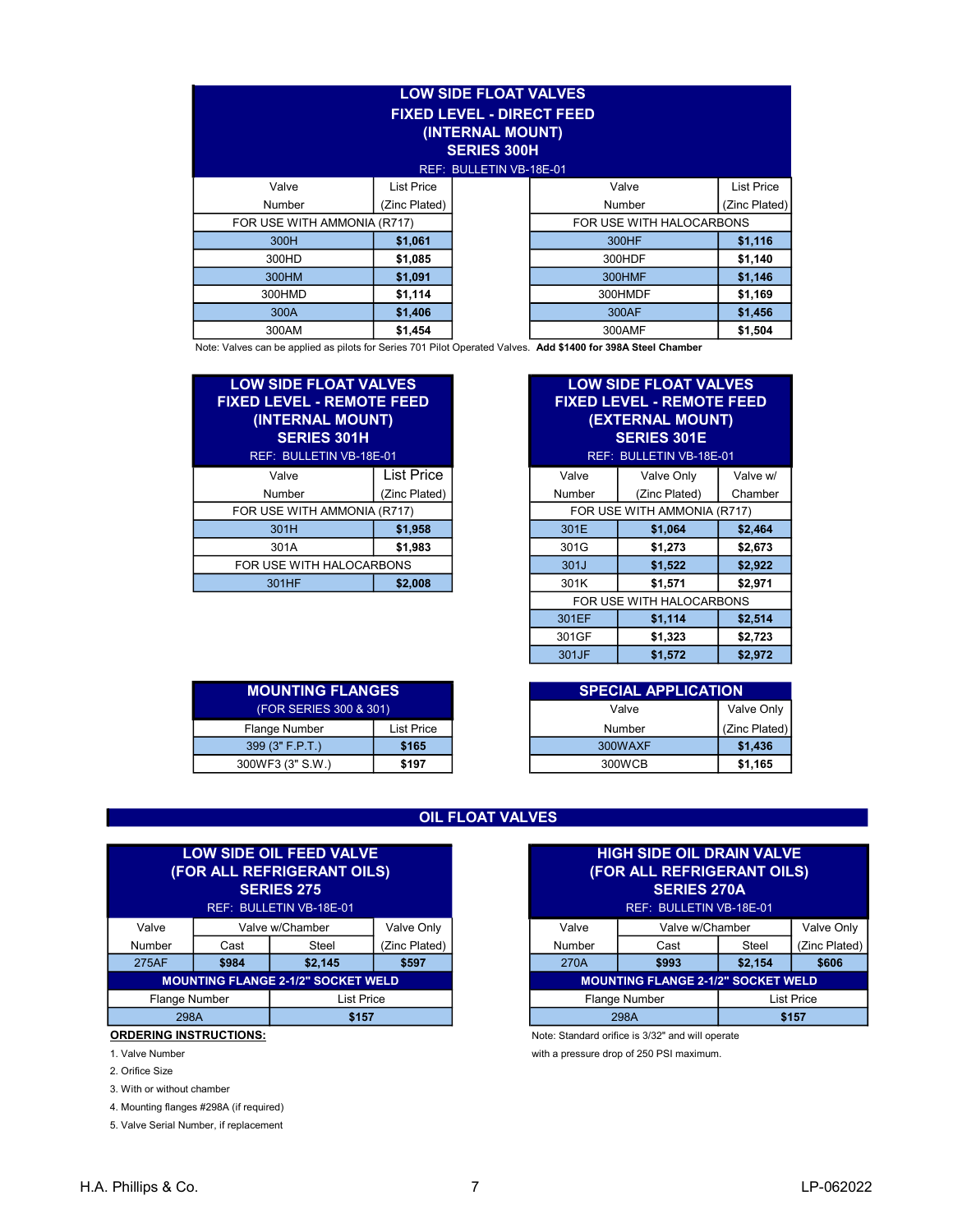|                          | <b>LOW SIDE FLOAT VALVES</b><br>(ADJUSTABLE LEVEL - REMOTE FEED)<br><b>SERIES 101</b><br>REF: BULLETIN VB-18E-01 |          |
|--------------------------|------------------------------------------------------------------------------------------------------------------|----------|
| Valve                    | Valve Only                                                                                                       | Valve w/ |
| Number                   | (Zinc Plated)                                                                                                    | Chamber  |
|                          | FOR USE WITH AMMONIA (R717)                                                                                      |          |
| 101                      | \$1,915                                                                                                          | \$3,850  |
| 101A                     | \$2.129                                                                                                          | \$4.632  |
| FOR USE WITH HALOCARBONS |                                                                                                                  |          |
| 101F                     | \$1,962                                                                                                          | \$3,897  |
| 101AF                    | \$2,223                                                                                                          | \$4,726  |

+ See below for ordering instructions

# PILOT OPERATED VALVE WITH LOW SIDE ADJUSTABLE LEVEL PILOT FLOAT VALVES REF: BULLETIN VB-18E-01

# FOR USE WITH AMMONIA (R717)

|                           | $\cdots$           |               |                                          |         |            |            |            |                            |                       |            |
|---------------------------|--------------------|---------------|------------------------------------------|---------|------------|------------|------------|----------------------------|-----------------------|------------|
| 701S Pilot Operated Valve |                    |               |                                          |         |            |            |            |                            | 101 Pilot Float Valve |            |
| Pilot                     | Series             |               | <b>Available Connections</b>             |         |            | Valve Only |            |                            |                       | Valve Only |
| Operated                  | 701                |               | IPS - Thd. or Socket.                    | with    | w/ Flanged | (Zinc      | add for    | Valve and Orifice          | with                  | (Zinc      |
| Valve                     | Port               | Strainer      | ODC (Copper Connectors)                  | Flanges | Strainer   | Plated)    | W.N. Flgs. | Size (in.)                 | Chamber               | Plated)    |
| <b>701JRS</b>             | $3/8"$ , $9/16"$   | <b>S701JR</b> | $\frac{1}{2}$ , $\frac{3}{4}$ , $1^{14}$ | \$1,249 | \$1,549    | \$1,150    | \$216      | 101VP18 - $\frac{3}{22}$ " | \$3,850               | \$1,915    |
| 701S                      | $9/16$ , $23/32$   | S701          | 1", $1^{1}/_{4}$ "                       | \$1,372 | \$1,758    | \$1,232    | \$216      | 101VP18 - $\frac{3}{32}$ " | \$3,850               | \$1,915    |
| <b>701AS</b>              | $7/8$ ", $23/32$ " | S701A         | $1^{1}/2$ ", 2"                          | \$2,131 | \$2,968    | \$1,943    | \$252      | 101VP26 - $\frac{1}{8}$ "  | \$4,632               | \$2,129    |
| 701BS                     | $1^1/\pi$          | S701B         | 3" (SW or WN)                            | \$4,008 | \$5,430    | \$3,752    | \$368      | 101VP26 - $\frac{5}{32}$ " | \$4,632               | \$2,129    |
| <b>701BXS</b>             | $1\frac{9}{16}$    | S701B         | 4" (Weld Neck)                           | \$4,798 | \$6,220    | \$4,174    | N/A        | 101VP26 - $\frac{3}{16}$ " | \$4,632               | \$2,129    |

FOR USE WITH HALOCARBONS

| 701S Pilot Operated Valve |                                |               |                                              |         |            |            |            | 101 Pilot Float Valve       |         |            |
|---------------------------|--------------------------------|---------------|----------------------------------------------|---------|------------|------------|------------|-----------------------------|---------|------------|
| Pilot                     | <b>Series</b>                  |               | <b>Available Connections</b>                 |         |            | Valve Only |            |                             |         | Valve Only |
| Operated                  | 701                            |               | IPS - THD, or Socket.                        | with    | w/ Flanged | (Zinc      | add for    | Valve and Orifice           | with    | (Zinc      |
| Valve                     | Port                           | Strainer      | <b>ODC</b> (Copper Connectors)               | Flanges | Strainer   | Plated)    | W.N. Flgs. | Size (in.)                  | Chamber | Plated)    |
| <b>701JRSF</b>            | $3/8"$ , $9/16"$               | <b>S701JR</b> | $\frac{1}{2}$ ,", $\frac{3}{4}$ " (IPS), 1"* | \$1,249 | \$1,549    | \$1,150    | \$216      | 101VPF18 - $\frac{3}{32}$ " | \$3,897 | \$1,962    |
|                           |                                |               | $1^{1}/_{8}$ ", $1^{3}/_{8}$ " (ODC)         | \$1,507 | \$1,807    | \$1,150    | N/A        |                             | \$3,897 | \$1,962    |
| <b>701SF</b>              | 9/16", 23/32"                  | S701          | 1", $1^{1}/_{4}$ "                           | \$1,372 | \$1,758    | \$1,232    | \$216      | 101VPF18 - $\frac{3}{32}$ " | \$3,897 | \$1,962    |
|                           |                                |               | $1^{5}/s$ " (ODC)                            | \$1,682 | \$2,068    | \$1,232    | N/A        |                             | \$3,897 | \$1,962    |
| <b>701ASF</b>             | $7/8$ ", $23/32$ "             | S701A         | $1^{1}/2$ ", 2" (IPS)                        | \$2,131 | \$2,968    | \$1,943    | \$252      | 101VPF26 - $\frac{1}{8}$ "  | \$4,726 | \$2,223    |
|                           |                                |               | $2^1\frac{1}{8}$ (ODC)                       | \$2,398 | \$3,235    | \$1,943    | N/A        |                             | \$4,726 | \$2,223    |
| <b>701BSF</b>             | $1^1/\pi$                      | <b>S701B</b>  | 3" (IPS) SW or WN                            | \$4,008 | \$5,430    | \$3,752    | \$368      | 101VPF26 - $\frac{5}{32}$ " | \$4,726 | \$2,223    |
|                           |                                |               | $3^{1}/s$ " (ODC)                            | \$4,492 | \$5,914    | \$3,752    | N/A        |                             | \$4,726 | \$2,223    |
| <b>701BXSF</b>            | 1 <sup>9</sup> / <sub>16</sub> | <b>S701B</b>  | 4" (Weld Neck)                               | \$4,798 | \$6,220    | \$4,174    | N/A        | 101VPF26 - $\frac{3}{16}$ " | \$4,726 | \$2,223    |

\*Available w/ 1" SW or FPT flanges, add \$16 LIST

NOTE: Pilot Line Kit available for R717: PLK-701S-A, \$644; for Halocarbons: PLK-701S-F, \$483

Kits include ¼" FPT Solenoid Valve & Angle Valve, Pressure Gauge and Gauge Valve.

### ORDERING INSTRUCTIONS:

| For Pilot Operated Valve:           | For Pilot Float Valve:                |
|-------------------------------------|---------------------------------------|
| 1. Pilot Operated Valve Number      | 1. Float Valve Number                 |
| 2. Orifice Size                     | 2. Orifice Size                       |
| 3. Metering Plug                    | 3. Left or Right hand +               |
| 4. Spring                           | 4. Chamber requirements               |
| 5. Flange Size, Type                | 5. Valve Serial No., if replacement   |
| 6. Strainer (if required)           |                                       |
| 7. Valve Serial No., if replacement | For Pilot Kit:<br>1. Voltage 2. Hertz |
|                                     |                                       |
|                                     |                                       |

+ Left Hand Flow (LHF): Arrow <a>>
on Valve Body</a>

+ Right Hand Flow (RHF): Arrow -> on Valve Body

#### FOR FACTORY SELECTION ASSISTANCE, ADVISE:

- 1. Refrigerant
- 2. Upstream and downstream pressures
- 3. Capacity
- 4. Degrees liquid subcooling

# LOW SIDE FLOAT VALVES SERIES 101 SPECIAL APPLICATIONS

| <b>TIN VB-18E-01</b> |          |
|----------------------|----------|
| alve Only            | Valve w/ |
| nc Plated)           | Chamber  |
| AMMONIA (R717)       |          |
| \$1,915              | \$3,850  |
| \$2.129              | \$4,632  |
| I HALOCARBONS        |          |
| \$1.962              | \$3,897  |
| en nnn               | 0.72C    |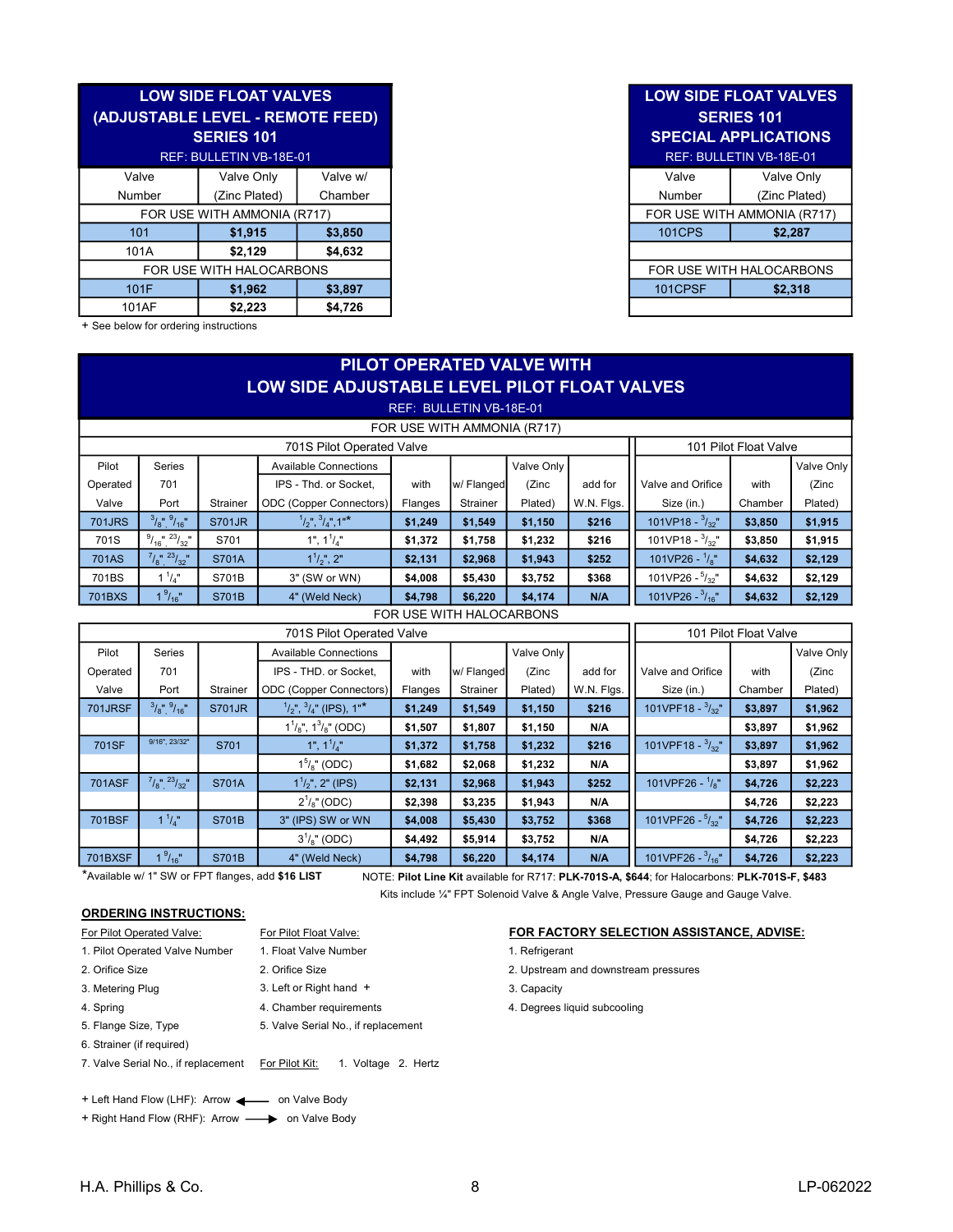| <b>LOW SIDE FLOAT VALVES</b><br><b>FIXED LEVEL - REMOTE FEED</b><br>(EXTERNAL MOUNTING)<br><b>SERIES 301E</b><br>REF: BULLETIN VB-18E-01 |                          |          |  |  |  |  |  |
|------------------------------------------------------------------------------------------------------------------------------------------|--------------------------|----------|--|--|--|--|--|
| Valve                                                                                                                                    | Valve Only               | Valve w/ |  |  |  |  |  |
| Number                                                                                                                                   | (Zinc Plated)            | Chamber  |  |  |  |  |  |
| FOR USE WITH AMMONIA (R717)                                                                                                              |                          |          |  |  |  |  |  |
| 301E                                                                                                                                     | \$1,064                  | \$2,464  |  |  |  |  |  |
| 301G                                                                                                                                     | \$1,273                  | \$2,673  |  |  |  |  |  |
| 301J                                                                                                                                     | \$1,522                  | \$2,922  |  |  |  |  |  |
| 301K                                                                                                                                     | \$1,571                  | \$2,971  |  |  |  |  |  |
|                                                                                                                                          | FOR USE WITH HALOCARBONS |          |  |  |  |  |  |
| 301EF                                                                                                                                    | \$1,114                  | \$2,514  |  |  |  |  |  |
| 301GF                                                                                                                                    | \$1,323                  | \$2,723  |  |  |  |  |  |
| 301JF                                                                                                                                    | \$1,572                  | \$2,972  |  |  |  |  |  |

|               | PILOT OPERATED VALVE WITH<br>LOW SIDE FIXED LEVEL PILOT FLOAT VALVE<br>REF: BULLETIN VB-18E-01 |               |                                    |         |            |            |            |       |                          |         |               |  |
|---------------|------------------------------------------------------------------------------------------------|---------------|------------------------------------|---------|------------|------------|------------|-------|--------------------------|---------|---------------|--|
|               | FOR USE WITH AMMONIA (R717)                                                                    |               |                                    |         |            |            |            |       |                          |         |               |  |
|               | <b>701S Pilot Operated Valve</b><br>301 Pilot Valve                                            |               |                                    |         |            |            |            |       |                          |         |               |  |
| Pilot         | <b>Series</b>                                                                                  |               | <b>Available Connections</b>       |         |            | Valve Only |            | Pilot | Pilot<br>301 Pilot Valve |         |               |  |
| Operated      | 701                                                                                            |               | IPS - THD, or Socket.              | with    | w/ Flanged | (Zinc      | add for    | Float | Valve                    | with    | Valve Only    |  |
| Valve         | Port                                                                                           | Strainer      | <b>ODC</b> (Copper Connectors)     | Flanges | Strainer   | Plated)    | W.N. Flgs. | Valve | Orifice                  | Chamber | (Zinc Plated) |  |
| <b>701JRS</b> | $3/8"$ , $9/16"$                                                                               | <b>S701JR</b> | $^{1}/_{2}$ ", $^{3}/_{4}$ ", 1" * | \$1,249 | \$1,549    | \$1,150    | \$216      | 301E  | $3/32$ , $1/8$           | \$2,464 | \$1,064       |  |
| 701S          | $1^{23}/32$<br>$9/16$ "                                                                        | S701          | 1", $1^1/\pi$ "                    | \$1,372 | \$1,758    | \$1,232    | \$216      | 301E  | $3/32$ $^{11}/8$ $^{11}$ | \$2,464 | \$1,064       |  |
| <b>701AS</b>  | $7/8$ , $23/32$                                                                                | S701A         | $1^{1}/_{2}$ ", 2"                 | \$2,131 | \$2,968    | \$1,943    | \$252      | 301E  | $^{1}/_{8}$ "            | \$2,464 | \$1,064       |  |
| 701BS         | $1^1/\pi$                                                                                      | S701B         | 3" (SW or WN)                      | \$4,008 | \$5,430    | \$3,752    | \$368      | 301G  | $5/32$ "                 | \$2,673 | \$1,273       |  |
| 701BXS        | $1\frac{9}{16}$                                                                                | S701B         | 4" (Weld neck)                     | \$4,798 | \$6,220    | \$4,174    | N/A        | 301J  | 3/16                     | \$2,922 | \$1,522       |  |

FOR USE WITH HALOCARBONS

| <b>701S Pilot Operated Valve</b> |                      |               |                                                |         |            |            |            |       | 301 Pilot Valve   |         |                 |  |
|----------------------------------|----------------------|---------------|------------------------------------------------|---------|------------|------------|------------|-------|-------------------|---------|-----------------|--|
| Pilot                            | <b>Series</b>        |               | <b>Available Connections</b>                   |         |            | Valve Only |            | Pilot | Pilot             |         | 301 Pilot Valve |  |
| Operated                         | 701                  |               | IPS - THD. or Socket,                          | with    | w/ Flanged | (Zinc      | add for    | Float | Valve             | with    | Valve Only      |  |
| Valve                            | Port                 | Strainer      | <b>ODC</b> (Copper Connectors)                 | Flanges | Strainer   | Plated)    | W.N. Flgs. | Valve | Orifice           | Chamber | (Zinc Plated)   |  |
| 701JRSF                          | $3/8"$ , $9/16"$     | <b>S701JR</b> | $\frac{1}{2}$ ", $\frac{3}{4}$ ", 1" (IPS) $*$ | \$1,249 | \$1,549    | \$1,150    | \$216      | 301EF | $3/32$ , $1/8$    | \$2,514 | \$1,114         |  |
|                                  |                      |               | $1^{1}/_{8}$ ", $1^{3}/_{8}$ " (ODC)           | \$1,507 | \$1,807    | \$1,150    | N/A        |       |                   | \$2,514 | \$1,114         |  |
| 701SF                            | $9/16$ ", $23/32$ "  | S701          | 1", $1^1/4$ " (IPS)                            | \$1,372 | \$1,758    | \$1,232    | \$216      | 301EF | $3/32$ ", $1/8$ " | \$2,514 | \$1,114         |  |
|                                  |                      |               | $1^5\text{/s}$ " (ODC)                         | \$1,682 | \$2,068    | \$1,232    | N/A        |       |                   | \$2,514 | \$1,114         |  |
| <b>701ASF</b>                    | $7/8$ ", $23/32$ "   | S701A         | $1^{1}/2$ ", 2" (IPS)                          | \$2,131 | \$2,968    | \$1,943    | \$252      | 301EF | $^{1}/_{8}$ "     | \$2,514 | \$1,114         |  |
|                                  |                      |               | $2^1/s''$ (ODC)                                | \$2,398 | \$3,235    | \$1,943    | N/A        |       |                   | \$2,514 | \$1,114         |  |
| 701BSF                           | $1\frac{1}{4}$       | S701B         | 3" (IPS) SW or WN                              | \$4,008 | \$5,430    | \$3,752    | \$368      | 301GF | $5/32$ "          | \$2,723 | \$1,323         |  |
|                                  |                      |               | $3^{1}/8$ " (ODC)                              | \$4,492 | \$5,914    | \$3,752    | N/A        |       |                   | \$2,723 | \$1,323         |  |
| <b>701BXSF</b>                   | 1 <sup>9</sup> /16'' | <b>S701B</b>  | 4" (Weld Neck)                                 | \$4,798 | \$6,220    | \$4,174    | N/A        | 301JF | $3/16$ "          | \$2,972 | \$1,572         |  |

\*Available with 1" SW or FPT flanges, add \$16 LIST NOTE: Pilot Line Kit available for R717: PLK-701S-A, \$644; for Halocarbons: PLK-701S-F, \$483

Kits include Solenoid Valve, Angle Valve, Pressure Gauge and Gauge Valve.

# ORDERING INSTRUCTIONS:

- 
- 1. Pilot Operated Valve Number 1. Float Valve Number 1. Refrigerant
- 
- 
- 
- 5. Flange Size, Type if replacement
- 6. Strainer (if required)
- 
- 
- 
- 
- 3. Metering Plug 2. Chamber requirement 3. Capacity
	-
	-

### 7. Valve Serial No., if replacement For Pilot Kit: 1. Voltage 2. Hertz

# For Pilot Operated Valve: For Pilot Float Valve: For Pilot Float Valve: FOR FACTORY SELECTION ASSISTANCE, ADVISE:

- 
- 2. Orifice Size 2. Orifice Size 2. Upstream and downstream pressures
	-
- 4. Spring The Matter Serial No., the Serial No., 4. Degrees liquid subcooling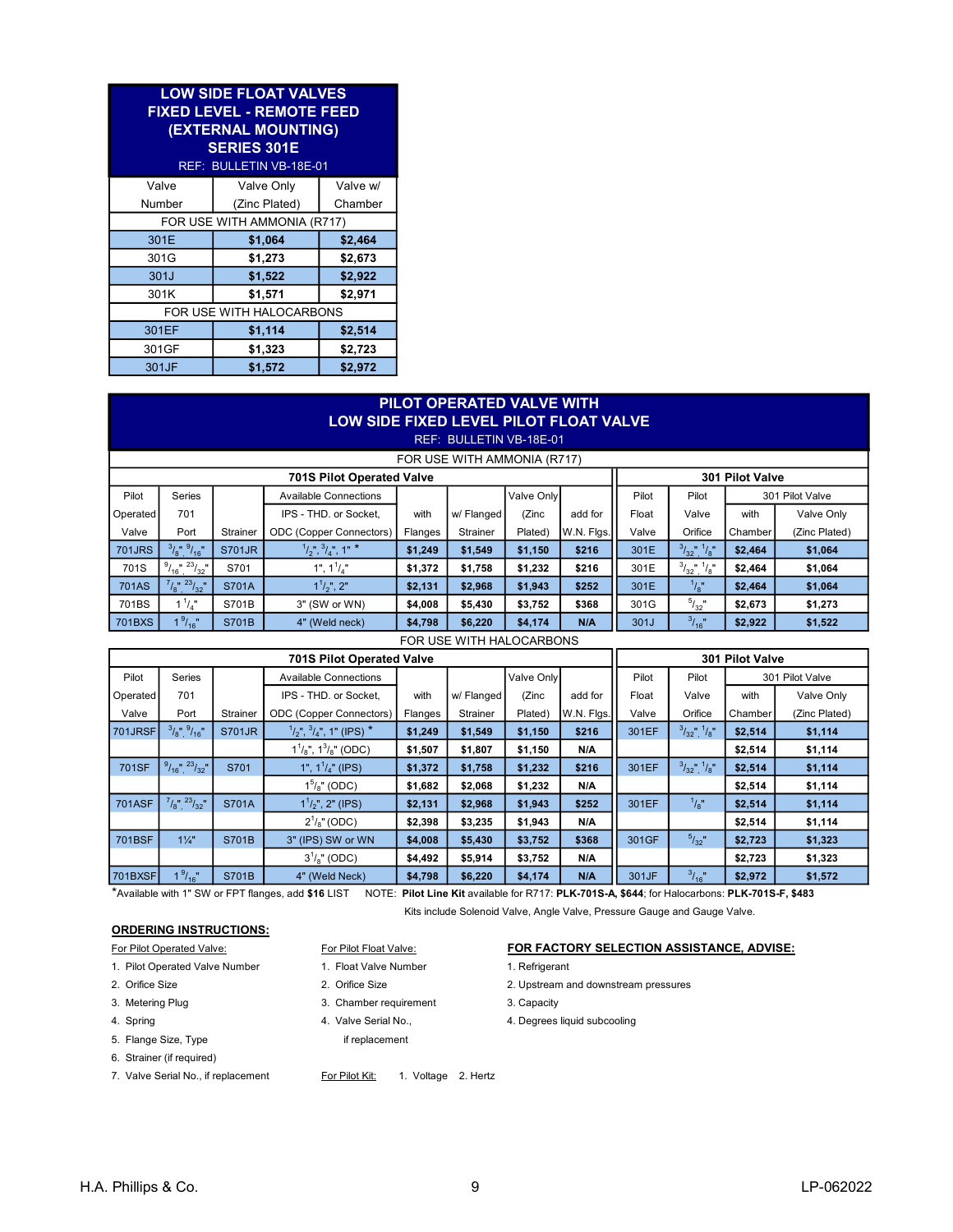|                                | <b>PART KITS &amp; CONTENTS REFERENCE</b>                                                                                                                                                                  |
|--------------------------------|------------------------------------------------------------------------------------------------------------------------------------------------------------------------------------------------------------|
| K100                           | 2S & 3S Seat & Needle; 19 Gasket (2); 63 Gasket; 5-2 Spring                                                                                                                                                |
| <b>K101AB</b>                  | 152B & 153B Seat & Plunger; 1103 Gasket; 73 Gasket; 5AB45 Spring                                                                                                                                           |
| K101ABF                        | 152B & 153B Seat & Plunger; 1103 Gasket; 73 Gasket; 705A114 Spring                                                                                                                                         |
| K101B                          | 152B & 153B Seat & Plunger; 1103 Gasket; 73 Gasket; 705A Spring                                                                                                                                            |
| K101BF                         | 152B & 153B Seat & Plunger; 1103 Gasket; 73 Gasket; 705A114 Spring                                                                                                                                         |
| K152K                          | 152KCP Cartridge; 19 Gasket; 63 Gasket; 5-2A Spring                                                                                                                                                        |
| K152K26                        | 152KCP Cartridge; 19 Gasket; 63 Gasket; 5-30A Spring                                                                                                                                                       |
| <b>K152KCP</b><br>K152KCPF     | 152KCP Cartridge; 19 Gasket; 63 Gasket; 5-30A Spring<br>152KCP Cartridge; 19 Gasket; 63 Gasket; 5-60L Spring                                                                                               |
| K152KF18                       | 152KCP Cartridge; 19 Gasket; 63 Gasket; 5-30 Spring                                                                                                                                                        |
| K152KF26                       | 152KCP Cartridge; 19 Gasket; 63 Gasket; 5-60L Spring                                                                                                                                                       |
| K152L                          | 152L Cartridge; 19 Gasket; 63 Gasket; 5-30A Spring (orifice up to 3/8"; 5-4 Spring with 13/32")                                                                                                            |
| K152L18                        | 152LCP Cartridge; 19 Gasket; 63 Gasket; 5-2A Spring                                                                                                                                                        |
| K152LCP                        | 152LCP Cartridge; 19 Gasket; 63 Gasket; 5-30A Spring                                                                                                                                                       |
| K152LCPF                       | 152LCP Cartridge; 19 Gasket; 63 Gasket; 5-60L Spring                                                                                                                                                       |
| <b>K152LF</b>                  | 152L Cartridge; 19 Gasket; 63 Gasket; 5-61 Spring                                                                                                                                                          |
| K152LF18                       | 152L Cartridge; 19 Gasket; 63 Gasket; 5-30 Spring                                                                                                                                                          |
| K210                           | 310 Cartridge; 308 pusher; 725 Gasket                                                                                                                                                                      |
| K210A                          | 310A Cartridge; 308A Pusher; 725 Gasket                                                                                                                                                                    |
| <b>K270A1</b>                  | 262 & 403S Seat & Needle; 73 Gasket; 224 Hex Jam Nut; 55 Washer; 411 Pin; 11S Spacers                                                                                                                      |
| K270A2                         | 262A & 263A Seat & Needle; 73 Gasket; 224 Hex Jam Nut; 55 Washer; 411 Pin; 11S Spacers                                                                                                                     |
| <b>K270AX</b>                  | 262A & 263A Seat & Needle; 73 Gasket; 224 Hex Jam Nut; 55 Washer; 411 Pin; 11S Spacers                                                                                                                     |
| <b>K270AY</b>                  | 262AY & 263AY Seat & Needle; 73 Gasket; 224 Hex Jam Nut; 55 Washer; 411 Pin; 11S Spacers                                                                                                                   |
| <b>K270AZ</b>                  | 262AZ & 263AZ Seat & Needle; 73 Gasket; 224 Hex Jam Nut; 55 Washer; 411-S Pin; 11S Spacers                                                                                                                 |
| K275AP1                        | 262 & 403S Seat & Needle; 73 Gasket; 224 Hex Jam Nut; 55 Washer; 411 Pin; 11S Spacers                                                                                                                      |
| <b>K275AP2</b>                 | 262A & 263A Seat & Needle; 73 Gasket; 224 Hex Jam Nut; 55 Washer; 411 Pin; 11S Spacers                                                                                                                     |
| K280<br>K280-6                 | 280 Cartridge; 19 Gasket<br>280-6 Cartridge; 19 Gasket                                                                                                                                                     |
| K310                           | 310 Cartridge; 308 Pusher; 19 Gasket; 365 Gasket                                                                                                                                                           |
| <b>K310A</b>                   | 310A Cartridge; 308A Pusher; 365 Gasket                                                                                                                                                                    |
| K355                           | 355 Cartridge; 365 Gasket                                                                                                                                                                                  |
| K600                           | 604 Valve Piece; 477-K Spring; 11-222 O-ring; 63 Gasket (2) [K600S indicates kit with strong spring 477-1]                                                                                                 |
| K600A                          | 604A Valve Piece; 605A4 Spring; 11-229 O-ring; 73 Gasket (2) [K600AS indicates kit with strong spring 605A1]                                                                                               |
| <b>K600AJ</b>                  | 604AJ Valve Piece; 73 Gasket (2); 605AJ                                                                                                                                                                    |
| K600B                          | 604B Valve Piece; 326 Gasket; 605B Spring; 326Y Gasket (2)                                                                                                                                                 |
| <b>K600BJ</b>                  | 604BJ Valve Piece; 326Y Gasket (2); 605BJ Spring                                                                                                                                                           |
| K600BJS                        | 604BJ Valve Piece; 326Y Gasket (2); 605BJS Spring                                                                                                                                                          |
| <b>K600DJ</b>                  | 604DJ Valve Piece; 326YA Gasket (2); 605DJ Spring                                                                                                                                                          |
| K600J                          | 604J Valve Piece, 63W Gasket (2), 605AJ Spring                                                                                                                                                             |
| <b>K600JR</b>                  | 604JR Valve Piece, 728 Gasket (2), 605JR                                                                                                                                                                   |
| <b>K700JR</b>                  | 703 Seat Disc; 710 Gasket; 506 Gasket                                                                                                                                                                      |
| <b>K700</b>                    | 703A Seat Disc; 710 Gasket; 725N Gasket (2)                                                                                                                                                                |
| <b>K700A</b>                   | 700-3A Seat Disc; 710A Gasket; 73 Gasket (2)                                                                                                                                                               |
| <b>K700B</b>                   | 700-3B Seat Disc; 710B Gasket; 326Y Gasket (2)                                                                                                                                                             |
| <b>K700AX</b><br><b>K700BX</b> | 700-3AX Seat Disc; 710A Gasket; 73 Gasket 92)<br>700-3BX Seat Disc; 710B Gasket; 326Y Gasket (2)                                                                                                           |
| K700X                          | 700-3X Seat Disc; 710 Gasket; 725N Gasket (2)                                                                                                                                                              |
| <b>K700AP</b>                  | 73 Gasket (2); 700-4AP Piston; 705A Spring; 710A Gasket                                                                                                                                                    |
| <b>K700BP</b>                  | 326Y Gasket (2) 700-4BP Piston; 705BL Spring; 710B Gasket                                                                                                                                                  |
| <b>K700XT</b>                  | 11-215 O-Ring; 600D2-2 Check Valve; 700-3X Seat Disc; 705-10L Spring; 710 Gasket; 725N Gasket(2); 5000-131 Retaining Ring                                                                                  |
| K700AXT                        | 11-222 O-Ring; 73 Gasket(2); 600D3-2 Check Valve; 700-3AX Seat Disc; 705A10L Spring; 710A Gasket; 5000-175 Retaining Ring                                                                                  |
| K700BXT                        | 326Y Gasket (2); 600D3XT Check Valve; 700-3BX Seat Disc; 705B15X Spring; 710B Gasket                                                                                                                       |
| <b>K701JR</b>                  | 703JR Seat Disc; 710JR Gasket; 506 Gasket (2)                                                                                                                                                              |
| K701                           | 703 Seat Disc; 710 Gasket; 725N Gasket (2)                                                                                                                                                                 |
| K701A                          | 703A Seat Disc; 710A Gasket; 73 Gasket (2)                                                                                                                                                                 |
| K701B                          | 703B Seat Disc; 710B Gasket; 326Y Gasket (2)                                                                                                                                                               |
| K1100                          | 1101 Clear Glass; 1103 Rubber Gasket; 1104 Fiber Gasket                                                                                                                                                    |
| K1100R                         | 1101R Reflex Glass; 1103 Rubber Gasket; 1104 Fiber Gasket                                                                                                                                                  |
| K3000                          | 3003JR & 3003 Seat Discs; 3012JRL & 3012L Push Rods; 3013 & 3013JR Nuts; 3010JR, 3010 & 3010N Gaskets; 705L Spring; 11-012 & 107 O-<br>rings; 027F0666 Seal Kit                                            |
| <b>K3000PS</b>                 | 3003JR & 3003 Seat Discs; 3012JRL & 3012L Push Rods; 3013 & 3013JR Nuts; 3010JR, 3010 & 3010N Gaskets; 705L Spring; 3004 & 3004JR<br>Pistons; 3006 & 3006JR Seats; 11-012 & 107 O-rings; 027B1120 Solenoid |
| K3000A                         | 3003A & 3003B Seat Discs; 3012A & 3012B Push Rods; 710A, 710B & 3010AN Gaskets; 705AL Spring; 11-012 & 107 O-rings; 027F0666 Seal Kit                                                                      |
| <b>K3000APS</b>                | 3003A & 3003B Seat Discs; 3012A & 3012B Push Rods; 710A, 710B & 3010AN Gaskets; 705AL Spring; plus 3004A & 3004B Pistons; 3006A &<br>3006B Seats; 11-012 & 107 O-rings; 027B1120 Solenoid                  |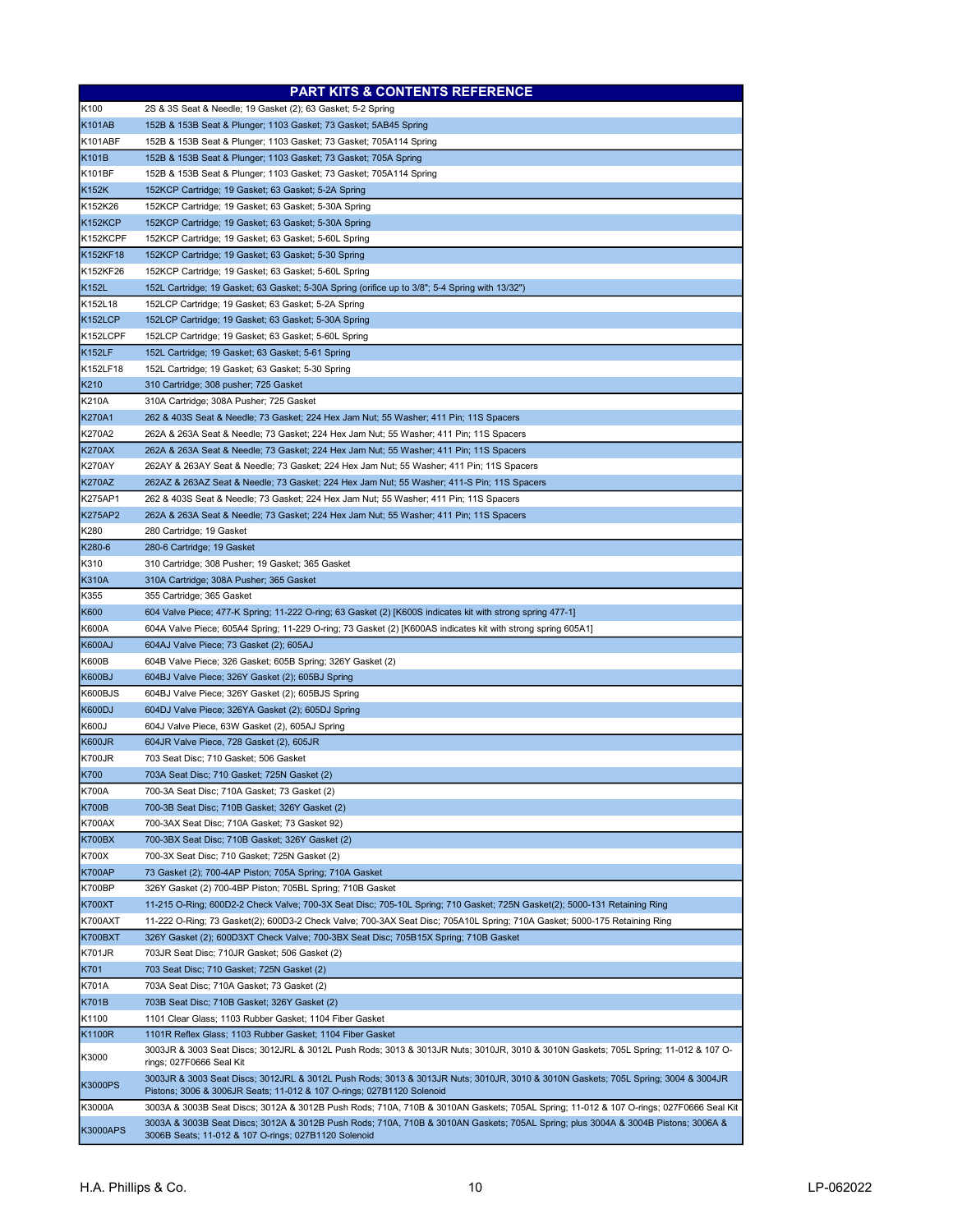|                 | <b>VALVE PARTS KITS: MISCELLANEOUS</b> |                                                                                   |                   |                 | <b>KITS: CHECK VALVES (PISTON TYPE)</b>                         |                                  |                   |
|-----------------|----------------------------------------|-----------------------------------------------------------------------------------|-------------------|-----------------|-----------------------------------------------------------------|----------------------------------|-------------------|
| Kit Catalog No. | For Valve                              | Orifice Size (In.)                                                                | <b>List Price</b> | Kit Catalog No. | For Valve                                                       | Line Size (In.)                  | <b>List Price</b> |
| K100            | 100: 100VP                             | $^{1}/_{16}$ to $^{5}/_{32}$ ; $^{3}/_{16}$                                       | \$538             | <b>K700JR</b>   | 700JR; 700JRS; 700JRX;                                          | $^{1}/_{2}$ ; $^{3}/_{4}$        | \$46              |
| <b>K101AB</b>   | 101AB                                  | $3/8$ ; $1/2$                                                                     | \$979             |                 | 700JRH; 700JRXH                                                 |                                  |                   |
| K101ABF         | 101ABF                                 | $3/8$ ; $1/2$                                                                     | \$981             | K700            | 700; 700S; 700H                                                 | 1, $1^1/4$                       | \$68              |
| K101B           | 101B                                   | 3/8; 1/2; 5/8                                                                     | \$988             | <b>K700A</b>    | 700A; 700AS; 700AH                                              | $1^{1}/_{2}$ , 2                 | \$289             |
| <b>K101BF</b>   | 101BF                                  | 3/8; 1/2; 5/8                                                                     | \$988             | <b>K700B</b>    | 700B; 700BS; 700BH                                              | 3                                | \$232             |
| K152K           | 101, 101VP18                           | $^{5}/_{64}$ to $^{5}/_{32}$ ; $^{3}/_{16}$                                       | \$633             | <b>K700X</b>    | 700X; 700XS; 700XH                                              | $1, 1^{1}/_{4}$                  | \$57              |
| K152K26         | 101VP-26" chamber                      | 1/8.5/32.3/16                                                                     | \$621             | <b>K700AX</b>   | 700AX; 700AXS; 700AXH                                           | $1^{1}/_{2}$ , 2                 | \$70              |
| K152KF18        | 101F; 101VPF-18" chamber               | $^{5}/_{64}$ to $^{5}/_{32}$ ; $^{3}/_{16}$                                       | \$621             | <b>K700BX</b>   | 700BX; 700BXS; 700BXH                                           | $\overline{3}$                   | \$127             |
| K152KF26        | 101VPF-26" chamber                     | $1/8$ ; $5/32$ ; $3/16$                                                           | \$652             |                 |                                                                 |                                  |                   |
| K152KCP         | 101CP                                  | $^{5}/_{64}$ to $^{5}/_{32}$ ; $^{3}/_{16}$                                       | \$621             |                 | KITS: LOW SIDE PILOT OPERATED VALVES                            |                                  |                   |
| K152KCPF        | <b>101CPF</b>                          | $^{5}/_{64}$ to $^{5}/_{32}$ ; $^{3}/_{16}$                                       | \$652             | Kit Catalog No. | For Valve                                                       | Line Size (in.)                  | <b>List Price</b> |
| K152L           | 101A                                   | $\frac{3}{16}$ , $\frac{1}{4}$ , $\frac{5}{16}$ , $\frac{3}{8}$ , $\frac{13}{32}$ | \$869             | <b>K701JR</b>   | 701JR; 701JRS                                                   | $^{1}/_{2}$ ; $^{3}/_{4}$        | \$48              |
| K152L18         | 101A-18" chamber                       | $^{1}/_{4}$                                                                       | \$881             | K701            | 701; 701S                                                       | 1, $1^1/4$                       | \$56              |
| <b>K152LF</b>   | 101AF                                  | $1/4$ ; $5/16$ ; $3/8$ ; $13/32$                                                  | \$869             | <b>K701A</b>    | 701A; 701AS                                                     | $1^{1}/_{2}$ , 2                 | \$68              |
| K152LF18        | 101F-18" chamber                       | $^{1}/_{4}$                                                                       | \$869             | <b>K701B</b>    | 701B; 701BS                                                     | 3                                | \$99              |
| K152LCP         | 101CP                                  | $\frac{1}{1/4}$ ; $\frac{5}{16}$ ; $\frac{3}{8}$                                  | \$869             |                 | If a replacement spring is required for any of these valves,    |                                  |                   |
| K152LCPF        | 101CPF                                 | $^{1}/_{4}$ ; $^{5}/_{16}$ ; $^{3}/_{8}$                                          | \$900             |                 | we must be advised of the Valve Serial Number.                  |                                  |                   |
| K210            | 210                                    | $^{3}/_{32}$ to $^{9}/_{64}$                                                      | \$467             |                 |                                                                 |                                  |                   |
| <b>K210A</b>    | 210A                                   | $5/32$ ; $3/16$ ; $7/32$                                                          | \$516             |                 | KITS: 3-WAY SOLENOID OPERATED VALVES                            |                                  |                   |
| K270A1          | 270A, 270AF, 275AF                     | $^{1}/_{16}$ ; $^{5}/_{64}$ ; $^{3}/_{32}$                                        | \$423             | Kit Catalog No. | For Valve                                                       | Line Size (in.)                  | <b>List Price</b> |
| K270A2          | 270A, 270AF, 275AF                     | $\frac{1}{8}$ ; $\frac{3}{16}$                                                    | \$477             | K3000           | 3000 & 3000N                                                    | $^{3}/_{4}$                      | \$386             |
| <b>K270AX</b>   | 270AX                                  | $\frac{13}{13}$ / <sub>64</sub>                                                   | \$477             | K3000PS         | 3000 & 3000N                                                    | $^{3}/_{4}$                      | \$1,095           |
| <b>K270AY</b>   | <b>270AY</b>                           | $\frac{3}{8}$                                                                     | \$1,272           | K3000A          | 3000A                                                           | $1^{1}/_{4}$                     | \$392             |
| <b>K270AZ</b>   | 270AZ; 270AZA;                         | 0.234                                                                             | \$658             | K3000APS        | 3000A                                                           | $1^{1}/_{4}$                     | \$1,434           |
|                 | 270AZAZ                                |                                                                                   |                   |                 | *Actual valve IPS. Pipe lines run to the 3-way valves can be as |                                  |                   |
| <b>K275AP1</b>  | 275AP; 275APF                          | $1/16$ , $5/64$ , $3/32$                                                          | \$423             |                 | indicated, or may be one or two pipe sizes larger.              |                                  |                   |
| K275AP2         | 275AP; 275APF                          | $^{1}/_{8}$ ; $^{3}/_{16}$                                                        | \$477             |                 |                                                                 |                                  |                   |
| K280            | 225; 225B; 250; 250CB;                 | $^{5}/_{64}$ to $^{5}/_{32}$                                                      | \$691             |                 | <b>KITS: 3-WAY CHECK VALVES</b>                                 |                                  |                   |
|                 | 250P; 250L; 250VPF; 251CP              |                                                                                   |                   | Kit Catalog No. | For Valve                                                       | Line Size (in.)                  | <b>List Price</b> |
| K280-6          | 250VP (R717 only)                      | $^{7}/_{64}$ ; $^{9}/_{64}$ ; $^{5}/_{32}$                                        | \$691             | <b>K700XT</b>   | 700XT                                                           | 1, 1 <sup>1</sup> / <sub>4</sub> | \$629             |
| K310            | 300; 300H; 300HM; 300J;                | $^{5}/_{64}$ , $^{3}/_{32}$ , $^{7}/_{64}$ , $^{1}/_{8}$ , $^{9}/_{64}$           | \$472             | K700AXT         | 700AXT                                                          | $1^{1}/_{2}$ , 2                 | \$1,011           |
|                 | 300P; 300Y; 301E                       |                                                                                   |                   | <b>K700BXT</b>  | <b>700BXT</b>                                                   | 3                                | \$1,657           |
| K310A           | 300A; 300AM;                           | $\frac{5}{32}$ ; $\frac{3}{16}$ ; $\frac{7}{32}$                                  | \$514             |                 |                                                                 |                                  |                   |
|                 | 300YA; 301G                            |                                                                                   |                   |                 | KITS: LEVEL EYE <sub>®</sub>                                    |                                  |                   |
| <b>K310AX</b>   | 300A; 300AM; 301G                      | 9/32                                                                              | \$874             | Kit Catalog No. | For Level Eye®                                                  |                                  | <b>List Price</b> |
| K355            | 301; 301H; 301J;                       | $\frac{3}{16}$ ; $\frac{7}{32}$ ; $\frac{9}{32}$                                  | \$970             | K1100           | Clear Level Eye <sub>®</sub>                                    |                                  | \$111             |
|                 | 301K; 301D; 301A                       |                                                                                   |                   | K1100R          | Reflex Level Eye®                                               |                                  | \$92              |

\*Use the 5/64" Orifice Only in a 301E Valve

|                 | <b>KITS: CHECK VALVES (DISC TYPE)</b> |                                   |                   |  |  |  |  |  |  |  |
|-----------------|---------------------------------------|-----------------------------------|-------------------|--|--|--|--|--|--|--|
| Kit Catalog No. | For Valve                             | Line Size (In.)                   | <b>List Price</b> |  |  |  |  |  |  |  |
| <b>K600</b>     | 600: 600K                             | 1, $1^{1}/_{4}$                   | \$191             |  |  |  |  |  |  |  |
| K600S           | 600; 600K                             | 1, $1^1/4$                        | \$191             |  |  |  |  |  |  |  |
| <b>K600A</b>    | 600A; 600AK                           | $1^{1}/_{2}$ , 2                  | \$271             |  |  |  |  |  |  |  |
| K600AJ          | 600AJ                                 | $1^{1}/_{2}$ , 2                  | \$224             |  |  |  |  |  |  |  |
| <b>K600AS</b>   | 600A; 600AK                           | $1^{1}/_{2}$ , 2                  | \$271             |  |  |  |  |  |  |  |
| K600BJ          | 600BJ                                 | 3                                 | \$527             |  |  |  |  |  |  |  |
| K600BJS         | 600BJS                                | 3                                 | \$540             |  |  |  |  |  |  |  |
| K600DJ          | 600DJ                                 | 4                                 | \$541             |  |  |  |  |  |  |  |
| <b>K600J</b>    | 600J                                  | $1\frac{1}{4}$ , $1\frac{1}{2}$   | \$144             |  |  |  |  |  |  |  |
| K 600JR         | 600JR                                 | $\frac{1}{2}$ , $\frac{3}{4}$ , 1 | \$103             |  |  |  |  |  |  |  |

|     | <b>VALVE PARTS KITS: MISCELLANEOUS</b> |                                             |                   |                 | <b>KITS: CHECK VALVES (PISTON TYPE)</b> |                           |                   |
|-----|----------------------------------------|---------------------------------------------|-------------------|-----------------|-----------------------------------------|---------------------------|-------------------|
| No. | For Valve                              | Orifice Size (In.)                          | <b>List Price</b> | Kit Catalog No. | For Valve                               | Line Size (In.)           | <b>List Price</b> |
|     | 100: 100VP                             | $^{1}/_{16}$ to $^{5}/_{32}$ ; $^{3}/_{16}$ | \$538             | <b>K700JR</b>   | 700JR: 700JRS: 700JRX:                  | $^{1}/_{2}$ ; $^{3}/_{4}$ | \$46              |
|     | 101AB                                  | 3/8:1/2                                     | \$979             |                 | 700JRH: 700JRXH                         |                           |                   |
|     | <b>101ABF</b>                          | 3/8:1/2                                     | \$981             | K700            | 700: 700S: 700H                         | 1, $1^1/4$                | \$68              |
|     | 101B                                   | $3/8$ ; $1/2$ ; $5/8$                       | \$988             | <b>K700A</b>    | 700A: 700AS: 700AH                      | $1^{1}/_{2}$ , 2          | \$289             |
|     | 101BF                                  | $3/8$ : $1/2$ : $5/8$                       | \$988             | <b>K700B</b>    | 700B: 700BS: 700BH                      | 3                         | \$232             |
|     | 101.101VP18                            | $^{5}/_{64}$ to $^{5}/_{32}$ ; $^{3}/_{16}$ | \$633             | <b>K700X</b>    | 700X: 700XS: 700XH                      | 1, $1^1/4$                | \$57              |
|     | 101VP-26" chamber                      | $^{1}/_{8}$ ; $^{5}/_{32}$ ; $^{3}/_{16}$   | \$621             | <b>K700AX</b>   | 700AX: 700AXS: 700AXH                   | $1^{1}/_{2}$ , 2          | \$70              |
|     | 101F: 101VPF-18" chamber               | $^{5}/_{64}$ to $^{5}/_{32}$ ; $^{3}/_{16}$ | \$621             | <b>K700BX</b>   | 700BX: 700BXS: 700BXH                   | 3                         | \$127             |

| $\frac{1}{32}$ , $\frac{3}{16}$ | \$621 |                 | <b>KITS: LOW SIDE PILOT OPERATED VALVES</b> |                           |                   |  |  |  |  |  |
|---------------------------------|-------|-----------------|---------------------------------------------|---------------------------|-------------------|--|--|--|--|--|
| $\frac{5}{32}$ , $\frac{3}{16}$ | \$652 | Kit Catalog No. | For Valve                                   | Line Size (in.)           | <b>List Price</b> |  |  |  |  |  |
| $16^{3}/8, 13/3$<br>$1_{32}$    | \$869 | <b>K701JR</b>   | 701JR; 701JRS                               | $^{1}/_{2}$ ; $^{3}/_{4}$ | \$48              |  |  |  |  |  |
| 14                              | \$881 | K701            | 701: 701S                                   | 1. 1'/.                   | \$56              |  |  |  |  |  |
| $^{3}/_{8}$ ; $^{13}/_{32}$     | \$869 | <b>K701A</b>    | 701A: 701AS                                 | $1^1/2$ , 2               | \$68              |  |  |  |  |  |
| 14                              | \$869 | <b>K701B</b>    | 701B: 701BS                                 | ົ                         | \$99              |  |  |  |  |  |
|                                 |       |                 |                                             |                           |                   |  |  |  |  |  |

| '04                            |         |                 |                                             |                   |                   |  |  |  |  |  |
|--------------------------------|---------|-----------------|---------------------------------------------|-------------------|-------------------|--|--|--|--|--|
| $\frac{7}{3}$ ; $\frac{7}{32}$ | \$516   |                 | <b>KITS: 3-WAY SOLENOID OPERATED VALVES</b> |                   |                   |  |  |  |  |  |
| $\frac{3}{2}$                  | \$423   | Kit Catalog No. | For Valve                                   | Line Size (in.) * | <b>List Price</b> |  |  |  |  |  |
| $I_{16}$                       | \$477   | K3000           | 3000 & 3000N                                |                   | \$386             |  |  |  |  |  |
| 4                              | \$477   | K3000PS         | 3000 & 3000N                                |                   | \$1,095           |  |  |  |  |  |
|                                | \$1,272 | K3000A          | 3000A                                       | $1^{\prime}/_{4}$ | \$392             |  |  |  |  |  |
| ١4                             | \$658   | <b>K3000APS</b> | 3000A                                       |                   | \$1,434           |  |  |  |  |  |
|                                |         |                 |                                             |                   |                   |  |  |  |  |  |

| 225; 225B; 250; 250CB;    | $\frac{3}{4}$ to $\frac{5}{32}$                                             | \$691 | <b>KITS: 3-WAY CHECK VALVES</b> |           |                  |            |
|---------------------------|-----------------------------------------------------------------------------|-------|---------------------------------|-----------|------------------|------------|
| 250P: 250L: 250VPF: 251CP |                                                                             |       | Kit Catalog No.                 | For Valve | Line Size (in.)  | List Price |
| 250VP (R717 only)         | $^{7}/_{64}$ ; $^{9}/_{64}$ ; $^{5}/_{32}$                                  | \$691 | <b>K700XT</b>                   | 700XT     | 1, $1^1/4$       | \$629      |
| 300; 300H; 300HM; 300J;   | $3/32; \frac{7}{64}$ ; $1/8$ ; $\frac{9}{64}$<br>$^{5}/_{64}$ , $^{3}/_{3}$ | \$472 | K700AXT                         | 700AXT    | $1^{1}/_{2}$ , 2 | \$1.011    |
| 300P; 300Y; 301E          |                                                                             |       | <b>K700BXT</b>                  | 700BXT    |                  | \$1,657    |

| 300YA: 301G          |                                                  |       |                 | <b>KITS: LEVEL EYE</b>            |                   |
|----------------------|--------------------------------------------------|-------|-----------------|-----------------------------------|-------------------|
| 800A; 300AM; 301G    | 9/32                                             | \$874 | Kit Catalog No. | For Level $Eve_{\otimes}$         | <b>List Price</b> |
| 301; 301H; 301J;     | $\frac{3}{16}$ , $\frac{7}{32}$ , $\frac{9}{32}$ | \$970 | K1100           | Clear Level Eye <sub>®</sub>      | \$111             |
| 301K: 301D: 301A     |                                                  |       | K1100R          | Reflex Level Eye <sub>®</sub>     | \$92              |
| Only in a 301E Valve |                                                  |       | K1100-T         | Clear Level Eye® w/Teflon Gasket  | \$151             |
|                      |                                                  |       | K1100R-T        | Reflex Level Eye® w/Teflon Gasket | \$132             |

| -- | --------- |                                  |           |                  |                   |  |  |  |  |  |
|----|-----------|----------------------------------|-----------|------------------|-------------------|--|--|--|--|--|
|    | \$191     | <b>KITS: INTERRUPTING VALVES</b> |           |                  |                   |  |  |  |  |  |
|    | \$191     | Kit Catalog No.                  | For Valve | Line Size (in.)  | <b>List Price</b> |  |  |  |  |  |
|    | \$271     | <b>K700AP</b>                    | 700AP     | $1^{1}/_{2}$ , 2 | \$408             |  |  |  |  |  |
|    | \$224     | <b>K700BP</b>                    | 700BP     |                  | \$943             |  |  |  |  |  |

## ORDERING INSTRUCTIONS: NOTES:

1. Orifice size

- 2. Valve Serial Number
- 3. Load in Tons
- 4. Refrigerant

1. Ordering instruction data required for float controls only.

2. Failure to furnish at least one of the above requirements may mean a delay in filling the order, as our

factory will have to seek the information before a shipment can be made.

3. If a replacement spring is required, the complete valve model number (ex. 700X5-DE) must be supplied.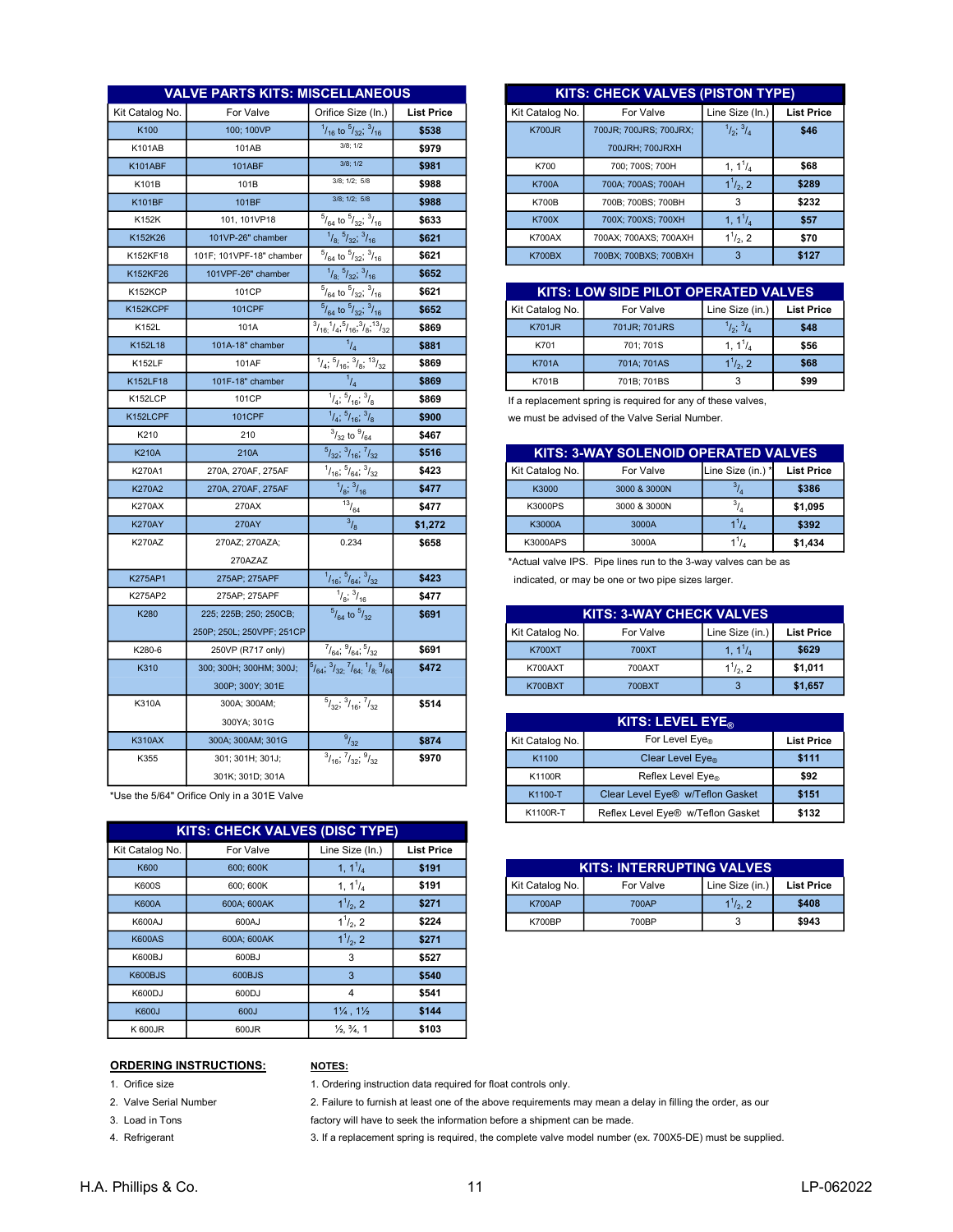| <b>REPLACEMENT PARTS</b> |                          |                   |                   |                                |                   |              |                        |                   |
|--------------------------|--------------------------|-------------------|-------------------|--------------------------------|-------------------|--------------|------------------------|-------------------|
| PART NO.                 | <b>DESCRIPTION</b>       | <b>LIST PRICE</b> | PART NO.          | <b>DESCRIPTION</b>             | <b>LIST PRICE</b> | PART NO.     | <b>DESCRIPTION</b>     | <b>LIST PRICE</b> |
| 2S3S-                    | <b>SEAT &amp; NEEDLE</b> | \$447             | $67 - 8"$         | <b>FLOAT</b>                   | \$737             | 273AY        | <b>GLAND</b>           | \$255             |
| 2S403S-                  | <b>SEAT &amp; NEEDLE</b> | \$354             | 67-16"            | <b>FLOAT</b>                   | \$786             | 273M         | <b>GLAND</b>           | \$140             |
| $\overline{4}$           | <b>ADJUSTING NUT</b>     | \$54              | 67F-8"            | <b>FLOAT</b>                   | \$688             | 273X         | <b>BOSS</b>            | \$110             |
| 4B                       | <b>ADJUSTING NUT</b>     | \$54              | 67F-16"           | <b>FLOAT</b>                   | \$753             | 275          | <b>FLOAT BLOCK</b>     | \$130             |
| 5G                       | <b>GASKET</b>            | \$21              | 68-8"             | <b>FLOAT</b>                   | \$784             | 276          | LEVER                  | \$49              |
| 5GY                      | <b>GASKET</b>            | \$21              | 68F-8"            | FLOAT                          | \$831             | 277          | LINK                   | \$95              |
| $5-2$                    | <b>SPRING</b>            | \$70              | 68F-12"           | <b>FLOAT</b>                   | \$1,074           | 278          | <b>LINK</b>            | \$95              |
| 5-2A                     | <b>SPRING</b>            | \$23              | 69                | <b>FLOAT</b>                   | \$1,393           | 280-         | <b>CARTRIDGE</b>       | \$684             |
| 5-30A                    | <b>SPRING</b>            | \$11              | 72                | <b>BOLT</b>                    | \$4               | 281M         | <b>SCREEN</b>          | \$7               |
| 5-60L                    | <b>SPRING</b>            | \$42              | 73                | <b>GASKET</b>                  | \$11              | 284          | <b>ROD</b>             | \$28              |
| 5-61                     | <b>SPRING</b>            | \$12              | 73L               | <b>GASKET</b>                  | \$11              | 285A         | <b>SPRING</b>          | \$9               |
| 5AB45                    | <b>SPRING</b>            | \$42              | 74                | <b>GASKET</b>                  | \$10              | 289          | <b>GASKET</b>          | \$9               |
| 6                        | <b>SPRING CONE</b>       | \$37              | 75K               | <b>O-RING</b>                  | \$12              | <b>290S</b>  | <b>STOP</b>            | \$18              |
| 6G                       | GASKET                   | \$24              | 79                | <b>FLOAT</b>                   | \$279             | 291          | CAP                    | \$84              |
| 6GY                      | <b>GASKET</b>            | \$26              | 84                | PIPE PLUG                      | \$9               | 292          | <b>GASKET</b>          | \$11              |
| 6T                       | <b>SPRING CONE</b>       | \$49              | 87                | LOCK NUT                       | \$5               | 293          | <b>GLAND</b>           | \$14              |
|                          | <b>STEM</b>              | \$131             | <b>87S</b>        | LOCK NUT                       | \$14              | 294          | STEM                   | \$98              |
| 7В                       | <b>STEM</b>              | \$67              | 88                | LOCK NUT                       | \$7               | 296          | <b>SCREW</b>           | \$11              |
| $\overline{\mathbf{8}}$  | <b>GLAND</b>             | \$33              | 90 <sub>P</sub>   | PIPE PLUG                      | \$23              | 299A         | <b>CHAMBER</b>         | \$387             |
| 8Β                       | <b>GLAND</b>             | \$92              | 107               | 0-RING                         | \$7               | 302D         | <b>DISC</b>            | \$37              |
| 9AP                      | <b>BONNET</b>            | \$515             | 108               | <b>O-RING</b>                  | \$7               | 304          | <b>FOLLOWER</b>        | \$6               |
| 9B                       | <b>BONNET</b>            | \$289             | 151B              | <b>GLAND</b>                   | \$130             | 304A         | <b>FOLLOWER</b>        | \$9               |
| 9BF                      | <b>BONNET</b>            | \$914             | 152B&153B-        | <b>SEAT &amp; PLUNGER</b>      | \$919             | 305A         | <b>SPRING</b>          | \$5               |
| 9BP                      | <b>BONNET</b>            | \$914             | 152KCP-           | CARTRIDGE                      | \$596             | 307          | <b>BOSS</b>            | \$157             |
| 9F                       | <b>BONNET</b>            | \$242             | 152LCP-           | <b>CARTRIDGE</b>               | \$844             | 307A         | <b>BOSS</b>            | \$255             |
| 10                       | LEVER                    | \$159             | 153B              | PLUNGER ASSY                   | \$770             | 307ACB       | <b>BOSS</b>            | \$168             |
| 10B                      | <b>LEVER</b>             | \$284             | 204E              | <b>ADJUSTING NUT</b>           | \$45              | 307B         | <b>BOSS</b>            | \$262             |
| 10CP                     | LEVER                    | \$235             | 211               | <b>SPRING PIN</b>              | \$6               | 307E         | <b>BOSS</b>            | \$269             |
| $10 - 11 - 1/2$          | <b>LEVER</b>             | \$165             | 211AY             | <b>SPRING PIN</b>              | \$6               | 307G         | <b>BOSS</b>            | \$153             |
| 10-8-1/2-101             | LEVER                    | \$165             | 211X              | <b>SPRING PIN</b>              | \$6               | 307H         | <b>BOSS</b>            | \$265             |
| 10-8-1/2-101A            | <b>LEVER</b>             | \$165             | 213A              | <b>FLOAT BLOCK</b>             | \$177             | 307J         | <b>BOSS</b>            | \$153             |
| 11                       | LEVER PIN                | \$13              | 215CB             | <b>FLOAT BLOCK</b>             | \$144             | 308          | <b>PUSHER</b>          | \$78              |
| 11&SPACERS               | <b>LEVER PIN</b>         | \$26              | 220               | <b>FLOAT</b>                   | \$316             | 308A         | <b>PUSHER</b>          | \$94              |
| 11B                      | LEVER PIN                | \$14              | 220A              | <b>FLOAT</b>                   | \$160             | 308ACB       | PUSHER                 | \$389             |
| 11S                      | lever pin                | \$19              | <b>220PS</b>      | <b>FLOAT</b>                   | \$795             | 309          | <b>GASKET</b>          | \$5               |
| 11-012                   | O-RING                   | \$4               | 220PSF            | <b>FLOAT</b>                   | \$994             | 309A         | GASKET                 | \$5               |
| 11-210/11-215            | O-RING                   | \$11              | 224               | LOCK NUT                       | \$9               | $310 -$      | <b>CARTRIDGE</b>       | \$380             |
| 11-222                   | O-RING                   | \$14              | 227               | CAP SCREW                      | \$5               | 310A-        | CARTRIDGE              | \$413             |
| 11-225/11-229            | O-RING                   | \$14              | 228               | <b>STOP</b>                    | \$12              | 310AX        | <b>CARTRIDGE</b>       | \$478             |
| 12                       | PIPE PLUG                | \$9               | 228A              | <b>SCREW</b>                   | \$14              | 311A         | <b>SCREEN</b>          | \$18              |
| 13                       | <b>BUSHING</b>           | \$196             | 230               | <b>FLOAT BLOCK</b>             | \$83              | 313          | <b>FLOAT ROD</b>       | \$70              |
| 14                       | <b>PLUG</b>              |                   | \$85 230A         | <b>FLOAT BLOCK</b>             |                   | \$54 313A    | <b>FLOAT ROD</b>       | \$102             |
| 14CB                     | <b>PLUG</b>              |                   | \$86 230X         | <b>FLOAT BLOCK</b>             |                   | \$209 313AM  | <b>FLOAT ROD</b>       | \$92              |
| 14NP                     | <b>PLUG</b>              | \$98              | 230Z              | <b>FLOAT BLOCK</b>             |                   | \$70 313CP   | <b>FLOAT ROD</b>       | \$172             |
| 15                       | <b>SPRING</b>            | $$14$ 231         |                   | <b>LINK</b>                    |                   | \$11 313CPS  | <b>FLOAT ROD</b>       | \$325             |
| 16                       | <b>SPRING CONE</b>       | \$28              | 243CB             | FLOAT ROD                      |                   | \$25 313HM   | <b>FLOAT ROD</b>       | \$88              |
| 18                       | <b>SCREEN</b>            | \$75 261          |                   | <b>SEALING WASHER</b>          |                   | \$9 313R     | <b>FLOAT ROD</b>       | \$41              |
| 19                       | <b>GASKET</b>            | \$7               | 262&403S-         | SEAT BSHG. & NEEDLE            | \$302 314         |              | <b>CAM NEEDLE</b>      | \$74              |
| 24A                      | <b>BOLT</b>              | \$9               | 262A&263A-        | <b>SEAT BSHG. &amp; NEEDLE</b> |                   | \$356 314A   | <b>CAM NEEDLE</b>      | \$75              |
| 24B                      | <b>BOLT</b>              |                   | \$11 262AY&263AY- | SEAT BSHG. & NEEDLE            | \$1,151           | 314E         | <b>CAM NEEDLE</b>      | \$79              |
| 24C                      | <b>BOLT</b>              | \$14              | 262AZ&263AZ       | <b>SEAT BSHG. &amp; NEEDLE</b> | \$508 314J        |              | <b>CAM NEEDLE</b>      | \$75              |
| 24D                      | <b>BOLT</b>              | \$11              | 265AY             | SPRING                         | \$13              | 315          | <b>FLOAT BLOCK</b>     | \$102             |
| 24E                      | <b>BOLT</b>              |                   | \$11 265C         | <b>SPRING</b>                  |                   | \$14 315ACB  | <b>FLOAT BLOCK</b>     | \$517             |
| 55                       | LOCK WASHER              | \$5               | 265D-S            | <b>SPRING</b>                  |                   | \$19 315P    | <b>FLOAT BLOCK</b>     | \$98              |
| 55A                      | <b>LOCK WASHER</b>       |                   | \$5 265E          | <b>SPRING</b>                  |                   | \$13 315PA   | <b>FLOAT BLOCK</b>     | \$160             |
|                          |                          |                   |                   |                                |                   |              |                        |                   |
| 56                       | <b>COTTER PIN</b>        |                   | \$5 267           | FLOAT                          | \$382             | 315PM        | <b>FLOAT BLOCK</b>     | \$193             |
| 57                       | <b>NUT</b>               | \$2               | 267AZAZ           | <b>FLOAT</b>                   |                   | \$695 315R   | <b>FLOAT BLOCK</b>     | \$141             |
| 58                       | <b>NUT</b>               |                   | \$4 267F          | <b>FLOAT</b>                   |                   | \$598 315WA  | <b>FLOAT BLOCK</b>     | \$142             |
| 59                       | <b>NUT</b>               |                   | \$5 267Y          | <b>FLOAT</b>                   |                   | \$598 315WCB | <b>FLOAT BLOCK</b>     | \$86              |
| 60                       | <b>NUT</b>               |                   | \$5 270M          | ADJUSTING NUT                  | \$33 316          |              | <b>SET SCREW</b>       | \$11              |
| 62                       | <b>BOLT</b>              |                   | <b>\$4 272AY</b>  | <b>PUSHER</b>                  | \$184 317J        |              | <b>NEEDLE</b>          | \$58              |
| 63                       | <b>GASKET</b>            |                   | \$7 272M          | <b>PUSHER</b>                  | \$125 318P        |              | <b>STOP</b>            | \$44              |
| 63W                      | <b>GASKET</b>            |                   | <b>\$7 272X</b>   | <b>NEEDLE</b>                  |                   | \$47 319P    | <b>ADJUSTING PIECE</b> | \$14              |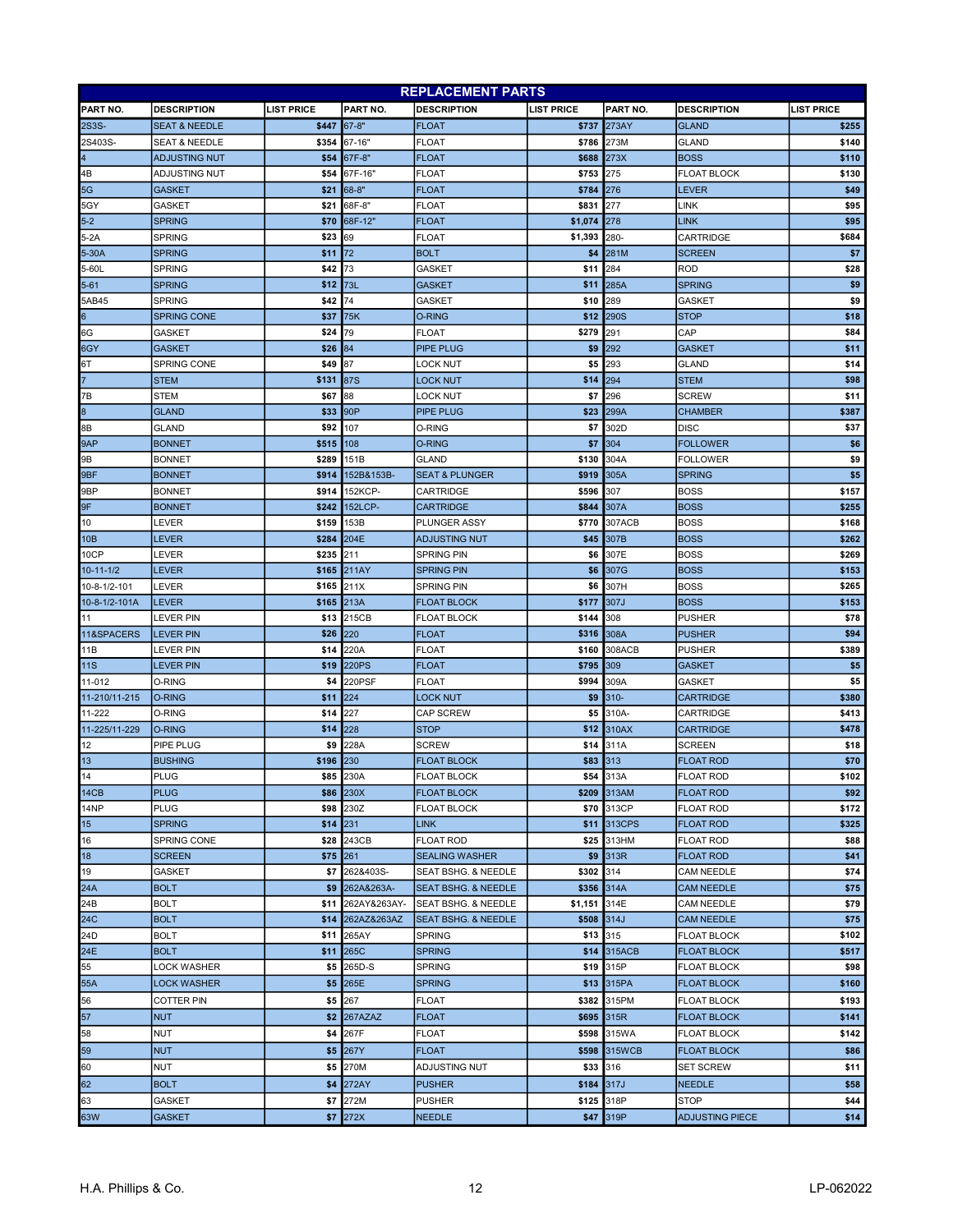| <b>LIST PRICE</b><br>PART NO.<br><b>DESCRIPTION</b><br><b>LIST PRICE</b><br><b>PART NO.</b><br><b>LIST PRICE</b><br>PART NO.<br><b>DESCRIPTION</b><br><b>DESCRIPTION</b><br>600D2<br>700-4BP<br>321M<br><b>FLOAT</b><br>\$177<br><b>CHECK VALVE w/FLGS</b><br>\$747<br><b>PISTON</b><br>\$763<br>FLOAT<br>600D2-2<br><b>PISTON</b><br>321MF<br>\$223<br><b>INNER CHECK VALVE</b><br>\$527 700-4BX<br>\$338<br><b>321WCB</b><br>\$567<br><b>FLOAT</b><br>\$468<br>600D3<br><b>CHECK VALVE w/FLGS</b><br>700-4BXH<br><b>PISTON</b><br>\$1.086<br>\$5<br>600D3-2<br><b>INNER CHECK VALVE</b><br>\$864 700-4BXS<br><b>PISTON</b><br>\$432<br>322<br>LOCK NUT<br>324<br>\$887<br><b>LOCK NUT</b><br>\$5<br>600D3XT<br><b>CHECK VALVE</b><br>700-4BXT<br><b>PISTON</b><br>\$1,386<br>324S<br>LOCK NUT<br>601AJ<br><b>SNAP RING</b><br>\$23 700-4JRH<br><b>PISTON</b><br>\$301<br>\$14<br>\$375<br>325<br><b>CAP SCREW</b><br>\$7<br>601B<br><b>STEM</b><br>700-4JRSS<br><b>PISTON</b><br>\$416<br>325WCB<br>\$7<br>601BJ<br>SNAP RING<br>\$160<br>CAP SCREW<br>\$28<br>700-4JRX<br><b>PISTON</b><br>326<br>601DJ<br><b>SNAP RING</b><br>700-4X<br><b>PISTON</b><br>\$160<br><b>GASKET</b><br>\$12<br>\$47<br>601J<br>\$224<br>326KZ<br><b>GASKET</b><br>\$21<br>SNAP RING<br>\$19 700-4XH<br><b>PISTON</b><br>601JR<br>700-4XT<br>\$323<br>326Y<br><b>GASKET</b><br>\$12<br><b>SNAP RING</b><br>\$14<br><b>PISTON</b><br>602A<br>\$224<br>\$19<br>700-7<br><b>FLUSH PLUG</b><br>\$44<br>326YA<br>GASKET<br><b>BACK PLATE</b><br>327P<br>602AJ<br>\$161<br><b>STEM</b><br>\$151<br>700-7AQ<br><b>FLUSH PLUG</b><br><b>BACK PLATE</b><br>\$52<br><b>GLAND</b><br>602AK<br>700-7AX<br>328E<br>\$111<br><b>GUIDE PIECE</b><br>\$174<br><b>FLUSH PLUG</b><br>\$68<br>329<br><b>STOP</b><br>\$17<br>602BJ<br>\$249<br>700-7AXH-<br><b>METERING PLUG</b><br>\$188<br><b>BACK PLATE</b><br>331-15<br>FLOAT<br>\$700<br>602DJ<br>\$347<br>700-7AXS<br><b>FLUSH PLUG</b><br>\$84<br><b>BACK PLATE</b><br>331-15F<br><b>FLOAT</b><br>\$730<br>602K<br><b>GUIDE PIECE</b><br>\$149 700-7AXT<br><b>FLUSH PLUG</b><br>\$160<br>333<br>PIPE PLUG<br>\$9<br>603AJ<br>TEFLON RING<br>\$54<br>700-7BX<br><b>FLUSH PLUG</b><br>\$233<br>334CB<br><b>CONNECTOR</b><br>\$75<br>603BJ<br><b>TEFLON RING</b><br>\$75<br>700-7BXH-<br><b>METERING PLUG</b><br>\$298<br>343<br>\$44<br>603DJ<br>TEFLON RING<br>\$114<br>700-7BXS<br><b>FLUSH PLUG</b><br>\$233<br>FLOAT ROD<br>343A<br><b>FLOAT ROD</b><br>\$23<br>603J<br><b>TEFLON RING</b><br>\$44 700-7H-<br><b>METERING PLUG</b><br>\$188<br>343AZ<br>\$95<br>603JR<br><b>TEFLON RING</b><br>700-7JR<br><b>FLUSH PLUG</b><br>\$39<br>FLOAT ROD<br>\$25<br>343CP<br><b>FLOAT ROD</b><br>\$75<br>604<br><b>VALVE PIECE</b><br>\$149<br>700-7JRH-<br><b>METERING PLUG</b><br>\$144<br>343D<br><b>FLOAT ROD</b><br>\$47<br>604A<br><b>VALVE PIECE</b><br>\$216<br>700-7JRS<br><b>FLUSH PLUG</b><br>\$123<br>343H<br><b>FLOAT ROD</b><br>\$75<br>604AJ<br><b>VALVE PIECE</b><br>\$177<br>700-7S<br><b>FLUSH PLUG</b><br>\$126<br>343WA<br><b>FLOAT ROD</b><br>\$144<br>604B<br>VALVE PIECE<br>\$494<br>700-7T<br><b>FLUSH PLUG</b><br>\$107<br>343WCB<br><b>FLOAT ROD</b><br>\$18<br>604BJ<br><b>VALVE PIECE</b><br>\$460<br>702APN<br><b>BONNET</b><br>\$1,090<br>\$289<br>\$963<br>604DJ<br>\$747<br>702AS<br><b>BONNET</b><br>355-<br>CARTRIDGE<br>VALVE PIECE<br>356<br><b>SPRING</b><br>\$9<br>604J<br><b>VALVE PIECE</b><br>702BPN<br><b>BONNET</b><br>\$1,801<br>\$105<br>357<br>ADJUSTING SCREW<br>\$18<br>604JR<br>VALVE PIECE<br>\$72<br>702BS<br><b>BONNET</b><br>\$530<br><b>PUSHER</b><br>\$105<br>605A1<br><b>SPRING</b><br>\$21<br>702BT<br>\$474<br>358<br><b>BONNET</b><br>605A4<br><b>SPRING</b><br>702BXS<br>\$561<br>359<br>LOCK NUT<br>\$7<br>\$19<br><b>BONNET</b><br>605AJ<br><b>SPRING</b><br>363<br><b>PLUG</b><br>\$102<br>\$25<br><b>702JRS</b><br><b>BONNET</b><br>\$160<br>363-510CAP<br>605B<br><b>SPRING</b><br>\$46 702S<br>\$160<br><b>STRAINER CAP</b><br>\$115<br><b>BONNET</b><br>363P<br>605BJ<br>702T<br>\$232<br>\$112<br><b>SPRING</b><br>\$43<br><b>BONNET</b><br><b>STRAINER CAP</b><br>605BJS<br><b>SPRING</b><br>\$25<br>364<br>\$19<br>\$56 703<br>GASKET<br><b>SEAT DISC</b><br><b>SPRING</b><br>703A<br>\$37<br>365<br>\$7<br>605DJ<br>\$54<br><b>SEAT DISC</b><br><b>GASKET</b><br><b>SPRING</b><br>703B<br>369<br>ADJUSTING SCREW<br>\$26<br>605DJS<br>\$105<br><b>SEAT DISC</b><br>\$63<br>703JR<br>\$25<br>369A<br><b>STOP SCREW</b><br>605JR<br><b>SPRING</b><br><b>SEAT DISC</b><br>\$18<br>\$21<br>\$37<br>370A<br><b>FLOAT</b><br>\$603<br>608AJ<br><b>BACK PLATE RING</b><br>\$51 703JRN<br><b>SEAT DISC</b><br><b>\$61 703BXS</b><br><b>FLOAT</b><br>\$368 608BJ<br><b>BACK PLATE RING</b><br><b>SEAT DISC</b><br>\$216<br>\$95 704<br>370MF<br>FLOAT<br>\$424 608DJ<br><b>BACK PLATE RING</b><br><b>PISTON</b><br>\$275<br>608J<br>\$42 704A<br><b>PISTON</b><br>\$360<br>377<br><b>STEM</b><br>\$68<br><b>BACK PLATE RING</b><br>\$1,466 608JR<br>\$26 704B<br><b>PISTON</b><br>\$793<br>398A<br><b>CHAMBER</b><br><b>BACK PLATE RING</b><br>398B<br>\$1,466 610B<br>\$88 704JR<br><b>PISTON</b><br>\$252<br><b>CHAMBER</b><br><b>RETAINER</b><br>\$5 705<br><b>SPRING</b><br>403S<br>NEEDLE<br>\$44<br>626<br><b>GASKET</b><br>\$22<br>411<br>700-2<br>\$128 705-1L<br><b>LEVER PIN</b><br><b>BONNET</b><br><b>SPRING</b><br>\$23<br>\$20<br>\$203 705-5L<br><b>SPRING</b><br>411&SPACERS<br>LEVER PIN<br>\$26<br>700-2A<br><b>BONNET</b><br>\$23<br>$411-S$<br>700-2AP<br>705-10L<br><b>SPRING</b><br>\$23<br><b>LEVER PIN</b><br>\$49<br><b>BONNET</b><br>\$601<br>\$289 705-20L<br><b>SPRING</b><br>431<br>\$11<br>700-2AT<br><b>BONNET</b><br>\$23<br>LINK<br>431AY<br>700-2B<br>\$465 705-35L<br><b>SPRING</b><br>\$23<br><b>LINK</b><br>\$33<br><b>BONNET</b><br><b>SPRING</b><br>700-2BP<br>\$339 705-35R<br><b>SPRING</b><br>\$23<br>477K<br>\$14<br><b>BONNET</b><br>\$23<br>$477 - 1$<br><b>SPRING</b><br>700-3A<br>\$258 705-45L<br><b>USE 705-50L</b><br>\$16<br><b>SEAT DISC</b><br>\$39 705-50L<br><b>SPRING</b><br>\$23<br>GASKET<br>\$7<br>700-3AX<br><b>SEAT DISC</b><br>506<br>\$23<br>515<br><b>SPRING</b><br>\$29<br>700-3B<br><b>SEAT DISC</b><br>\$196 705-60L<br><b>SPRING</b><br>700-3BX<br><b>SEAT DISC</b><br>\$91 705-60R<br><b>SPRING</b><br>\$23<br>516<br><b>SPRING CONE</b><br>\$43<br>516P<br>\$35<br>700-3X<br><b>SEAT DISC</b><br>\$26 705-70L<br><b>SPRING</b><br>\$23<br><b>SPRING GUIDE</b><br>\$328 705-90L<br><b>SPRING</b><br>\$23<br>517<br><b>SCREEN</b><br>\$167<br>700-4AP<br><b>PISTON</b><br>517JRP<br><b>SCREEN</b><br>\$149<br>700-4AX<br><b>PISTON</b><br>\$236 705-130L<br><b>SPRING</b><br>\$23<br>700-4AXH<br><b>PISTON</b><br>705A<br><b>SPRING</b><br>\$49<br>558<br><b>SCREEN</b><br>\$137<br>\$361<br>700-4AXHS<br><b>PISTON</b><br>\$424<br>705A-2L<br><b>SPRING</b><br>\$49<br>576<br><b>FLANGE</b><br>\$145<br>\$275 705A-10L<br>\$49<br>CAP SCREW<br>\$7<br>700-4AXS<br><b>PISTON</b><br><b>SPRING</b><br>577<br><b>PISTON</b><br><b>SPRING</b><br>\$49<br>580<br><b>SCREEN</b><br>\$316<br>700-4AXT<br>\$766 705A-20L | <b>REPLACEMENT PARTS</b> |  |  |  |  |  |  |  |  |
|-----------------------------------------------------------------------------------------------------------------------------------------------------------------------------------------------------------------------------------------------------------------------------------------------------------------------------------------------------------------------------------------------------------------------------------------------------------------------------------------------------------------------------------------------------------------------------------------------------------------------------------------------------------------------------------------------------------------------------------------------------------------------------------------------------------------------------------------------------------------------------------------------------------------------------------------------------------------------------------------------------------------------------------------------------------------------------------------------------------------------------------------------------------------------------------------------------------------------------------------------------------------------------------------------------------------------------------------------------------------------------------------------------------------------------------------------------------------------------------------------------------------------------------------------------------------------------------------------------------------------------------------------------------------------------------------------------------------------------------------------------------------------------------------------------------------------------------------------------------------------------------------------------------------------------------------------------------------------------------------------------------------------------------------------------------------------------------------------------------------------------------------------------------------------------------------------------------------------------------------------------------------------------------------------------------------------------------------------------------------------------------------------------------------------------------------------------------------------------------------------------------------------------------------------------------------------------------------------------------------------------------------------------------------------------------------------------------------------------------------------------------------------------------------------------------------------------------------------------------------------------------------------------------------------------------------------------------------------------------------------------------------------------------------------------------------------------------------------------------------------------------------------------------------------------------------------------------------------------------------------------------------------------------------------------------------------------------------------------------------------------------------------------------------------------------------------------------------------------------------------------------------------------------------------------------------------------------------------------------------------------------------------------------------------------------------------------------------------------------------------------------------------------------------------------------------------------------------------------------------------------------------------------------------------------------------------------------------------------------------------------------------------------------------------------------------------------------------------------------------------------------------------------------------------------------------------------------------------------------------------------------------------------------------------------------------------------------------------------------------------------------------------------------------------------------------------------------------------------------------------------------------------------------------------------------------------------------------------------------------------------------------------------------------------------------------------------------------------------------------------------------------------------------------------------------------------------------------------------------------------------------------------------------------------------------------------------------------------------------------------------------------------------------------------------------------------------------------------------------------------------------------------------------------------------------------------------------------------------------------------------------------------------------------------------------------------------------------------------------------------------------------------------------------------------------------------------------------------------------------------------------------------------------------------------------------------------------------------------------------------------------------------------------------------------------------------------------------------------------------------------------------------------------------------------------------------------------------------------------------------------------------------------------------------------------------------------------------------------------------------------------------------------------------------------------------------------------------------------------------------------------------------------------------------------------------------------------------------------------------------------------------------------------------------------------------------------------------------------------------------------------------------------------------------------------------------------------------------------------------------------------------------------------------------------------------------------------------------------------------------------------------------------------------------------------------------------------------------------------------------------------------------------------------------------------------------------------------------------------------------------------------------------------------------------------------------------------------------------------------------------------------------------------------------------------------------------------------------------------------------------------------------------------------|--------------------------|--|--|--|--|--|--|--|--|
|                                                                                                                                                                                                                                                                                                                                                                                                                                                                                                                                                                                                                                                                                                                                                                                                                                                                                                                                                                                                                                                                                                                                                                                                                                                                                                                                                                                                                                                                                                                                                                                                                                                                                                                                                                                                                                                                                                                                                                                                                                                                                                                                                                                                                                                                                                                                                                                                                                                                                                                                                                                                                                                                                                                                                                                                                                                                                                                                                                                                                                                                                                                                                                                                                                                                                                                                                                                                                                                                                                                                                                                                                                                                                                                                                                                                                                                                                                                                                                                                                                                                                                                                                                                                                                                                                                                                                                                                                                                                                                                                                                                                                                                                                                                                                                                                                                                                                                                                                                                                                                                                                                                                                                                                                                                                                                                                                                                                                                                                                                                                                                                                                                                                                                                                                                                                                                                                                                                                                                                                                                                                                                                                                                                                                                                                                                                                                                                                                                                                                                                                                                                                                                                                                                                                                                                                                                                                                                                                                                                                                                                                                                                                                                 |                          |  |  |  |  |  |  |  |  |
|                                                                                                                                                                                                                                                                                                                                                                                                                                                                                                                                                                                                                                                                                                                                                                                                                                                                                                                                                                                                                                                                                                                                                                                                                                                                                                                                                                                                                                                                                                                                                                                                                                                                                                                                                                                                                                                                                                                                                                                                                                                                                                                                                                                                                                                                                                                                                                                                                                                                                                                                                                                                                                                                                                                                                                                                                                                                                                                                                                                                                                                                                                                                                                                                                                                                                                                                                                                                                                                                                                                                                                                                                                                                                                                                                                                                                                                                                                                                                                                                                                                                                                                                                                                                                                                                                                                                                                                                                                                                                                                                                                                                                                                                                                                                                                                                                                                                                                                                                                                                                                                                                                                                                                                                                                                                                                                                                                                                                                                                                                                                                                                                                                                                                                                                                                                                                                                                                                                                                                                                                                                                                                                                                                                                                                                                                                                                                                                                                                                                                                                                                                                                                                                                                                                                                                                                                                                                                                                                                                                                                                                                                                                                                                 |                          |  |  |  |  |  |  |  |  |
|                                                                                                                                                                                                                                                                                                                                                                                                                                                                                                                                                                                                                                                                                                                                                                                                                                                                                                                                                                                                                                                                                                                                                                                                                                                                                                                                                                                                                                                                                                                                                                                                                                                                                                                                                                                                                                                                                                                                                                                                                                                                                                                                                                                                                                                                                                                                                                                                                                                                                                                                                                                                                                                                                                                                                                                                                                                                                                                                                                                                                                                                                                                                                                                                                                                                                                                                                                                                                                                                                                                                                                                                                                                                                                                                                                                                                                                                                                                                                                                                                                                                                                                                                                                                                                                                                                                                                                                                                                                                                                                                                                                                                                                                                                                                                                                                                                                                                                                                                                                                                                                                                                                                                                                                                                                                                                                                                                                                                                                                                                                                                                                                                                                                                                                                                                                                                                                                                                                                                                                                                                                                                                                                                                                                                                                                                                                                                                                                                                                                                                                                                                                                                                                                                                                                                                                                                                                                                                                                                                                                                                                                                                                                                                 |                          |  |  |  |  |  |  |  |  |
|                                                                                                                                                                                                                                                                                                                                                                                                                                                                                                                                                                                                                                                                                                                                                                                                                                                                                                                                                                                                                                                                                                                                                                                                                                                                                                                                                                                                                                                                                                                                                                                                                                                                                                                                                                                                                                                                                                                                                                                                                                                                                                                                                                                                                                                                                                                                                                                                                                                                                                                                                                                                                                                                                                                                                                                                                                                                                                                                                                                                                                                                                                                                                                                                                                                                                                                                                                                                                                                                                                                                                                                                                                                                                                                                                                                                                                                                                                                                                                                                                                                                                                                                                                                                                                                                                                                                                                                                                                                                                                                                                                                                                                                                                                                                                                                                                                                                                                                                                                                                                                                                                                                                                                                                                                                                                                                                                                                                                                                                                                                                                                                                                                                                                                                                                                                                                                                                                                                                                                                                                                                                                                                                                                                                                                                                                                                                                                                                                                                                                                                                                                                                                                                                                                                                                                                                                                                                                                                                                                                                                                                                                                                                                                 |                          |  |  |  |  |  |  |  |  |
|                                                                                                                                                                                                                                                                                                                                                                                                                                                                                                                                                                                                                                                                                                                                                                                                                                                                                                                                                                                                                                                                                                                                                                                                                                                                                                                                                                                                                                                                                                                                                                                                                                                                                                                                                                                                                                                                                                                                                                                                                                                                                                                                                                                                                                                                                                                                                                                                                                                                                                                                                                                                                                                                                                                                                                                                                                                                                                                                                                                                                                                                                                                                                                                                                                                                                                                                                                                                                                                                                                                                                                                                                                                                                                                                                                                                                                                                                                                                                                                                                                                                                                                                                                                                                                                                                                                                                                                                                                                                                                                                                                                                                                                                                                                                                                                                                                                                                                                                                                                                                                                                                                                                                                                                                                                                                                                                                                                                                                                                                                                                                                                                                                                                                                                                                                                                                                                                                                                                                                                                                                                                                                                                                                                                                                                                                                                                                                                                                                                                                                                                                                                                                                                                                                                                                                                                                                                                                                                                                                                                                                                                                                                                                                 |                          |  |  |  |  |  |  |  |  |
|                                                                                                                                                                                                                                                                                                                                                                                                                                                                                                                                                                                                                                                                                                                                                                                                                                                                                                                                                                                                                                                                                                                                                                                                                                                                                                                                                                                                                                                                                                                                                                                                                                                                                                                                                                                                                                                                                                                                                                                                                                                                                                                                                                                                                                                                                                                                                                                                                                                                                                                                                                                                                                                                                                                                                                                                                                                                                                                                                                                                                                                                                                                                                                                                                                                                                                                                                                                                                                                                                                                                                                                                                                                                                                                                                                                                                                                                                                                                                                                                                                                                                                                                                                                                                                                                                                                                                                                                                                                                                                                                                                                                                                                                                                                                                                                                                                                                                                                                                                                                                                                                                                                                                                                                                                                                                                                                                                                                                                                                                                                                                                                                                                                                                                                                                                                                                                                                                                                                                                                                                                                                                                                                                                                                                                                                                                                                                                                                                                                                                                                                                                                                                                                                                                                                                                                                                                                                                                                                                                                                                                                                                                                                                                 |                          |  |  |  |  |  |  |  |  |
|                                                                                                                                                                                                                                                                                                                                                                                                                                                                                                                                                                                                                                                                                                                                                                                                                                                                                                                                                                                                                                                                                                                                                                                                                                                                                                                                                                                                                                                                                                                                                                                                                                                                                                                                                                                                                                                                                                                                                                                                                                                                                                                                                                                                                                                                                                                                                                                                                                                                                                                                                                                                                                                                                                                                                                                                                                                                                                                                                                                                                                                                                                                                                                                                                                                                                                                                                                                                                                                                                                                                                                                                                                                                                                                                                                                                                                                                                                                                                                                                                                                                                                                                                                                                                                                                                                                                                                                                                                                                                                                                                                                                                                                                                                                                                                                                                                                                                                                                                                                                                                                                                                                                                                                                                                                                                                                                                                                                                                                                                                                                                                                                                                                                                                                                                                                                                                                                                                                                                                                                                                                                                                                                                                                                                                                                                                                                                                                                                                                                                                                                                                                                                                                                                                                                                                                                                                                                                                                                                                                                                                                                                                                                                                 |                          |  |  |  |  |  |  |  |  |
|                                                                                                                                                                                                                                                                                                                                                                                                                                                                                                                                                                                                                                                                                                                                                                                                                                                                                                                                                                                                                                                                                                                                                                                                                                                                                                                                                                                                                                                                                                                                                                                                                                                                                                                                                                                                                                                                                                                                                                                                                                                                                                                                                                                                                                                                                                                                                                                                                                                                                                                                                                                                                                                                                                                                                                                                                                                                                                                                                                                                                                                                                                                                                                                                                                                                                                                                                                                                                                                                                                                                                                                                                                                                                                                                                                                                                                                                                                                                                                                                                                                                                                                                                                                                                                                                                                                                                                                                                                                                                                                                                                                                                                                                                                                                                                                                                                                                                                                                                                                                                                                                                                                                                                                                                                                                                                                                                                                                                                                                                                                                                                                                                                                                                                                                                                                                                                                                                                                                                                                                                                                                                                                                                                                                                                                                                                                                                                                                                                                                                                                                                                                                                                                                                                                                                                                                                                                                                                                                                                                                                                                                                                                                                                 |                          |  |  |  |  |  |  |  |  |
|                                                                                                                                                                                                                                                                                                                                                                                                                                                                                                                                                                                                                                                                                                                                                                                                                                                                                                                                                                                                                                                                                                                                                                                                                                                                                                                                                                                                                                                                                                                                                                                                                                                                                                                                                                                                                                                                                                                                                                                                                                                                                                                                                                                                                                                                                                                                                                                                                                                                                                                                                                                                                                                                                                                                                                                                                                                                                                                                                                                                                                                                                                                                                                                                                                                                                                                                                                                                                                                                                                                                                                                                                                                                                                                                                                                                                                                                                                                                                                                                                                                                                                                                                                                                                                                                                                                                                                                                                                                                                                                                                                                                                                                                                                                                                                                                                                                                                                                                                                                                                                                                                                                                                                                                                                                                                                                                                                                                                                                                                                                                                                                                                                                                                                                                                                                                                                                                                                                                                                                                                                                                                                                                                                                                                                                                                                                                                                                                                                                                                                                                                                                                                                                                                                                                                                                                                                                                                                                                                                                                                                                                                                                                                                 |                          |  |  |  |  |  |  |  |  |
|                                                                                                                                                                                                                                                                                                                                                                                                                                                                                                                                                                                                                                                                                                                                                                                                                                                                                                                                                                                                                                                                                                                                                                                                                                                                                                                                                                                                                                                                                                                                                                                                                                                                                                                                                                                                                                                                                                                                                                                                                                                                                                                                                                                                                                                                                                                                                                                                                                                                                                                                                                                                                                                                                                                                                                                                                                                                                                                                                                                                                                                                                                                                                                                                                                                                                                                                                                                                                                                                                                                                                                                                                                                                                                                                                                                                                                                                                                                                                                                                                                                                                                                                                                                                                                                                                                                                                                                                                                                                                                                                                                                                                                                                                                                                                                                                                                                                                                                                                                                                                                                                                                                                                                                                                                                                                                                                                                                                                                                                                                                                                                                                                                                                                                                                                                                                                                                                                                                                                                                                                                                                                                                                                                                                                                                                                                                                                                                                                                                                                                                                                                                                                                                                                                                                                                                                                                                                                                                                                                                                                                                                                                                                                                 |                          |  |  |  |  |  |  |  |  |
|                                                                                                                                                                                                                                                                                                                                                                                                                                                                                                                                                                                                                                                                                                                                                                                                                                                                                                                                                                                                                                                                                                                                                                                                                                                                                                                                                                                                                                                                                                                                                                                                                                                                                                                                                                                                                                                                                                                                                                                                                                                                                                                                                                                                                                                                                                                                                                                                                                                                                                                                                                                                                                                                                                                                                                                                                                                                                                                                                                                                                                                                                                                                                                                                                                                                                                                                                                                                                                                                                                                                                                                                                                                                                                                                                                                                                                                                                                                                                                                                                                                                                                                                                                                                                                                                                                                                                                                                                                                                                                                                                                                                                                                                                                                                                                                                                                                                                                                                                                                                                                                                                                                                                                                                                                                                                                                                                                                                                                                                                                                                                                                                                                                                                                                                                                                                                                                                                                                                                                                                                                                                                                                                                                                                                                                                                                                                                                                                                                                                                                                                                                                                                                                                                                                                                                                                                                                                                                                                                                                                                                                                                                                                                                 |                          |  |  |  |  |  |  |  |  |
|                                                                                                                                                                                                                                                                                                                                                                                                                                                                                                                                                                                                                                                                                                                                                                                                                                                                                                                                                                                                                                                                                                                                                                                                                                                                                                                                                                                                                                                                                                                                                                                                                                                                                                                                                                                                                                                                                                                                                                                                                                                                                                                                                                                                                                                                                                                                                                                                                                                                                                                                                                                                                                                                                                                                                                                                                                                                                                                                                                                                                                                                                                                                                                                                                                                                                                                                                                                                                                                                                                                                                                                                                                                                                                                                                                                                                                                                                                                                                                                                                                                                                                                                                                                                                                                                                                                                                                                                                                                                                                                                                                                                                                                                                                                                                                                                                                                                                                                                                                                                                                                                                                                                                                                                                                                                                                                                                                                                                                                                                                                                                                                                                                                                                                                                                                                                                                                                                                                                                                                                                                                                                                                                                                                                                                                                                                                                                                                                                                                                                                                                                                                                                                                                                                                                                                                                                                                                                                                                                                                                                                                                                                                                                                 |                          |  |  |  |  |  |  |  |  |
|                                                                                                                                                                                                                                                                                                                                                                                                                                                                                                                                                                                                                                                                                                                                                                                                                                                                                                                                                                                                                                                                                                                                                                                                                                                                                                                                                                                                                                                                                                                                                                                                                                                                                                                                                                                                                                                                                                                                                                                                                                                                                                                                                                                                                                                                                                                                                                                                                                                                                                                                                                                                                                                                                                                                                                                                                                                                                                                                                                                                                                                                                                                                                                                                                                                                                                                                                                                                                                                                                                                                                                                                                                                                                                                                                                                                                                                                                                                                                                                                                                                                                                                                                                                                                                                                                                                                                                                                                                                                                                                                                                                                                                                                                                                                                                                                                                                                                                                                                                                                                                                                                                                                                                                                                                                                                                                                                                                                                                                                                                                                                                                                                                                                                                                                                                                                                                                                                                                                                                                                                                                                                                                                                                                                                                                                                                                                                                                                                                                                                                                                                                                                                                                                                                                                                                                                                                                                                                                                                                                                                                                                                                                                                                 |                          |  |  |  |  |  |  |  |  |
|                                                                                                                                                                                                                                                                                                                                                                                                                                                                                                                                                                                                                                                                                                                                                                                                                                                                                                                                                                                                                                                                                                                                                                                                                                                                                                                                                                                                                                                                                                                                                                                                                                                                                                                                                                                                                                                                                                                                                                                                                                                                                                                                                                                                                                                                                                                                                                                                                                                                                                                                                                                                                                                                                                                                                                                                                                                                                                                                                                                                                                                                                                                                                                                                                                                                                                                                                                                                                                                                                                                                                                                                                                                                                                                                                                                                                                                                                                                                                                                                                                                                                                                                                                                                                                                                                                                                                                                                                                                                                                                                                                                                                                                                                                                                                                                                                                                                                                                                                                                                                                                                                                                                                                                                                                                                                                                                                                                                                                                                                                                                                                                                                                                                                                                                                                                                                                                                                                                                                                                                                                                                                                                                                                                                                                                                                                                                                                                                                                                                                                                                                                                                                                                                                                                                                                                                                                                                                                                                                                                                                                                                                                                                                                 |                          |  |  |  |  |  |  |  |  |
|                                                                                                                                                                                                                                                                                                                                                                                                                                                                                                                                                                                                                                                                                                                                                                                                                                                                                                                                                                                                                                                                                                                                                                                                                                                                                                                                                                                                                                                                                                                                                                                                                                                                                                                                                                                                                                                                                                                                                                                                                                                                                                                                                                                                                                                                                                                                                                                                                                                                                                                                                                                                                                                                                                                                                                                                                                                                                                                                                                                                                                                                                                                                                                                                                                                                                                                                                                                                                                                                                                                                                                                                                                                                                                                                                                                                                                                                                                                                                                                                                                                                                                                                                                                                                                                                                                                                                                                                                                                                                                                                                                                                                                                                                                                                                                                                                                                                                                                                                                                                                                                                                                                                                                                                                                                                                                                                                                                                                                                                                                                                                                                                                                                                                                                                                                                                                                                                                                                                                                                                                                                                                                                                                                                                                                                                                                                                                                                                                                                                                                                                                                                                                                                                                                                                                                                                                                                                                                                                                                                                                                                                                                                                                                 |                          |  |  |  |  |  |  |  |  |
|                                                                                                                                                                                                                                                                                                                                                                                                                                                                                                                                                                                                                                                                                                                                                                                                                                                                                                                                                                                                                                                                                                                                                                                                                                                                                                                                                                                                                                                                                                                                                                                                                                                                                                                                                                                                                                                                                                                                                                                                                                                                                                                                                                                                                                                                                                                                                                                                                                                                                                                                                                                                                                                                                                                                                                                                                                                                                                                                                                                                                                                                                                                                                                                                                                                                                                                                                                                                                                                                                                                                                                                                                                                                                                                                                                                                                                                                                                                                                                                                                                                                                                                                                                                                                                                                                                                                                                                                                                                                                                                                                                                                                                                                                                                                                                                                                                                                                                                                                                                                                                                                                                                                                                                                                                                                                                                                                                                                                                                                                                                                                                                                                                                                                                                                                                                                                                                                                                                                                                                                                                                                                                                                                                                                                                                                                                                                                                                                                                                                                                                                                                                                                                                                                                                                                                                                                                                                                                                                                                                                                                                                                                                                                                 |                          |  |  |  |  |  |  |  |  |
|                                                                                                                                                                                                                                                                                                                                                                                                                                                                                                                                                                                                                                                                                                                                                                                                                                                                                                                                                                                                                                                                                                                                                                                                                                                                                                                                                                                                                                                                                                                                                                                                                                                                                                                                                                                                                                                                                                                                                                                                                                                                                                                                                                                                                                                                                                                                                                                                                                                                                                                                                                                                                                                                                                                                                                                                                                                                                                                                                                                                                                                                                                                                                                                                                                                                                                                                                                                                                                                                                                                                                                                                                                                                                                                                                                                                                                                                                                                                                                                                                                                                                                                                                                                                                                                                                                                                                                                                                                                                                                                                                                                                                                                                                                                                                                                                                                                                                                                                                                                                                                                                                                                                                                                                                                                                                                                                                                                                                                                                                                                                                                                                                                                                                                                                                                                                                                                                                                                                                                                                                                                                                                                                                                                                                                                                                                                                                                                                                                                                                                                                                                                                                                                                                                                                                                                                                                                                                                                                                                                                                                                                                                                                                                 |                          |  |  |  |  |  |  |  |  |
|                                                                                                                                                                                                                                                                                                                                                                                                                                                                                                                                                                                                                                                                                                                                                                                                                                                                                                                                                                                                                                                                                                                                                                                                                                                                                                                                                                                                                                                                                                                                                                                                                                                                                                                                                                                                                                                                                                                                                                                                                                                                                                                                                                                                                                                                                                                                                                                                                                                                                                                                                                                                                                                                                                                                                                                                                                                                                                                                                                                                                                                                                                                                                                                                                                                                                                                                                                                                                                                                                                                                                                                                                                                                                                                                                                                                                                                                                                                                                                                                                                                                                                                                                                                                                                                                                                                                                                                                                                                                                                                                                                                                                                                                                                                                                                                                                                                                                                                                                                                                                                                                                                                                                                                                                                                                                                                                                                                                                                                                                                                                                                                                                                                                                                                                                                                                                                                                                                                                                                                                                                                                                                                                                                                                                                                                                                                                                                                                                                                                                                                                                                                                                                                                                                                                                                                                                                                                                                                                                                                                                                                                                                                                                                 |                          |  |  |  |  |  |  |  |  |
|                                                                                                                                                                                                                                                                                                                                                                                                                                                                                                                                                                                                                                                                                                                                                                                                                                                                                                                                                                                                                                                                                                                                                                                                                                                                                                                                                                                                                                                                                                                                                                                                                                                                                                                                                                                                                                                                                                                                                                                                                                                                                                                                                                                                                                                                                                                                                                                                                                                                                                                                                                                                                                                                                                                                                                                                                                                                                                                                                                                                                                                                                                                                                                                                                                                                                                                                                                                                                                                                                                                                                                                                                                                                                                                                                                                                                                                                                                                                                                                                                                                                                                                                                                                                                                                                                                                                                                                                                                                                                                                                                                                                                                                                                                                                                                                                                                                                                                                                                                                                                                                                                                                                                                                                                                                                                                                                                                                                                                                                                                                                                                                                                                                                                                                                                                                                                                                                                                                                                                                                                                                                                                                                                                                                                                                                                                                                                                                                                                                                                                                                                                                                                                                                                                                                                                                                                                                                                                                                                                                                                                                                                                                                                                 |                          |  |  |  |  |  |  |  |  |
|                                                                                                                                                                                                                                                                                                                                                                                                                                                                                                                                                                                                                                                                                                                                                                                                                                                                                                                                                                                                                                                                                                                                                                                                                                                                                                                                                                                                                                                                                                                                                                                                                                                                                                                                                                                                                                                                                                                                                                                                                                                                                                                                                                                                                                                                                                                                                                                                                                                                                                                                                                                                                                                                                                                                                                                                                                                                                                                                                                                                                                                                                                                                                                                                                                                                                                                                                                                                                                                                                                                                                                                                                                                                                                                                                                                                                                                                                                                                                                                                                                                                                                                                                                                                                                                                                                                                                                                                                                                                                                                                                                                                                                                                                                                                                                                                                                                                                                                                                                                                                                                                                                                                                                                                                                                                                                                                                                                                                                                                                                                                                                                                                                                                                                                                                                                                                                                                                                                                                                                                                                                                                                                                                                                                                                                                                                                                                                                                                                                                                                                                                                                                                                                                                                                                                                                                                                                                                                                                                                                                                                                                                                                                                                 |                          |  |  |  |  |  |  |  |  |
|                                                                                                                                                                                                                                                                                                                                                                                                                                                                                                                                                                                                                                                                                                                                                                                                                                                                                                                                                                                                                                                                                                                                                                                                                                                                                                                                                                                                                                                                                                                                                                                                                                                                                                                                                                                                                                                                                                                                                                                                                                                                                                                                                                                                                                                                                                                                                                                                                                                                                                                                                                                                                                                                                                                                                                                                                                                                                                                                                                                                                                                                                                                                                                                                                                                                                                                                                                                                                                                                                                                                                                                                                                                                                                                                                                                                                                                                                                                                                                                                                                                                                                                                                                                                                                                                                                                                                                                                                                                                                                                                                                                                                                                                                                                                                                                                                                                                                                                                                                                                                                                                                                                                                                                                                                                                                                                                                                                                                                                                                                                                                                                                                                                                                                                                                                                                                                                                                                                                                                                                                                                                                                                                                                                                                                                                                                                                                                                                                                                                                                                                                                                                                                                                                                                                                                                                                                                                                                                                                                                                                                                                                                                                                                 |                          |  |  |  |  |  |  |  |  |
|                                                                                                                                                                                                                                                                                                                                                                                                                                                                                                                                                                                                                                                                                                                                                                                                                                                                                                                                                                                                                                                                                                                                                                                                                                                                                                                                                                                                                                                                                                                                                                                                                                                                                                                                                                                                                                                                                                                                                                                                                                                                                                                                                                                                                                                                                                                                                                                                                                                                                                                                                                                                                                                                                                                                                                                                                                                                                                                                                                                                                                                                                                                                                                                                                                                                                                                                                                                                                                                                                                                                                                                                                                                                                                                                                                                                                                                                                                                                                                                                                                                                                                                                                                                                                                                                                                                                                                                                                                                                                                                                                                                                                                                                                                                                                                                                                                                                                                                                                                                                                                                                                                                                                                                                                                                                                                                                                                                                                                                                                                                                                                                                                                                                                                                                                                                                                                                                                                                                                                                                                                                                                                                                                                                                                                                                                                                                                                                                                                                                                                                                                                                                                                                                                                                                                                                                                                                                                                                                                                                                                                                                                                                                                                 |                          |  |  |  |  |  |  |  |  |
|                                                                                                                                                                                                                                                                                                                                                                                                                                                                                                                                                                                                                                                                                                                                                                                                                                                                                                                                                                                                                                                                                                                                                                                                                                                                                                                                                                                                                                                                                                                                                                                                                                                                                                                                                                                                                                                                                                                                                                                                                                                                                                                                                                                                                                                                                                                                                                                                                                                                                                                                                                                                                                                                                                                                                                                                                                                                                                                                                                                                                                                                                                                                                                                                                                                                                                                                                                                                                                                                                                                                                                                                                                                                                                                                                                                                                                                                                                                                                                                                                                                                                                                                                                                                                                                                                                                                                                                                                                                                                                                                                                                                                                                                                                                                                                                                                                                                                                                                                                                                                                                                                                                                                                                                                                                                                                                                                                                                                                                                                                                                                                                                                                                                                                                                                                                                                                                                                                                                                                                                                                                                                                                                                                                                                                                                                                                                                                                                                                                                                                                                                                                                                                                                                                                                                                                                                                                                                                                                                                                                                                                                                                                                                                 |                          |  |  |  |  |  |  |  |  |
|                                                                                                                                                                                                                                                                                                                                                                                                                                                                                                                                                                                                                                                                                                                                                                                                                                                                                                                                                                                                                                                                                                                                                                                                                                                                                                                                                                                                                                                                                                                                                                                                                                                                                                                                                                                                                                                                                                                                                                                                                                                                                                                                                                                                                                                                                                                                                                                                                                                                                                                                                                                                                                                                                                                                                                                                                                                                                                                                                                                                                                                                                                                                                                                                                                                                                                                                                                                                                                                                                                                                                                                                                                                                                                                                                                                                                                                                                                                                                                                                                                                                                                                                                                                                                                                                                                                                                                                                                                                                                                                                                                                                                                                                                                                                                                                                                                                                                                                                                                                                                                                                                                                                                                                                                                                                                                                                                                                                                                                                                                                                                                                                                                                                                                                                                                                                                                                                                                                                                                                                                                                                                                                                                                                                                                                                                                                                                                                                                                                                                                                                                                                                                                                                                                                                                                                                                                                                                                                                                                                                                                                                                                                                                                 |                          |  |  |  |  |  |  |  |  |
|                                                                                                                                                                                                                                                                                                                                                                                                                                                                                                                                                                                                                                                                                                                                                                                                                                                                                                                                                                                                                                                                                                                                                                                                                                                                                                                                                                                                                                                                                                                                                                                                                                                                                                                                                                                                                                                                                                                                                                                                                                                                                                                                                                                                                                                                                                                                                                                                                                                                                                                                                                                                                                                                                                                                                                                                                                                                                                                                                                                                                                                                                                                                                                                                                                                                                                                                                                                                                                                                                                                                                                                                                                                                                                                                                                                                                                                                                                                                                                                                                                                                                                                                                                                                                                                                                                                                                                                                                                                                                                                                                                                                                                                                                                                                                                                                                                                                                                                                                                                                                                                                                                                                                                                                                                                                                                                                                                                                                                                                                                                                                                                                                                                                                                                                                                                                                                                                                                                                                                                                                                                                                                                                                                                                                                                                                                                                                                                                                                                                                                                                                                                                                                                                                                                                                                                                                                                                                                                                                                                                                                                                                                                                                                 |                          |  |  |  |  |  |  |  |  |
|                                                                                                                                                                                                                                                                                                                                                                                                                                                                                                                                                                                                                                                                                                                                                                                                                                                                                                                                                                                                                                                                                                                                                                                                                                                                                                                                                                                                                                                                                                                                                                                                                                                                                                                                                                                                                                                                                                                                                                                                                                                                                                                                                                                                                                                                                                                                                                                                                                                                                                                                                                                                                                                                                                                                                                                                                                                                                                                                                                                                                                                                                                                                                                                                                                                                                                                                                                                                                                                                                                                                                                                                                                                                                                                                                                                                                                                                                                                                                                                                                                                                                                                                                                                                                                                                                                                                                                                                                                                                                                                                                                                                                                                                                                                                                                                                                                                                                                                                                                                                                                                                                                                                                                                                                                                                                                                                                                                                                                                                                                                                                                                                                                                                                                                                                                                                                                                                                                                                                                                                                                                                                                                                                                                                                                                                                                                                                                                                                                                                                                                                                                                                                                                                                                                                                                                                                                                                                                                                                                                                                                                                                                                                                                 |                          |  |  |  |  |  |  |  |  |
|                                                                                                                                                                                                                                                                                                                                                                                                                                                                                                                                                                                                                                                                                                                                                                                                                                                                                                                                                                                                                                                                                                                                                                                                                                                                                                                                                                                                                                                                                                                                                                                                                                                                                                                                                                                                                                                                                                                                                                                                                                                                                                                                                                                                                                                                                                                                                                                                                                                                                                                                                                                                                                                                                                                                                                                                                                                                                                                                                                                                                                                                                                                                                                                                                                                                                                                                                                                                                                                                                                                                                                                                                                                                                                                                                                                                                                                                                                                                                                                                                                                                                                                                                                                                                                                                                                                                                                                                                                                                                                                                                                                                                                                                                                                                                                                                                                                                                                                                                                                                                                                                                                                                                                                                                                                                                                                                                                                                                                                                                                                                                                                                                                                                                                                                                                                                                                                                                                                                                                                                                                                                                                                                                                                                                                                                                                                                                                                                                                                                                                                                                                                                                                                                                                                                                                                                                                                                                                                                                                                                                                                                                                                                                                 |                          |  |  |  |  |  |  |  |  |
|                                                                                                                                                                                                                                                                                                                                                                                                                                                                                                                                                                                                                                                                                                                                                                                                                                                                                                                                                                                                                                                                                                                                                                                                                                                                                                                                                                                                                                                                                                                                                                                                                                                                                                                                                                                                                                                                                                                                                                                                                                                                                                                                                                                                                                                                                                                                                                                                                                                                                                                                                                                                                                                                                                                                                                                                                                                                                                                                                                                                                                                                                                                                                                                                                                                                                                                                                                                                                                                                                                                                                                                                                                                                                                                                                                                                                                                                                                                                                                                                                                                                                                                                                                                                                                                                                                                                                                                                                                                                                                                                                                                                                                                                                                                                                                                                                                                                                                                                                                                                                                                                                                                                                                                                                                                                                                                                                                                                                                                                                                                                                                                                                                                                                                                                                                                                                                                                                                                                                                                                                                                                                                                                                                                                                                                                                                                                                                                                                                                                                                                                                                                                                                                                                                                                                                                                                                                                                                                                                                                                                                                                                                                                                                 |                          |  |  |  |  |  |  |  |  |
|                                                                                                                                                                                                                                                                                                                                                                                                                                                                                                                                                                                                                                                                                                                                                                                                                                                                                                                                                                                                                                                                                                                                                                                                                                                                                                                                                                                                                                                                                                                                                                                                                                                                                                                                                                                                                                                                                                                                                                                                                                                                                                                                                                                                                                                                                                                                                                                                                                                                                                                                                                                                                                                                                                                                                                                                                                                                                                                                                                                                                                                                                                                                                                                                                                                                                                                                                                                                                                                                                                                                                                                                                                                                                                                                                                                                                                                                                                                                                                                                                                                                                                                                                                                                                                                                                                                                                                                                                                                                                                                                                                                                                                                                                                                                                                                                                                                                                                                                                                                                                                                                                                                                                                                                                                                                                                                                                                                                                                                                                                                                                                                                                                                                                                                                                                                                                                                                                                                                                                                                                                                                                                                                                                                                                                                                                                                                                                                                                                                                                                                                                                                                                                                                                                                                                                                                                                                                                                                                                                                                                                                                                                                                                                 |                          |  |  |  |  |  |  |  |  |
|                                                                                                                                                                                                                                                                                                                                                                                                                                                                                                                                                                                                                                                                                                                                                                                                                                                                                                                                                                                                                                                                                                                                                                                                                                                                                                                                                                                                                                                                                                                                                                                                                                                                                                                                                                                                                                                                                                                                                                                                                                                                                                                                                                                                                                                                                                                                                                                                                                                                                                                                                                                                                                                                                                                                                                                                                                                                                                                                                                                                                                                                                                                                                                                                                                                                                                                                                                                                                                                                                                                                                                                                                                                                                                                                                                                                                                                                                                                                                                                                                                                                                                                                                                                                                                                                                                                                                                                                                                                                                                                                                                                                                                                                                                                                                                                                                                                                                                                                                                                                                                                                                                                                                                                                                                                                                                                                                                                                                                                                                                                                                                                                                                                                                                                                                                                                                                                                                                                                                                                                                                                                                                                                                                                                                                                                                                                                                                                                                                                                                                                                                                                                                                                                                                                                                                                                                                                                                                                                                                                                                                                                                                                                                                 |                          |  |  |  |  |  |  |  |  |
|                                                                                                                                                                                                                                                                                                                                                                                                                                                                                                                                                                                                                                                                                                                                                                                                                                                                                                                                                                                                                                                                                                                                                                                                                                                                                                                                                                                                                                                                                                                                                                                                                                                                                                                                                                                                                                                                                                                                                                                                                                                                                                                                                                                                                                                                                                                                                                                                                                                                                                                                                                                                                                                                                                                                                                                                                                                                                                                                                                                                                                                                                                                                                                                                                                                                                                                                                                                                                                                                                                                                                                                                                                                                                                                                                                                                                                                                                                                                                                                                                                                                                                                                                                                                                                                                                                                                                                                                                                                                                                                                                                                                                                                                                                                                                                                                                                                                                                                                                                                                                                                                                                                                                                                                                                                                                                                                                                                                                                                                                                                                                                                                                                                                                                                                                                                                                                                                                                                                                                                                                                                                                                                                                                                                                                                                                                                                                                                                                                                                                                                                                                                                                                                                                                                                                                                                                                                                                                                                                                                                                                                                                                                                                                 |                          |  |  |  |  |  |  |  |  |
|                                                                                                                                                                                                                                                                                                                                                                                                                                                                                                                                                                                                                                                                                                                                                                                                                                                                                                                                                                                                                                                                                                                                                                                                                                                                                                                                                                                                                                                                                                                                                                                                                                                                                                                                                                                                                                                                                                                                                                                                                                                                                                                                                                                                                                                                                                                                                                                                                                                                                                                                                                                                                                                                                                                                                                                                                                                                                                                                                                                                                                                                                                                                                                                                                                                                                                                                                                                                                                                                                                                                                                                                                                                                                                                                                                                                                                                                                                                                                                                                                                                                                                                                                                                                                                                                                                                                                                                                                                                                                                                                                                                                                                                                                                                                                                                                                                                                                                                                                                                                                                                                                                                                                                                                                                                                                                                                                                                                                                                                                                                                                                                                                                                                                                                                                                                                                                                                                                                                                                                                                                                                                                                                                                                                                                                                                                                                                                                                                                                                                                                                                                                                                                                                                                                                                                                                                                                                                                                                                                                                                                                                                                                                                                 |                          |  |  |  |  |  |  |  |  |
|                                                                                                                                                                                                                                                                                                                                                                                                                                                                                                                                                                                                                                                                                                                                                                                                                                                                                                                                                                                                                                                                                                                                                                                                                                                                                                                                                                                                                                                                                                                                                                                                                                                                                                                                                                                                                                                                                                                                                                                                                                                                                                                                                                                                                                                                                                                                                                                                                                                                                                                                                                                                                                                                                                                                                                                                                                                                                                                                                                                                                                                                                                                                                                                                                                                                                                                                                                                                                                                                                                                                                                                                                                                                                                                                                                                                                                                                                                                                                                                                                                                                                                                                                                                                                                                                                                                                                                                                                                                                                                                                                                                                                                                                                                                                                                                                                                                                                                                                                                                                                                                                                                                                                                                                                                                                                                                                                                                                                                                                                                                                                                                                                                                                                                                                                                                                                                                                                                                                                                                                                                                                                                                                                                                                                                                                                                                                                                                                                                                                                                                                                                                                                                                                                                                                                                                                                                                                                                                                                                                                                                                                                                                                                                 |                          |  |  |  |  |  |  |  |  |
|                                                                                                                                                                                                                                                                                                                                                                                                                                                                                                                                                                                                                                                                                                                                                                                                                                                                                                                                                                                                                                                                                                                                                                                                                                                                                                                                                                                                                                                                                                                                                                                                                                                                                                                                                                                                                                                                                                                                                                                                                                                                                                                                                                                                                                                                                                                                                                                                                                                                                                                                                                                                                                                                                                                                                                                                                                                                                                                                                                                                                                                                                                                                                                                                                                                                                                                                                                                                                                                                                                                                                                                                                                                                                                                                                                                                                                                                                                                                                                                                                                                                                                                                                                                                                                                                                                                                                                                                                                                                                                                                                                                                                                                                                                                                                                                                                                                                                                                                                                                                                                                                                                                                                                                                                                                                                                                                                                                                                                                                                                                                                                                                                                                                                                                                                                                                                                                                                                                                                                                                                                                                                                                                                                                                                                                                                                                                                                                                                                                                                                                                                                                                                                                                                                                                                                                                                                                                                                                                                                                                                                                                                                                                                                 |                          |  |  |  |  |  |  |  |  |
|                                                                                                                                                                                                                                                                                                                                                                                                                                                                                                                                                                                                                                                                                                                                                                                                                                                                                                                                                                                                                                                                                                                                                                                                                                                                                                                                                                                                                                                                                                                                                                                                                                                                                                                                                                                                                                                                                                                                                                                                                                                                                                                                                                                                                                                                                                                                                                                                                                                                                                                                                                                                                                                                                                                                                                                                                                                                                                                                                                                                                                                                                                                                                                                                                                                                                                                                                                                                                                                                                                                                                                                                                                                                                                                                                                                                                                                                                                                                                                                                                                                                                                                                                                                                                                                                                                                                                                                                                                                                                                                                                                                                                                                                                                                                                                                                                                                                                                                                                                                                                                                                                                                                                                                                                                                                                                                                                                                                                                                                                                                                                                                                                                                                                                                                                                                                                                                                                                                                                                                                                                                                                                                                                                                                                                                                                                                                                                                                                                                                                                                                                                                                                                                                                                                                                                                                                                                                                                                                                                                                                                                                                                                                                                 |                          |  |  |  |  |  |  |  |  |
|                                                                                                                                                                                                                                                                                                                                                                                                                                                                                                                                                                                                                                                                                                                                                                                                                                                                                                                                                                                                                                                                                                                                                                                                                                                                                                                                                                                                                                                                                                                                                                                                                                                                                                                                                                                                                                                                                                                                                                                                                                                                                                                                                                                                                                                                                                                                                                                                                                                                                                                                                                                                                                                                                                                                                                                                                                                                                                                                                                                                                                                                                                                                                                                                                                                                                                                                                                                                                                                                                                                                                                                                                                                                                                                                                                                                                                                                                                                                                                                                                                                                                                                                                                                                                                                                                                                                                                                                                                                                                                                                                                                                                                                                                                                                                                                                                                                                                                                                                                                                                                                                                                                                                                                                                                                                                                                                                                                                                                                                                                                                                                                                                                                                                                                                                                                                                                                                                                                                                                                                                                                                                                                                                                                                                                                                                                                                                                                                                                                                                                                                                                                                                                                                                                                                                                                                                                                                                                                                                                                                                                                                                                                                                                 |                          |  |  |  |  |  |  |  |  |
|                                                                                                                                                                                                                                                                                                                                                                                                                                                                                                                                                                                                                                                                                                                                                                                                                                                                                                                                                                                                                                                                                                                                                                                                                                                                                                                                                                                                                                                                                                                                                                                                                                                                                                                                                                                                                                                                                                                                                                                                                                                                                                                                                                                                                                                                                                                                                                                                                                                                                                                                                                                                                                                                                                                                                                                                                                                                                                                                                                                                                                                                                                                                                                                                                                                                                                                                                                                                                                                                                                                                                                                                                                                                                                                                                                                                                                                                                                                                                                                                                                                                                                                                                                                                                                                                                                                                                                                                                                                                                                                                                                                                                                                                                                                                                                                                                                                                                                                                                                                                                                                                                                                                                                                                                                                                                                                                                                                                                                                                                                                                                                                                                                                                                                                                                                                                                                                                                                                                                                                                                                                                                                                                                                                                                                                                                                                                                                                                                                                                                                                                                                                                                                                                                                                                                                                                                                                                                                                                                                                                                                                                                                                                                                 |                          |  |  |  |  |  |  |  |  |
|                                                                                                                                                                                                                                                                                                                                                                                                                                                                                                                                                                                                                                                                                                                                                                                                                                                                                                                                                                                                                                                                                                                                                                                                                                                                                                                                                                                                                                                                                                                                                                                                                                                                                                                                                                                                                                                                                                                                                                                                                                                                                                                                                                                                                                                                                                                                                                                                                                                                                                                                                                                                                                                                                                                                                                                                                                                                                                                                                                                                                                                                                                                                                                                                                                                                                                                                                                                                                                                                                                                                                                                                                                                                                                                                                                                                                                                                                                                                                                                                                                                                                                                                                                                                                                                                                                                                                                                                                                                                                                                                                                                                                                                                                                                                                                                                                                                                                                                                                                                                                                                                                                                                                                                                                                                                                                                                                                                                                                                                                                                                                                                                                                                                                                                                                                                                                                                                                                                                                                                                                                                                                                                                                                                                                                                                                                                                                                                                                                                                                                                                                                                                                                                                                                                                                                                                                                                                                                                                                                                                                                                                                                                                                                 |                          |  |  |  |  |  |  |  |  |
|                                                                                                                                                                                                                                                                                                                                                                                                                                                                                                                                                                                                                                                                                                                                                                                                                                                                                                                                                                                                                                                                                                                                                                                                                                                                                                                                                                                                                                                                                                                                                                                                                                                                                                                                                                                                                                                                                                                                                                                                                                                                                                                                                                                                                                                                                                                                                                                                                                                                                                                                                                                                                                                                                                                                                                                                                                                                                                                                                                                                                                                                                                                                                                                                                                                                                                                                                                                                                                                                                                                                                                                                                                                                                                                                                                                                                                                                                                                                                                                                                                                                                                                                                                                                                                                                                                                                                                                                                                                                                                                                                                                                                                                                                                                                                                                                                                                                                                                                                                                                                                                                                                                                                                                                                                                                                                                                                                                                                                                                                                                                                                                                                                                                                                                                                                                                                                                                                                                                                                                                                                                                                                                                                                                                                                                                                                                                                                                                                                                                                                                                                                                                                                                                                                                                                                                                                                                                                                                                                                                                                                                                                                                                                                 |                          |  |  |  |  |  |  |  |  |
|                                                                                                                                                                                                                                                                                                                                                                                                                                                                                                                                                                                                                                                                                                                                                                                                                                                                                                                                                                                                                                                                                                                                                                                                                                                                                                                                                                                                                                                                                                                                                                                                                                                                                                                                                                                                                                                                                                                                                                                                                                                                                                                                                                                                                                                                                                                                                                                                                                                                                                                                                                                                                                                                                                                                                                                                                                                                                                                                                                                                                                                                                                                                                                                                                                                                                                                                                                                                                                                                                                                                                                                                                                                                                                                                                                                                                                                                                                                                                                                                                                                                                                                                                                                                                                                                                                                                                                                                                                                                                                                                                                                                                                                                                                                                                                                                                                                                                                                                                                                                                                                                                                                                                                                                                                                                                                                                                                                                                                                                                                                                                                                                                                                                                                                                                                                                                                                                                                                                                                                                                                                                                                                                                                                                                                                                                                                                                                                                                                                                                                                                                                                                                                                                                                                                                                                                                                                                                                                                                                                                                                                                                                                                                                 |                          |  |  |  |  |  |  |  |  |
|                                                                                                                                                                                                                                                                                                                                                                                                                                                                                                                                                                                                                                                                                                                                                                                                                                                                                                                                                                                                                                                                                                                                                                                                                                                                                                                                                                                                                                                                                                                                                                                                                                                                                                                                                                                                                                                                                                                                                                                                                                                                                                                                                                                                                                                                                                                                                                                                                                                                                                                                                                                                                                                                                                                                                                                                                                                                                                                                                                                                                                                                                                                                                                                                                                                                                                                                                                                                                                                                                                                                                                                                                                                                                                                                                                                                                                                                                                                                                                                                                                                                                                                                                                                                                                                                                                                                                                                                                                                                                                                                                                                                                                                                                                                                                                                                                                                                                                                                                                                                                                                                                                                                                                                                                                                                                                                                                                                                                                                                                                                                                                                                                                                                                                                                                                                                                                                                                                                                                                                                                                                                                                                                                                                                                                                                                                                                                                                                                                                                                                                                                                                                                                                                                                                                                                                                                                                                                                                                                                                                                                                                                                                                                                 |                          |  |  |  |  |  |  |  |  |
|                                                                                                                                                                                                                                                                                                                                                                                                                                                                                                                                                                                                                                                                                                                                                                                                                                                                                                                                                                                                                                                                                                                                                                                                                                                                                                                                                                                                                                                                                                                                                                                                                                                                                                                                                                                                                                                                                                                                                                                                                                                                                                                                                                                                                                                                                                                                                                                                                                                                                                                                                                                                                                                                                                                                                                                                                                                                                                                                                                                                                                                                                                                                                                                                                                                                                                                                                                                                                                                                                                                                                                                                                                                                                                                                                                                                                                                                                                                                                                                                                                                                                                                                                                                                                                                                                                                                                                                                                                                                                                                                                                                                                                                                                                                                                                                                                                                                                                                                                                                                                                                                                                                                                                                                                                                                                                                                                                                                                                                                                                                                                                                                                                                                                                                                                                                                                                                                                                                                                                                                                                                                                                                                                                                                                                                                                                                                                                                                                                                                                                                                                                                                                                                                                                                                                                                                                                                                                                                                                                                                                                                                                                                                                                 |                          |  |  |  |  |  |  |  |  |
|                                                                                                                                                                                                                                                                                                                                                                                                                                                                                                                                                                                                                                                                                                                                                                                                                                                                                                                                                                                                                                                                                                                                                                                                                                                                                                                                                                                                                                                                                                                                                                                                                                                                                                                                                                                                                                                                                                                                                                                                                                                                                                                                                                                                                                                                                                                                                                                                                                                                                                                                                                                                                                                                                                                                                                                                                                                                                                                                                                                                                                                                                                                                                                                                                                                                                                                                                                                                                                                                                                                                                                                                                                                                                                                                                                                                                                                                                                                                                                                                                                                                                                                                                                                                                                                                                                                                                                                                                                                                                                                                                                                                                                                                                                                                                                                                                                                                                                                                                                                                                                                                                                                                                                                                                                                                                                                                                                                                                                                                                                                                                                                                                                                                                                                                                                                                                                                                                                                                                                                                                                                                                                                                                                                                                                                                                                                                                                                                                                                                                                                                                                                                                                                                                                                                                                                                                                                                                                                                                                                                                                                                                                                                                                 | 370M                     |  |  |  |  |  |  |  |  |
|                                                                                                                                                                                                                                                                                                                                                                                                                                                                                                                                                                                                                                                                                                                                                                                                                                                                                                                                                                                                                                                                                                                                                                                                                                                                                                                                                                                                                                                                                                                                                                                                                                                                                                                                                                                                                                                                                                                                                                                                                                                                                                                                                                                                                                                                                                                                                                                                                                                                                                                                                                                                                                                                                                                                                                                                                                                                                                                                                                                                                                                                                                                                                                                                                                                                                                                                                                                                                                                                                                                                                                                                                                                                                                                                                                                                                                                                                                                                                                                                                                                                                                                                                                                                                                                                                                                                                                                                                                                                                                                                                                                                                                                                                                                                                                                                                                                                                                                                                                                                                                                                                                                                                                                                                                                                                                                                                                                                                                                                                                                                                                                                                                                                                                                                                                                                                                                                                                                                                                                                                                                                                                                                                                                                                                                                                                                                                                                                                                                                                                                                                                                                                                                                                                                                                                                                                                                                                                                                                                                                                                                                                                                                                                 |                          |  |  |  |  |  |  |  |  |
|                                                                                                                                                                                                                                                                                                                                                                                                                                                                                                                                                                                                                                                                                                                                                                                                                                                                                                                                                                                                                                                                                                                                                                                                                                                                                                                                                                                                                                                                                                                                                                                                                                                                                                                                                                                                                                                                                                                                                                                                                                                                                                                                                                                                                                                                                                                                                                                                                                                                                                                                                                                                                                                                                                                                                                                                                                                                                                                                                                                                                                                                                                                                                                                                                                                                                                                                                                                                                                                                                                                                                                                                                                                                                                                                                                                                                                                                                                                                                                                                                                                                                                                                                                                                                                                                                                                                                                                                                                                                                                                                                                                                                                                                                                                                                                                                                                                                                                                                                                                                                                                                                                                                                                                                                                                                                                                                                                                                                                                                                                                                                                                                                                                                                                                                                                                                                                                                                                                                                                                                                                                                                                                                                                                                                                                                                                                                                                                                                                                                                                                                                                                                                                                                                                                                                                                                                                                                                                                                                                                                                                                                                                                                                                 |                          |  |  |  |  |  |  |  |  |
|                                                                                                                                                                                                                                                                                                                                                                                                                                                                                                                                                                                                                                                                                                                                                                                                                                                                                                                                                                                                                                                                                                                                                                                                                                                                                                                                                                                                                                                                                                                                                                                                                                                                                                                                                                                                                                                                                                                                                                                                                                                                                                                                                                                                                                                                                                                                                                                                                                                                                                                                                                                                                                                                                                                                                                                                                                                                                                                                                                                                                                                                                                                                                                                                                                                                                                                                                                                                                                                                                                                                                                                                                                                                                                                                                                                                                                                                                                                                                                                                                                                                                                                                                                                                                                                                                                                                                                                                                                                                                                                                                                                                                                                                                                                                                                                                                                                                                                                                                                                                                                                                                                                                                                                                                                                                                                                                                                                                                                                                                                                                                                                                                                                                                                                                                                                                                                                                                                                                                                                                                                                                                                                                                                                                                                                                                                                                                                                                                                                                                                                                                                                                                                                                                                                                                                                                                                                                                                                                                                                                                                                                                                                                                                 |                          |  |  |  |  |  |  |  |  |
|                                                                                                                                                                                                                                                                                                                                                                                                                                                                                                                                                                                                                                                                                                                                                                                                                                                                                                                                                                                                                                                                                                                                                                                                                                                                                                                                                                                                                                                                                                                                                                                                                                                                                                                                                                                                                                                                                                                                                                                                                                                                                                                                                                                                                                                                                                                                                                                                                                                                                                                                                                                                                                                                                                                                                                                                                                                                                                                                                                                                                                                                                                                                                                                                                                                                                                                                                                                                                                                                                                                                                                                                                                                                                                                                                                                                                                                                                                                                                                                                                                                                                                                                                                                                                                                                                                                                                                                                                                                                                                                                                                                                                                                                                                                                                                                                                                                                                                                                                                                                                                                                                                                                                                                                                                                                                                                                                                                                                                                                                                                                                                                                                                                                                                                                                                                                                                                                                                                                                                                                                                                                                                                                                                                                                                                                                                                                                                                                                                                                                                                                                                                                                                                                                                                                                                                                                                                                                                                                                                                                                                                                                                                                                                 |                          |  |  |  |  |  |  |  |  |
|                                                                                                                                                                                                                                                                                                                                                                                                                                                                                                                                                                                                                                                                                                                                                                                                                                                                                                                                                                                                                                                                                                                                                                                                                                                                                                                                                                                                                                                                                                                                                                                                                                                                                                                                                                                                                                                                                                                                                                                                                                                                                                                                                                                                                                                                                                                                                                                                                                                                                                                                                                                                                                                                                                                                                                                                                                                                                                                                                                                                                                                                                                                                                                                                                                                                                                                                                                                                                                                                                                                                                                                                                                                                                                                                                                                                                                                                                                                                                                                                                                                                                                                                                                                                                                                                                                                                                                                                                                                                                                                                                                                                                                                                                                                                                                                                                                                                                                                                                                                                                                                                                                                                                                                                                                                                                                                                                                                                                                                                                                                                                                                                                                                                                                                                                                                                                                                                                                                                                                                                                                                                                                                                                                                                                                                                                                                                                                                                                                                                                                                                                                                                                                                                                                                                                                                                                                                                                                                                                                                                                                                                                                                                                                 |                          |  |  |  |  |  |  |  |  |
|                                                                                                                                                                                                                                                                                                                                                                                                                                                                                                                                                                                                                                                                                                                                                                                                                                                                                                                                                                                                                                                                                                                                                                                                                                                                                                                                                                                                                                                                                                                                                                                                                                                                                                                                                                                                                                                                                                                                                                                                                                                                                                                                                                                                                                                                                                                                                                                                                                                                                                                                                                                                                                                                                                                                                                                                                                                                                                                                                                                                                                                                                                                                                                                                                                                                                                                                                                                                                                                                                                                                                                                                                                                                                                                                                                                                                                                                                                                                                                                                                                                                                                                                                                                                                                                                                                                                                                                                                                                                                                                                                                                                                                                                                                                                                                                                                                                                                                                                                                                                                                                                                                                                                                                                                                                                                                                                                                                                                                                                                                                                                                                                                                                                                                                                                                                                                                                                                                                                                                                                                                                                                                                                                                                                                                                                                                                                                                                                                                                                                                                                                                                                                                                                                                                                                                                                                                                                                                                                                                                                                                                                                                                                                                 |                          |  |  |  |  |  |  |  |  |
|                                                                                                                                                                                                                                                                                                                                                                                                                                                                                                                                                                                                                                                                                                                                                                                                                                                                                                                                                                                                                                                                                                                                                                                                                                                                                                                                                                                                                                                                                                                                                                                                                                                                                                                                                                                                                                                                                                                                                                                                                                                                                                                                                                                                                                                                                                                                                                                                                                                                                                                                                                                                                                                                                                                                                                                                                                                                                                                                                                                                                                                                                                                                                                                                                                                                                                                                                                                                                                                                                                                                                                                                                                                                                                                                                                                                                                                                                                                                                                                                                                                                                                                                                                                                                                                                                                                                                                                                                                                                                                                                                                                                                                                                                                                                                                                                                                                                                                                                                                                                                                                                                                                                                                                                                                                                                                                                                                                                                                                                                                                                                                                                                                                                                                                                                                                                                                                                                                                                                                                                                                                                                                                                                                                                                                                                                                                                                                                                                                                                                                                                                                                                                                                                                                                                                                                                                                                                                                                                                                                                                                                                                                                                                                 |                          |  |  |  |  |  |  |  |  |
|                                                                                                                                                                                                                                                                                                                                                                                                                                                                                                                                                                                                                                                                                                                                                                                                                                                                                                                                                                                                                                                                                                                                                                                                                                                                                                                                                                                                                                                                                                                                                                                                                                                                                                                                                                                                                                                                                                                                                                                                                                                                                                                                                                                                                                                                                                                                                                                                                                                                                                                                                                                                                                                                                                                                                                                                                                                                                                                                                                                                                                                                                                                                                                                                                                                                                                                                                                                                                                                                                                                                                                                                                                                                                                                                                                                                                                                                                                                                                                                                                                                                                                                                                                                                                                                                                                                                                                                                                                                                                                                                                                                                                                                                                                                                                                                                                                                                                                                                                                                                                                                                                                                                                                                                                                                                                                                                                                                                                                                                                                                                                                                                                                                                                                                                                                                                                                                                                                                                                                                                                                                                                                                                                                                                                                                                                                                                                                                                                                                                                                                                                                                                                                                                                                                                                                                                                                                                                                                                                                                                                                                                                                                                                                 |                          |  |  |  |  |  |  |  |  |
|                                                                                                                                                                                                                                                                                                                                                                                                                                                                                                                                                                                                                                                                                                                                                                                                                                                                                                                                                                                                                                                                                                                                                                                                                                                                                                                                                                                                                                                                                                                                                                                                                                                                                                                                                                                                                                                                                                                                                                                                                                                                                                                                                                                                                                                                                                                                                                                                                                                                                                                                                                                                                                                                                                                                                                                                                                                                                                                                                                                                                                                                                                                                                                                                                                                                                                                                                                                                                                                                                                                                                                                                                                                                                                                                                                                                                                                                                                                                                                                                                                                                                                                                                                                                                                                                                                                                                                                                                                                                                                                                                                                                                                                                                                                                                                                                                                                                                                                                                                                                                                                                                                                                                                                                                                                                                                                                                                                                                                                                                                                                                                                                                                                                                                                                                                                                                                                                                                                                                                                                                                                                                                                                                                                                                                                                                                                                                                                                                                                                                                                                                                                                                                                                                                                                                                                                                                                                                                                                                                                                                                                                                                                                                                 |                          |  |  |  |  |  |  |  |  |
|                                                                                                                                                                                                                                                                                                                                                                                                                                                                                                                                                                                                                                                                                                                                                                                                                                                                                                                                                                                                                                                                                                                                                                                                                                                                                                                                                                                                                                                                                                                                                                                                                                                                                                                                                                                                                                                                                                                                                                                                                                                                                                                                                                                                                                                                                                                                                                                                                                                                                                                                                                                                                                                                                                                                                                                                                                                                                                                                                                                                                                                                                                                                                                                                                                                                                                                                                                                                                                                                                                                                                                                                                                                                                                                                                                                                                                                                                                                                                                                                                                                                                                                                                                                                                                                                                                                                                                                                                                                                                                                                                                                                                                                                                                                                                                                                                                                                                                                                                                                                                                                                                                                                                                                                                                                                                                                                                                                                                                                                                                                                                                                                                                                                                                                                                                                                                                                                                                                                                                                                                                                                                                                                                                                                                                                                                                                                                                                                                                                                                                                                                                                                                                                                                                                                                                                                                                                                                                                                                                                                                                                                                                                                                                 |                          |  |  |  |  |  |  |  |  |
|                                                                                                                                                                                                                                                                                                                                                                                                                                                                                                                                                                                                                                                                                                                                                                                                                                                                                                                                                                                                                                                                                                                                                                                                                                                                                                                                                                                                                                                                                                                                                                                                                                                                                                                                                                                                                                                                                                                                                                                                                                                                                                                                                                                                                                                                                                                                                                                                                                                                                                                                                                                                                                                                                                                                                                                                                                                                                                                                                                                                                                                                                                                                                                                                                                                                                                                                                                                                                                                                                                                                                                                                                                                                                                                                                                                                                                                                                                                                                                                                                                                                                                                                                                                                                                                                                                                                                                                                                                                                                                                                                                                                                                                                                                                                                                                                                                                                                                                                                                                                                                                                                                                                                                                                                                                                                                                                                                                                                                                                                                                                                                                                                                                                                                                                                                                                                                                                                                                                                                                                                                                                                                                                                                                                                                                                                                                                                                                                                                                                                                                                                                                                                                                                                                                                                                                                                                                                                                                                                                                                                                                                                                                                                                 |                          |  |  |  |  |  |  |  |  |
|                                                                                                                                                                                                                                                                                                                                                                                                                                                                                                                                                                                                                                                                                                                                                                                                                                                                                                                                                                                                                                                                                                                                                                                                                                                                                                                                                                                                                                                                                                                                                                                                                                                                                                                                                                                                                                                                                                                                                                                                                                                                                                                                                                                                                                                                                                                                                                                                                                                                                                                                                                                                                                                                                                                                                                                                                                                                                                                                                                                                                                                                                                                                                                                                                                                                                                                                                                                                                                                                                                                                                                                                                                                                                                                                                                                                                                                                                                                                                                                                                                                                                                                                                                                                                                                                                                                                                                                                                                                                                                                                                                                                                                                                                                                                                                                                                                                                                                                                                                                                                                                                                                                                                                                                                                                                                                                                                                                                                                                                                                                                                                                                                                                                                                                                                                                                                                                                                                                                                                                                                                                                                                                                                                                                                                                                                                                                                                                                                                                                                                                                                                                                                                                                                                                                                                                                                                                                                                                                                                                                                                                                                                                                                                 |                          |  |  |  |  |  |  |  |  |
|                                                                                                                                                                                                                                                                                                                                                                                                                                                                                                                                                                                                                                                                                                                                                                                                                                                                                                                                                                                                                                                                                                                                                                                                                                                                                                                                                                                                                                                                                                                                                                                                                                                                                                                                                                                                                                                                                                                                                                                                                                                                                                                                                                                                                                                                                                                                                                                                                                                                                                                                                                                                                                                                                                                                                                                                                                                                                                                                                                                                                                                                                                                                                                                                                                                                                                                                                                                                                                                                                                                                                                                                                                                                                                                                                                                                                                                                                                                                                                                                                                                                                                                                                                                                                                                                                                                                                                                                                                                                                                                                                                                                                                                                                                                                                                                                                                                                                                                                                                                                                                                                                                                                                                                                                                                                                                                                                                                                                                                                                                                                                                                                                                                                                                                                                                                                                                                                                                                                                                                                                                                                                                                                                                                                                                                                                                                                                                                                                                                                                                                                                                                                                                                                                                                                                                                                                                                                                                                                                                                                                                                                                                                                                                 |                          |  |  |  |  |  |  |  |  |
|                                                                                                                                                                                                                                                                                                                                                                                                                                                                                                                                                                                                                                                                                                                                                                                                                                                                                                                                                                                                                                                                                                                                                                                                                                                                                                                                                                                                                                                                                                                                                                                                                                                                                                                                                                                                                                                                                                                                                                                                                                                                                                                                                                                                                                                                                                                                                                                                                                                                                                                                                                                                                                                                                                                                                                                                                                                                                                                                                                                                                                                                                                                                                                                                                                                                                                                                                                                                                                                                                                                                                                                                                                                                                                                                                                                                                                                                                                                                                                                                                                                                                                                                                                                                                                                                                                                                                                                                                                                                                                                                                                                                                                                                                                                                                                                                                                                                                                                                                                                                                                                                                                                                                                                                                                                                                                                                                                                                                                                                                                                                                                                                                                                                                                                                                                                                                                                                                                                                                                                                                                                                                                                                                                                                                                                                                                                                                                                                                                                                                                                                                                                                                                                                                                                                                                                                                                                                                                                                                                                                                                                                                                                                                                 |                          |  |  |  |  |  |  |  |  |
|                                                                                                                                                                                                                                                                                                                                                                                                                                                                                                                                                                                                                                                                                                                                                                                                                                                                                                                                                                                                                                                                                                                                                                                                                                                                                                                                                                                                                                                                                                                                                                                                                                                                                                                                                                                                                                                                                                                                                                                                                                                                                                                                                                                                                                                                                                                                                                                                                                                                                                                                                                                                                                                                                                                                                                                                                                                                                                                                                                                                                                                                                                                                                                                                                                                                                                                                                                                                                                                                                                                                                                                                                                                                                                                                                                                                                                                                                                                                                                                                                                                                                                                                                                                                                                                                                                                                                                                                                                                                                                                                                                                                                                                                                                                                                                                                                                                                                                                                                                                                                                                                                                                                                                                                                                                                                                                                                                                                                                                                                                                                                                                                                                                                                                                                                                                                                                                                                                                                                                                                                                                                                                                                                                                                                                                                                                                                                                                                                                                                                                                                                                                                                                                                                                                                                                                                                                                                                                                                                                                                                                                                                                                                                                 |                          |  |  |  |  |  |  |  |  |
|                                                                                                                                                                                                                                                                                                                                                                                                                                                                                                                                                                                                                                                                                                                                                                                                                                                                                                                                                                                                                                                                                                                                                                                                                                                                                                                                                                                                                                                                                                                                                                                                                                                                                                                                                                                                                                                                                                                                                                                                                                                                                                                                                                                                                                                                                                                                                                                                                                                                                                                                                                                                                                                                                                                                                                                                                                                                                                                                                                                                                                                                                                                                                                                                                                                                                                                                                                                                                                                                                                                                                                                                                                                                                                                                                                                                                                                                                                                                                                                                                                                                                                                                                                                                                                                                                                                                                                                                                                                                                                                                                                                                                                                                                                                                                                                                                                                                                                                                                                                                                                                                                                                                                                                                                                                                                                                                                                                                                                                                                                                                                                                                                                                                                                                                                                                                                                                                                                                                                                                                                                                                                                                                                                                                                                                                                                                                                                                                                                                                                                                                                                                                                                                                                                                                                                                                                                                                                                                                                                                                                                                                                                                                                                 |                          |  |  |  |  |  |  |  |  |
|                                                                                                                                                                                                                                                                                                                                                                                                                                                                                                                                                                                                                                                                                                                                                                                                                                                                                                                                                                                                                                                                                                                                                                                                                                                                                                                                                                                                                                                                                                                                                                                                                                                                                                                                                                                                                                                                                                                                                                                                                                                                                                                                                                                                                                                                                                                                                                                                                                                                                                                                                                                                                                                                                                                                                                                                                                                                                                                                                                                                                                                                                                                                                                                                                                                                                                                                                                                                                                                                                                                                                                                                                                                                                                                                                                                                                                                                                                                                                                                                                                                                                                                                                                                                                                                                                                                                                                                                                                                                                                                                                                                                                                                                                                                                                                                                                                                                                                                                                                                                                                                                                                                                                                                                                                                                                                                                                                                                                                                                                                                                                                                                                                                                                                                                                                                                                                                                                                                                                                                                                                                                                                                                                                                                                                                                                                                                                                                                                                                                                                                                                                                                                                                                                                                                                                                                                                                                                                                                                                                                                                                                                                                                                                 |                          |  |  |  |  |  |  |  |  |
|                                                                                                                                                                                                                                                                                                                                                                                                                                                                                                                                                                                                                                                                                                                                                                                                                                                                                                                                                                                                                                                                                                                                                                                                                                                                                                                                                                                                                                                                                                                                                                                                                                                                                                                                                                                                                                                                                                                                                                                                                                                                                                                                                                                                                                                                                                                                                                                                                                                                                                                                                                                                                                                                                                                                                                                                                                                                                                                                                                                                                                                                                                                                                                                                                                                                                                                                                                                                                                                                                                                                                                                                                                                                                                                                                                                                                                                                                                                                                                                                                                                                                                                                                                                                                                                                                                                                                                                                                                                                                                                                                                                                                                                                                                                                                                                                                                                                                                                                                                                                                                                                                                                                                                                                                                                                                                                                                                                                                                                                                                                                                                                                                                                                                                                                                                                                                                                                                                                                                                                                                                                                                                                                                                                                                                                                                                                                                                                                                                                                                                                                                                                                                                                                                                                                                                                                                                                                                                                                                                                                                                                                                                                                                                 |                          |  |  |  |  |  |  |  |  |
|                                                                                                                                                                                                                                                                                                                                                                                                                                                                                                                                                                                                                                                                                                                                                                                                                                                                                                                                                                                                                                                                                                                                                                                                                                                                                                                                                                                                                                                                                                                                                                                                                                                                                                                                                                                                                                                                                                                                                                                                                                                                                                                                                                                                                                                                                                                                                                                                                                                                                                                                                                                                                                                                                                                                                                                                                                                                                                                                                                                                                                                                                                                                                                                                                                                                                                                                                                                                                                                                                                                                                                                                                                                                                                                                                                                                                                                                                                                                                                                                                                                                                                                                                                                                                                                                                                                                                                                                                                                                                                                                                                                                                                                                                                                                                                                                                                                                                                                                                                                                                                                                                                                                                                                                                                                                                                                                                                                                                                                                                                                                                                                                                                                                                                                                                                                                                                                                                                                                                                                                                                                                                                                                                                                                                                                                                                                                                                                                                                                                                                                                                                                                                                                                                                                                                                                                                                                                                                                                                                                                                                                                                                                                                                 |                          |  |  |  |  |  |  |  |  |
|                                                                                                                                                                                                                                                                                                                                                                                                                                                                                                                                                                                                                                                                                                                                                                                                                                                                                                                                                                                                                                                                                                                                                                                                                                                                                                                                                                                                                                                                                                                                                                                                                                                                                                                                                                                                                                                                                                                                                                                                                                                                                                                                                                                                                                                                                                                                                                                                                                                                                                                                                                                                                                                                                                                                                                                                                                                                                                                                                                                                                                                                                                                                                                                                                                                                                                                                                                                                                                                                                                                                                                                                                                                                                                                                                                                                                                                                                                                                                                                                                                                                                                                                                                                                                                                                                                                                                                                                                                                                                                                                                                                                                                                                                                                                                                                                                                                                                                                                                                                                                                                                                                                                                                                                                                                                                                                                                                                                                                                                                                                                                                                                                                                                                                                                                                                                                                                                                                                                                                                                                                                                                                                                                                                                                                                                                                                                                                                                                                                                                                                                                                                                                                                                                                                                                                                                                                                                                                                                                                                                                                                                                                                                                                 |                          |  |  |  |  |  |  |  |  |
|                                                                                                                                                                                                                                                                                                                                                                                                                                                                                                                                                                                                                                                                                                                                                                                                                                                                                                                                                                                                                                                                                                                                                                                                                                                                                                                                                                                                                                                                                                                                                                                                                                                                                                                                                                                                                                                                                                                                                                                                                                                                                                                                                                                                                                                                                                                                                                                                                                                                                                                                                                                                                                                                                                                                                                                                                                                                                                                                                                                                                                                                                                                                                                                                                                                                                                                                                                                                                                                                                                                                                                                                                                                                                                                                                                                                                                                                                                                                                                                                                                                                                                                                                                                                                                                                                                                                                                                                                                                                                                                                                                                                                                                                                                                                                                                                                                                                                                                                                                                                                                                                                                                                                                                                                                                                                                                                                                                                                                                                                                                                                                                                                                                                                                                                                                                                                                                                                                                                                                                                                                                                                                                                                                                                                                                                                                                                                                                                                                                                                                                                                                                                                                                                                                                                                                                                                                                                                                                                                                                                                                                                                                                                                                 |                          |  |  |  |  |  |  |  |  |
|                                                                                                                                                                                                                                                                                                                                                                                                                                                                                                                                                                                                                                                                                                                                                                                                                                                                                                                                                                                                                                                                                                                                                                                                                                                                                                                                                                                                                                                                                                                                                                                                                                                                                                                                                                                                                                                                                                                                                                                                                                                                                                                                                                                                                                                                                                                                                                                                                                                                                                                                                                                                                                                                                                                                                                                                                                                                                                                                                                                                                                                                                                                                                                                                                                                                                                                                                                                                                                                                                                                                                                                                                                                                                                                                                                                                                                                                                                                                                                                                                                                                                                                                                                                                                                                                                                                                                                                                                                                                                                                                                                                                                                                                                                                                                                                                                                                                                                                                                                                                                                                                                                                                                                                                                                                                                                                                                                                                                                                                                                                                                                                                                                                                                                                                                                                                                                                                                                                                                                                                                                                                                                                                                                                                                                                                                                                                                                                                                                                                                                                                                                                                                                                                                                                                                                                                                                                                                                                                                                                                                                                                                                                                                                 |                          |  |  |  |  |  |  |  |  |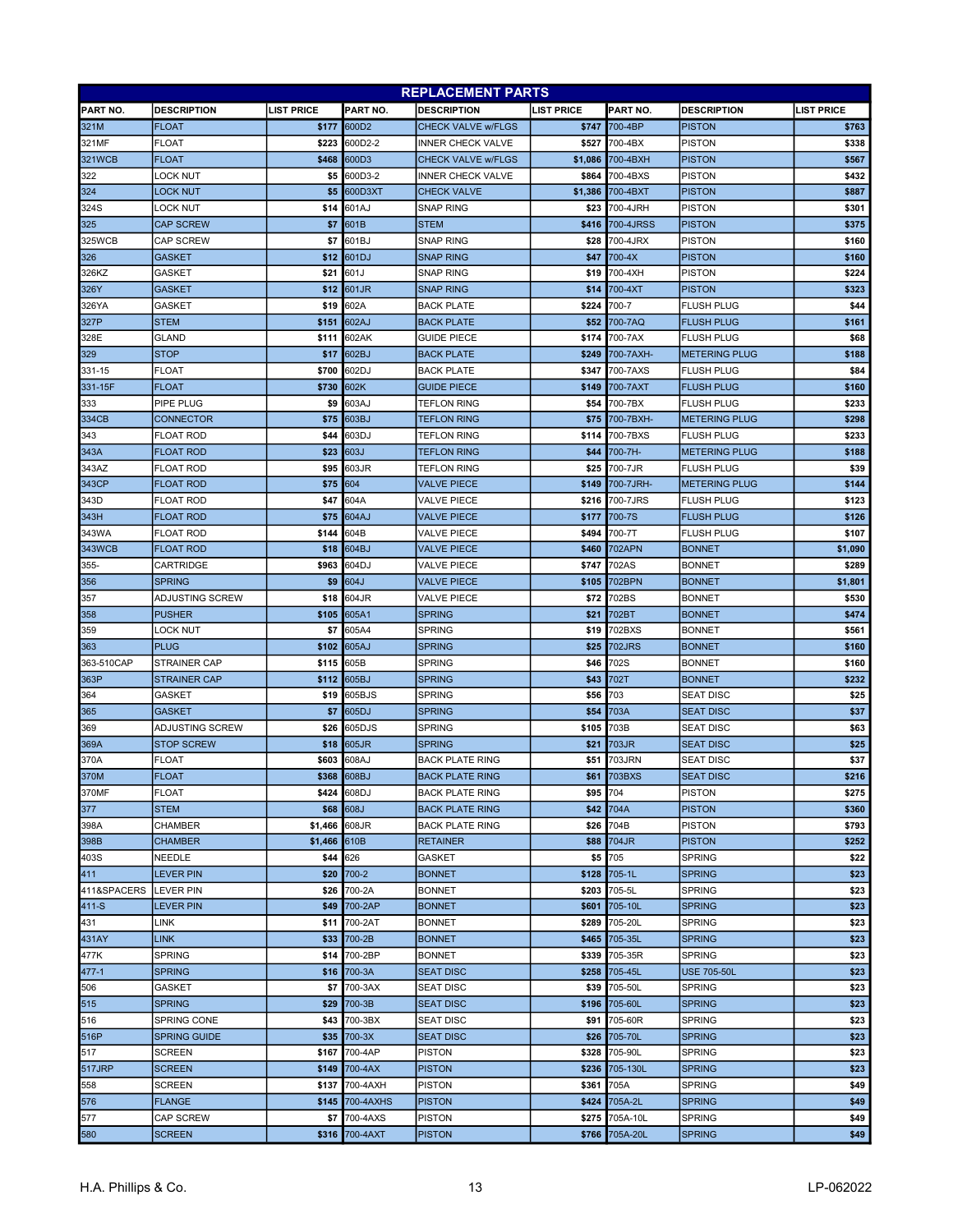|                 | <b>REPLACEMENT PARTS</b> |                   |                     |                         |                   |               |                    |                   |
|-----------------|--------------------------|-------------------|---------------------|-------------------------|-------------------|---------------|--------------------|-------------------|
| <b>PART NO.</b> | <b>DESCRIPTION</b>       | <b>LIST PRICE</b> | PART NO.            | <b>DESCRIPTION</b>      | <b>LIST PRICE</b> | PART NO.      | <b>DESCRIPTION</b> | <b>LIST PRICE</b> |
| 705A-30L        | <b>SPRING</b>            | \$49              | 726D                | <b>BOLT</b>             | \$15              | 3000AN        | <b>BONNET ASSY</b> | \$1,250           |
| 705A-60L        | <b>SPRING</b>            | \$49              | 726E                | <b>BOLT</b>             | \$20              | 3002          | <b>BONNET</b>      | \$179             |
| 705A-110L       | <b>SPRING</b>            | \$49              | 728                 | <b>GASKET</b>           | \$5               | 3002A         | <b>BONNET</b>      | \$235             |
| 705A-165L       | <b>SPRING</b>            | \$49              | 752AQ               | <b>SLEEVE</b>           | \$799             | 3002AN        | <b>BONNET</b>      | \$1,074           |
| 705A-114        | <b>SPRING</b>            | \$49              | 754AQ               | <b>PISTON</b>           | \$496             | 3002JR        | <b>BONNET</b>      | \$188             |
| 705A-171        | <b>SPRING</b>            | \$49              | 775                 | <b>PACKING RING</b>     | \$12              | 3002JRN       | <b>BONNET</b>      | \$138             |
| 705A-270        | <b>SPRING</b>            | \$49              | 776                 | <b>RETAINER</b>         | \$12              | 3002NR        | <b>BONNET</b>      | \$527             |
| 705AL           | <b>SPRING</b>            | \$23              | 777BN               | PACKING RING            | \$18              | 3003          | <b>SEAT DISC</b>   | \$33              |
| 705B-3L         | <b>SPRING</b>            | \$144             | 1100H               | <b>HOUSING</b>          | \$134             | 3003A         | <b>SEAT DISC</b>   | \$44              |
| 705B-10L        | <b>SPRING</b>            | \$144             | 1100AH              | <b>HOUSING</b>          | \$155             | 3003B         | <b>SEAT DISC</b>   | \$63              |
| 705B-15X        | <b>SPRING</b>            | \$144             | 1100LH              | <b>HOUSING</b>          | \$186             | 3003JR        | <b>SEAT DISC</b>   | \$28              |
| 705B-30L        | <b>SPRING</b>            | \$144             | 1100CH              | HOUSING                 | \$146             | 3004          | <b>PISTON</b>      | \$154             |
| 705B-60L        | <b>SPRING</b>            | \$144             | 1100LCH             | <b>HOUSING</b>          | \$199             | 3004A         | <b>PISTON</b>      | \$258             |
| 705B-100L       | <b>SPRING</b>            | \$144             | 1100ATH             | <b>HOUSING</b>          | \$185             | 3004B         | <b>PISTON</b>      | \$374             |
| 705B-160L       | <b>SPRING</b>            | \$144             | 1100TH              | <b>HOUSING</b>          | \$218             | 3004JR        | <b>PISTON</b>      | \$252             |
| 705BL           | <b>SPRING</b>            | \$144             | 1100VH              | <b>HOUSING</b>          | \$370             | 3006          | SEAT               | \$65              |
| 705L            | <b>SPRING</b>            | \$13              | 1100SH              | <b>HOUSING</b>          | \$267             | 3006A         | SEAT               | \$105             |
| 706-9/16"       | <b>SEAT</b>              | \$105             | 1100LSH             | <b>HOUSING</b>          | \$369             | 3006B         | SEAT               | \$130             |
| 706-23/32"      | <b>SEAT</b>              | \$105             | <b>1100SCH</b>      | <b>HOUSING</b>          | \$281             | 3006JR        | <b>SEAT</b>        | \$63              |
| 706A-23/32'     | <b>SEAT</b>              | \$128             | 1100LSCH            | <b>HOUSING</b>          | \$382             | 3010          | GASKET             | \$9               |
| 706A-7/8"       | <b>SEAT</b>              | \$128             | 1101                | <b>LENS - CLEAR</b>     | \$97              | 3010AN        | <b>GASKET</b>      | \$8               |
| 706B            | <b>SEAT</b>              | \$184             | 1101B               | <b>BLANKING LENS</b>    | \$53              | 3010JR        | GASKET             | \$9               |
| 706JR-3/8"      | <b>SEAT</b>              | \$105             | 1101R               | <b>LENS - REFLEX</b>    | \$78              | 3010N         | <b>GASKET</b>      | \$9               |
| 706JR-9/16"     | <b>SEAT</b>              | \$105             | 1102SH              | <b>RETAINER SS HEX</b>  | \$134             | 3012A         | PUSH ROD           | \$93              |
| 706JRP          | <b>SEAT</b>              | \$70              | 1103                | <b>GASKET</b>           | \$9               | 3012B         | PUSH ROD           | \$105             |
| 707-9/16-       | <b>METERING PLUG</b>     | \$95              | 1103T               | <b>GASKET - TEFLON</b>  | \$49              | 3012JRL       | PUSH ROD           | \$58              |
| 707-23/32-      | <b>METERING PLUG</b>     | \$95              | 1104                | <b>GASKET</b>           | \$5               | 3012L         | <b>PUSH ROD</b>    | \$58              |
| 707A-23/32-     | <b>METERING PLUG</b>     | \$119             | 1105                | <b>FROST SHIELD</b>     | \$66              | 3013          | <b>NUT</b>         | \$7               |
| 707A-7/8-       | <b>METERING PLUG</b>     | \$119             | 1105L               | <b>FROST SHIELD</b>     | \$85              | 3013JR        | <b>NUT</b>         | \$7               |
| 707B-           | <b>METERING PLUG</b>     | \$275             | 1105/1106           | <b>FRST SHLD/O-RING</b> | \$70              | 3014          | <b>TUBE ASSY</b>   | \$121             |
| 707JR-3/8-      | <b>METERING PLUG</b>     | \$114             | 1105L/1106          | <b>FRST SHLD/O-RING</b> | \$90              | 3014A         | <b>TUBE ASS'Y</b>  | \$121             |
| 707JR-9/16-     | <b>METERING PLUG</b>     | \$114             | 1106                | O-RING                  | \$5               | 3014TF        | TUBE FITTING       | \$53              |
| 708A            | <b>SPRING CONE</b>       | \$65              | 1358                | <b>GASKET</b>           | \$12              | 3017NR        | <b>STEM</b>        | \$64              |
| 708AT           | SPRING CONE              | \$72              | 1458                | GASKET                  | \$25              | 3333NR        | PLUG               | \$52              |
| 708B            | <b>SPRING CONE</b>       | \$65              | 1459                | <b>BOLT</b>             | \$6               | 5000-131      | SNAP RING          | \$11              |
| 708BT           | SPRING CONE              | \$216             | 2026SL-             | <b>NOZZLE</b>           | \$313             | 5000-175      | SNAP RING          | \$14              |
| 708BXT          | <b>SPRING CONE</b>       | \$233             | 2027SL-             | <b>THROAT</b>           | \$186             | 5108-137      | SNAP RING          | \$11              |
| 710             | <b>GASKET</b>            | \$7               | 2028SL              | <b>NUT</b>              | \$66              | 5108-177      | SNAP RING          | \$16              |
| 710A            | <b>GASKET</b>            | \$9               | 2029                | <b>GASKET</b>           | \$5               | B-10985       | CHAMBER            | \$1,621           |
| 710B            | <b>GASKET</b>            | \$12              | 2030SL              | NUT                     | \$67              | <b>RHR120</b> | DELAY RLY 120V     | \$463             |
| 710JR           | <b>GASKET</b>            | \$9               | 2046SL-             | <b>NOZZLE</b>           |                   | \$205 RHR240  | DELAY RLY 240V     | \$463             |
| 711             | STEM                     |                   | \$102 2047SL-       | <b>THROAT</b>           |                   | \$99 TBASE    | <b>OCTAL BASE</b>  | \$148             |
| 711A            | <b>STEM</b>              | \$108             | 2048                | <b>NUT</b>              |                   | \$108 THR120  | TIMER ASSY 120V    | \$610             |
| <b>711AXT</b>   | STEM                     | \$160 2049        |                     | <b>GASKET</b>           | \$7               | <b>THR240</b> | TIMER ASSY 240V    | \$610             |
| 711B            | <b>STEM</b>              |                   | \$174 2076W         | <b>FRONT PIECE</b>      |                   | $$25$ U4-1    | <b>NUT</b>         | \$74              |
| 711BT           | STEM                     |                   | \$196 2077W-BL      | THROAT                  | \$129             | $U4-1S$       | <b>NUT</b>         | \$74              |
| 711X            | <b>STEM</b>              |                   | \$75 2077W-BL       | <b>THROAT BLANK</b>     | \$123             | $U4-3S$       | <b>RETAINER</b>    | \$56              |
| 711XS           | STEM                     |                   | \$85 2101W          | <b>FRONT PIECE</b>      | \$87              | U4-4          | <b>GASKET</b>      | \$5               |
| 711XT           | <b>STEM</b>              |                   | \$154 2106SL-       | <b>NOZZLE</b>           | \$306             | <b>U6-1S</b>  | <b>NUT</b>         | \$95              |
| 714             | <b>SEAL CAP</b>          |                   | \$114 2107SL-       | <b>THROAT</b>           | \$140             | U6-4          | GASKET             | \$7               |
| 714N            | <b>SEAL CAP</b>          |                   | \$21 2107W-         | <b>THROAT</b>           | \$313             |               |                    |                   |
| 714B            | <b>SEAL CAP</b>          |                   | \$210 2108SL        | NUT                     | \$106             |               |                    |                   |
| 718             | <b>CAP SCREW</b>         |                   | \$5 2110SL          | <b>CONNECTOR</b>        | \$71              |               |                    |                   |
| 720             | GASKET                   |                   | \$9 2111            | GASKET                  | \$5               |               |                    |                   |
| 720B            | <b>GASKET</b>            |                   | <b>\$9 2125WA-3</b> | INJ. WELDMENT           | \$418             |               |                    |                   |
| 721A            | <b>BOLT</b>              |                   | \$5 2126-           | NOZZLE                  | \$447             |               |                    |                   |
| 721L            | <b>BOLT</b>              |                   | \$6 2127WA-         | THROAT                  | \$258             |               |                    |                   |
| 723             | GASKET                   |                   | \$7 2130            | NUT                     | \$60              |               |                    |                   |
| 725             | <b>GASKET</b>            |                   | \$9 2131B           | <b>CONNECTOR</b>        | \$35              |               |                    |                   |
| 725N            | GASKET                   | \$12              | 2157WA-             | THROAT                  | \$208             |               |                    |                   |
| 726             | <b>BOLT</b>              |                   | $$11$ 2222-         | <b>NOZZLE</b>           | \$566             |               |                    |                   |
| 726B            | <b>BOLT</b>              | \$10              | 2223W-              | THROAT                  | \$856             |               |                    |                   |
| 726C            | <b>BOLT</b>              |                   | \$10 2256WA-        | <b>NOZZLE</b>           | \$534             |               |                    |                   |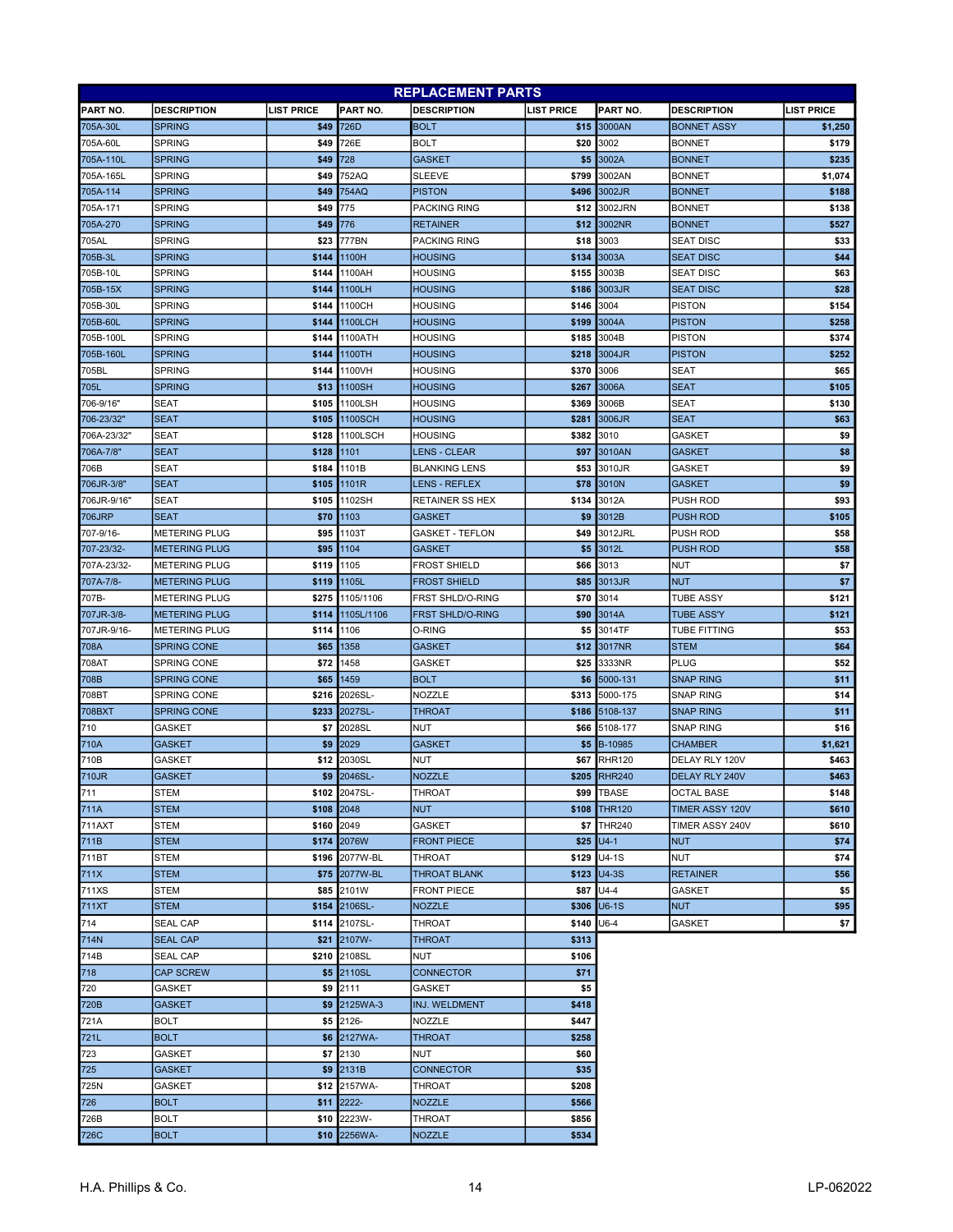#### RETURN MATERIAL AUTHORIZATION POLICY

#### FOR PRODUCTS MANUFACTURED BY H. A. PHILLIPS & CO.:

H. A. Phillips & Co. will review any customer's request to return product(s) for credit or repair. Customers must obtain a Return<br>Material Authorization prior to returning any product(s). NOTE: RMA numbers are only valid f Material Authorization prior to returning any product(s). NOTE: RMA numbers are only valid for 6 months following their date of<br>
issue.<br>
The following steps must be followed for all returns and repairs:<br>
1. Customer contac

- 
- 
- 
- 
- 
- 6. The product(s) must be packaged properly to prevent any damage during shipment. The original box must be used for all<br>returns except valid warranty claims.<br>7. Customer ships the product(s) prepaid UPS to the factory add
- 8. Payment for product is not contingent upon processing of RMA. Any applicable credit(s) will be available only upon
- issuance by H. A. Phillips. Please refer to the published Terms & Conditions regarding payment terms.

When a credit is requested, H. A. Phillips & Co. will inspect the returned condition of the products) prior to making a credit decision.<br>A minimum estokehold charge ideological particular particular prior extends ("Produc Returns:<br>When a credit is requested, H. A. Phillips & Co. will inspect the returned condition of the product(s) prior to making a credit decision. A minimum restocking charge calculated as 15% of the purchase price or \$15.00, whichever is greater, will apply. If the product(s) returned is (are) a non-stocked assembly that must be disassembled before restocking the components, a restocking charge of 25% of the purchase price or \$25.00, whichever is greater, will apply. If the returned product(s) is (are) defective in material or workmanship according to the warranty provisions of H. A. Phillips & Co.'s Terms & Conditions of Sale, there will be no restocking charge. An additional charge of 10% of the purchase price or \$10.00, whichever is greater, will apply if the product is returned without: 1) the original packaging (for non-warranty returns only), 2) the RMA paperwork, or 3) if the RMA is more than 60 days old on the date that the product was shipped to the factory by the customer.

Any damage due to improper packing of the returned product(s) by the customer will be charged to the customer or the product(s) will be returned to the customer with no credit given and return freight billed to the customer.

#### Repairs:

H. A. Phillips & Co. will repair valves with a Valve Serial Number that indicates the valve was manufactured less than ten (10) years prior to the request for an RMA. A customer should check with the factory to verify the age. Repair parts for older valves are usually available. H. A. Phillips & Co. will repair a valve for a fee of 75% of the current total cost for a new valve, contingent on the re-use of the valve body and float ball (if applicable). The repaired or replaced valve assumes the remaining term of the applicable warranty or 90 days; whichever is longer.

#### FOR PRODUCTS SOLD OR DISTRIBUTED BY H. A. PHILLIPS & CO. BUT MANUFACTURED BY OTHERS:

Returns:<br>When a credit is requested for product(s) not manufactured by H. A. Phillips & Co., any restocking fee(s) is (are) subject to the published Terms & Conditions of the original manufacturer. The restock fee(s) and other costs related to the credit request will be passed to the customer.

#### LIMITED PRODUCT WARRANTY

otherwise prior to delivery. Seller will, without charge, repair or provide a replacement for any of the Products which prove to be defective in materials or workmanship within one (1) year from the date of shipment ("Warranty Period").

If the precise price or 52.520, whicheve is prestrained in the reduction of the first decision in material or workmanship<br>stars a decision of the Material Control of the Material Control of the SM particles with the operat promptly notify Seller, in writing, of such defect. Seller's sole obligation to Buyer under this Warranty is to repair and correct any defect in material additional change of UNK of the purellase pieces of this orbit will be provide the product is the product of the applicability of the product is the product of the applicability of the applicability of the application will final and conclusive. Seller reserves the right to require Buyer, at Buyer's sole cost and expense, to return any defective Product, including any alterations made thereto, F.O.B. Seller's factory in Illinois.

Seller does not warrant against abrasion, corrosion or erosion. Seller shall not be liable to Buyer or to any other person for work done or repairs made, to remedy any defect, by any person who is not an authorized representative of Seller, unless Seller's written consent is first obtained by Buyer. This Warranty does not apply to, and is rendered null and void by, any Product which, after leaving Seller's manufacturing plant: (a) is rie. A. Phillips & Co. will repair valves with a valve Serial Number that indicates the valve was meanfectured less than ten 100 years<br>of the valve in value in the subject of the subject of interval in the subject of inter in A. B. Phillips & Co. wall repair values with statistical or network that indicates the color was manifestuation to the November or network or accident mission in the spin for accordance the spin for alternation in the s instructions. The value hoot and had hall (If a split and hall into the pulse of replaced and seasones the remaining term of the applicable warranty or<br>The value of the split and the purchased by reductions of the Are purchased and the Exploration control for production for a manufactured by H.A. Phillips & Co., any reduction general to the credit respect will be positived Torms & Constituted Torms & Constituted Torms & Constituted Torms and a positived When a condit is requested by products purchased by the A Products purchased by the angle of the purchased by the state of the conditions of the original manufactures. The resiste ched in check created to the create reques

nameplate on the product. Any such products shall be warranted only to the extent of the express warranty, if any, provided by the manufacturer of such products or parts as published in their Terms and Conditions.

terminate.

SELLER DISCLAIMS THE IMPLIED WARRANTY OF MERCHANTABILITY AND FITNESS FOR A PARTICULAR PURPOSE, AND ANY IMPLIED WARRANTIES ARISING FROM COURSE OF PERFORMANCE, COURSE OF DEALING, OR USAGE OF TRADE. SELLER SHALL NOT BE LIABLE TO BUYER OR ANY OTHER PARTY UNDER THIS WARRANTY FOR DIRECT, SPECIAL, CONSEQUENTIAL, INDIRECT OR INCIDENTAL DAMAGES OF ANY KIND.